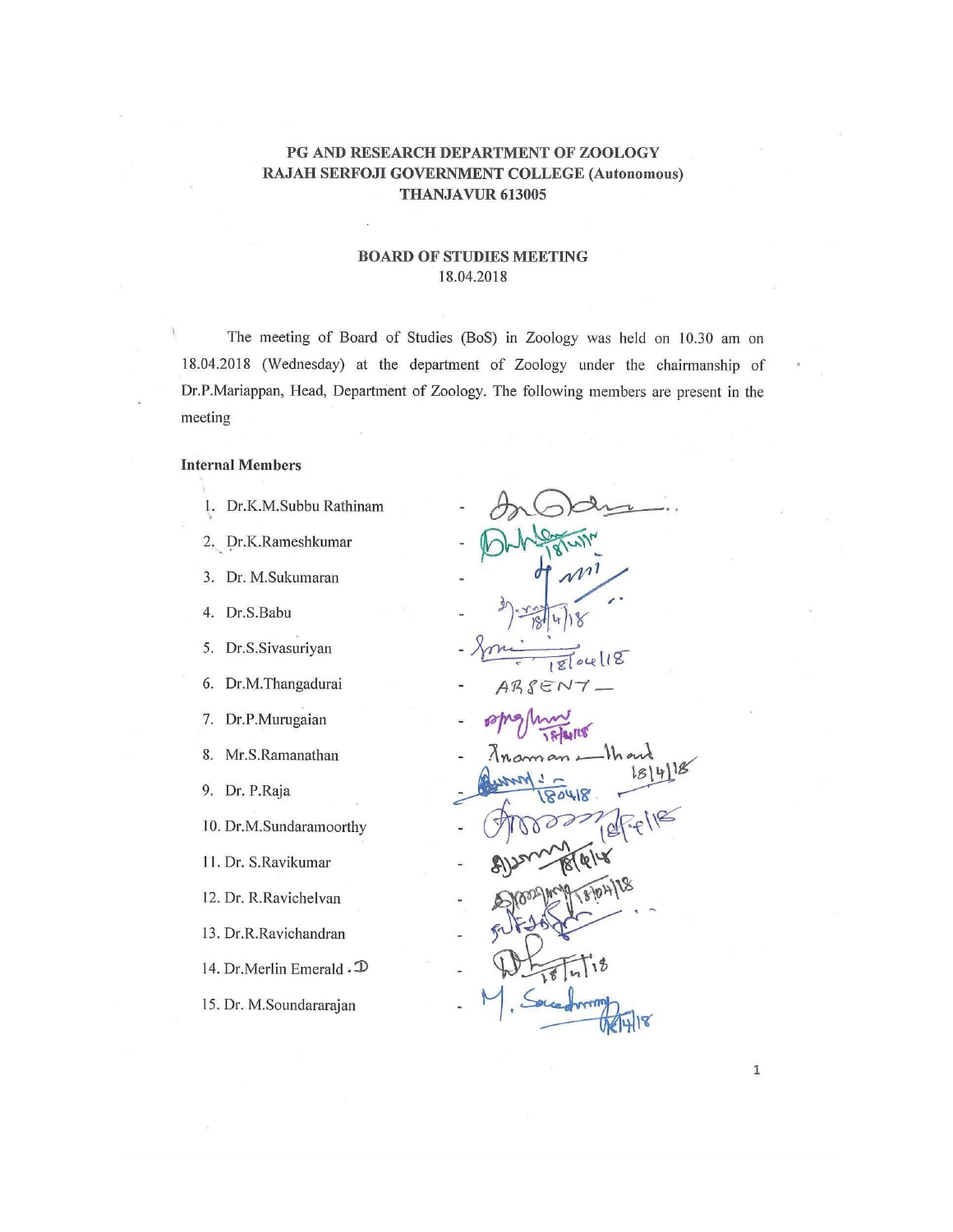**External Members** 

 $\sim_{\alpha}$  .

- 1. Prof. V.Ramasubramanian
- 2. Dr. B. Kadalmani
- 3. Dr. K. Venkatramalingam
- 4. Dr. S. Mohan Raj
- 5. Dr. T. Ravimanickam

BI  $718$ 

The Syllabi for B.Sc. Zoology (Major and Allied), M.Sc. Zoology, and M.Phil. Zoology under CBCS system was discussed and correction/changes were made and finalized for the academic year 2018-2019 onwards. The finalized syllabus is approved in the meeting which is appended herewith.

(P.MARIAPPAN) CHAIRMAN-BoS-ZOOLOGY

 $\sim$  HEAD PG & Research Dept. of Zoology,<br>Rajah Serfoji Govt. College (Auto),<br>THANJAVUR - 613 005.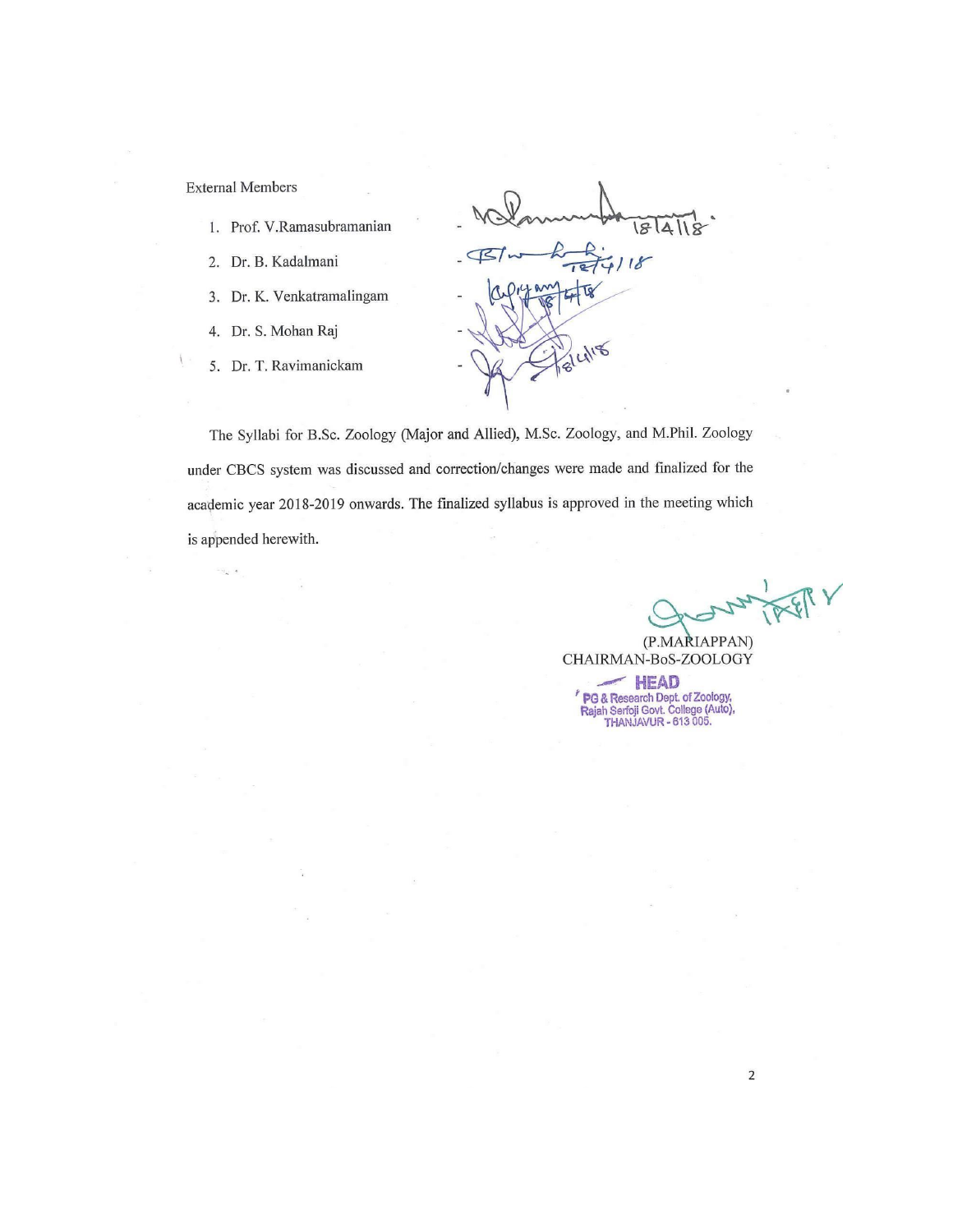| <b>Credit</b> | Hours/Week $\vert$ 6                 | Sub Code $\vert$ S1Z1 | Semester                 |  |
|---------------|--------------------------------------|-----------------------|--------------------------|--|
|               | Medium of Instruction: English/Tamil |                       | Core Course <sup>'</sup> |  |

#### **INVERTEBRATA**

(for students admitted from the academic year 2018-2019)

#### **Objectives:**

To study the diverse forms of Invertebrate animals which belong to nine major phyla present around us. To help our students to distinguish various structure and function of Invertebrate animals and to know the evolutionary significance of them.

#### **Course Outcomes:**

On successful completion of this course student will be able to:

- $\checkmark$  Familiarize diverse form of invertebrates animals belong to major nine phyla with classical examples.
- $\checkmark$  Gain knowledge about the type's study of each phylum external features, nutrition, locomotion and life cycle.
- $\checkmark$  Demonstrate the basic knowledge of life cycle of various parasites, ecological significance, economic importance and their special adaptation for their efficient survival.
- $\checkmark$  Critically distinguish various structure and function of invertebrate animals and their evolutionary significance.

#### **Unit-I**

**Principles** and outline classification of Invertebrates. **Binomial nomenclature** Phylum Protozoa: Salient features and classification up to class level with examples. Type Study – *Paramecium-* external features, nutrition, locomotion and reproduction. General Topics**:** Adaptation of Protozoan parasites, Life cycle of *Plasmodium* 

#### **Unit-II**

Phylum Porifera: Salient features and classification up to class level with examples. Type Study: Ascon sponge (*Leucosolenia*). General Topics: Canal system in sponges, spicules of sponges Phylum Coelenterata: Salient features and classification up to class level with examples. Type Study: *Obelia-* Structure of polyp, medusa and colonial organization*.* GT: Corals- Coral reefs and *its* importance

#### **Unit-III**

Phylum Platyhelminthes: Salient features and classification up to class level with examples. Type Study: *Taenia solium –* Structure, Scolex, metamerisim, reproduction and life cycle. Parasitic adaptations in Platyhelminthes. Phylum Nematoda: Salient features and classification up to class level with examples. Type Study: *Ascaris lumbricoides* and Parasitic adaptations in nematodes

#### **Unit-IV**

Phylum Annelida: Salient features and classification up to class level with examples. Type Study: *Megascolex mauritii* (Earthworm), external features, digestive system, excretory and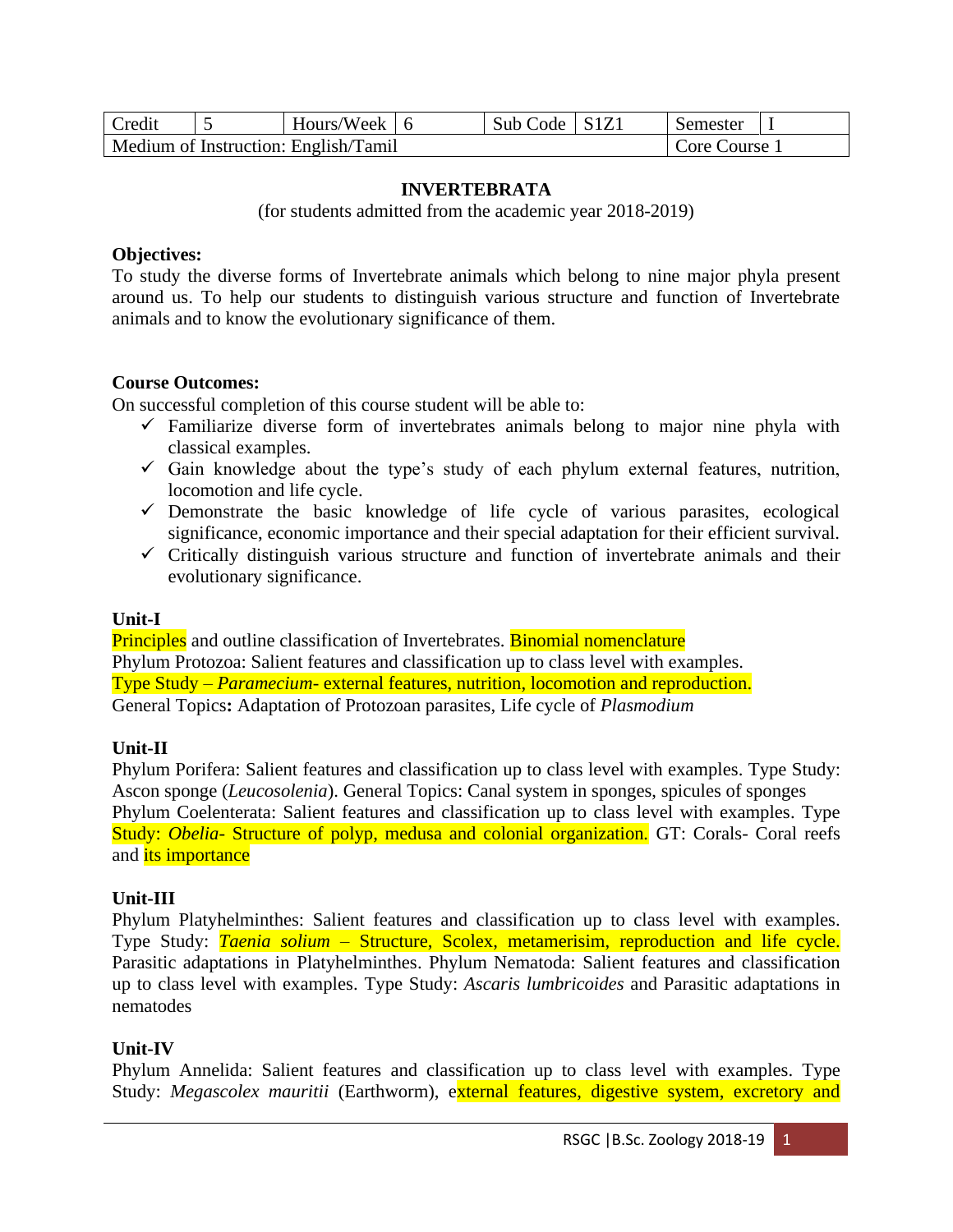reproductive system. GT: Modes of life in Annelida based on habitats. Phylum Arthropoda: Salient features and classification up to class level with examples. Type Study: *Penaeus monodon* GT: Crustacean larvae and their significances

# **Unit-V**

Phylum Mollusca: Salient features and classification up to class level with examples. Type Study: *Lamellidens marginalis* (Freshwater mussel), digestive, respiratory and reproductive system. GT: Cephalopod as an advanced mollusc.

Phylum Echinodermata: Salient features and classification up to class level with examples. Type Study: *Asterias rubens* (Star fish). General Topics: Echinoderm larvae and their significances. Water Vascular System of Echinoderms.

#### . **Text Books**

Ekambaranatha Ayyar. M and Ananthakrishnan, T.N. 2000. Manual of Zoology, Volume I – Invertebrate Zoology, KitabMahal, Allahabad.), S.Viswanathan Pvt. Ltd. Jordan, E.L. & Verma, P.S. 2009. Invertebrate Zoology, S.Chand& Co. New Delhi.

## **Reference Book**

R.C.Brusca et al. 2016. Invertebrates. Sinauer Associates, an imprint of Oxford University Press.

| <b>OUGGION L</b> allen                                    |     |                   |                                         |                    |  |                    |              |  |     |                    |
|-----------------------------------------------------------|-----|-------------------|-----------------------------------------|--------------------|--|--------------------|--------------|--|-----|--------------------|
| Part A $(10 x = 20)$                                      |     | Part B $(5x5=25)$ |                                         | Part C $(3x10=30)$ |  |                    | Max Marks 75 |  |     |                    |
| Answer                                                    | all |                   | the Answer                              | all                |  | the Answer         | any          |  |     | 3   Duration 3 hrs |
| questions                                                 |     |                   | questions. Either or questions out of 5 |                    |  |                    |              |  |     |                    |
| 2 question from each   type- 2 question from   questions, |     |                   |                                         |                    |  |                    |              |  | One |                    |
| unit                                                      |     |                   | each unit                               |                    |  | question from each |              |  |     |                    |
|                                                           |     |                   |                                         |                    |  | unit               |              |  |     |                    |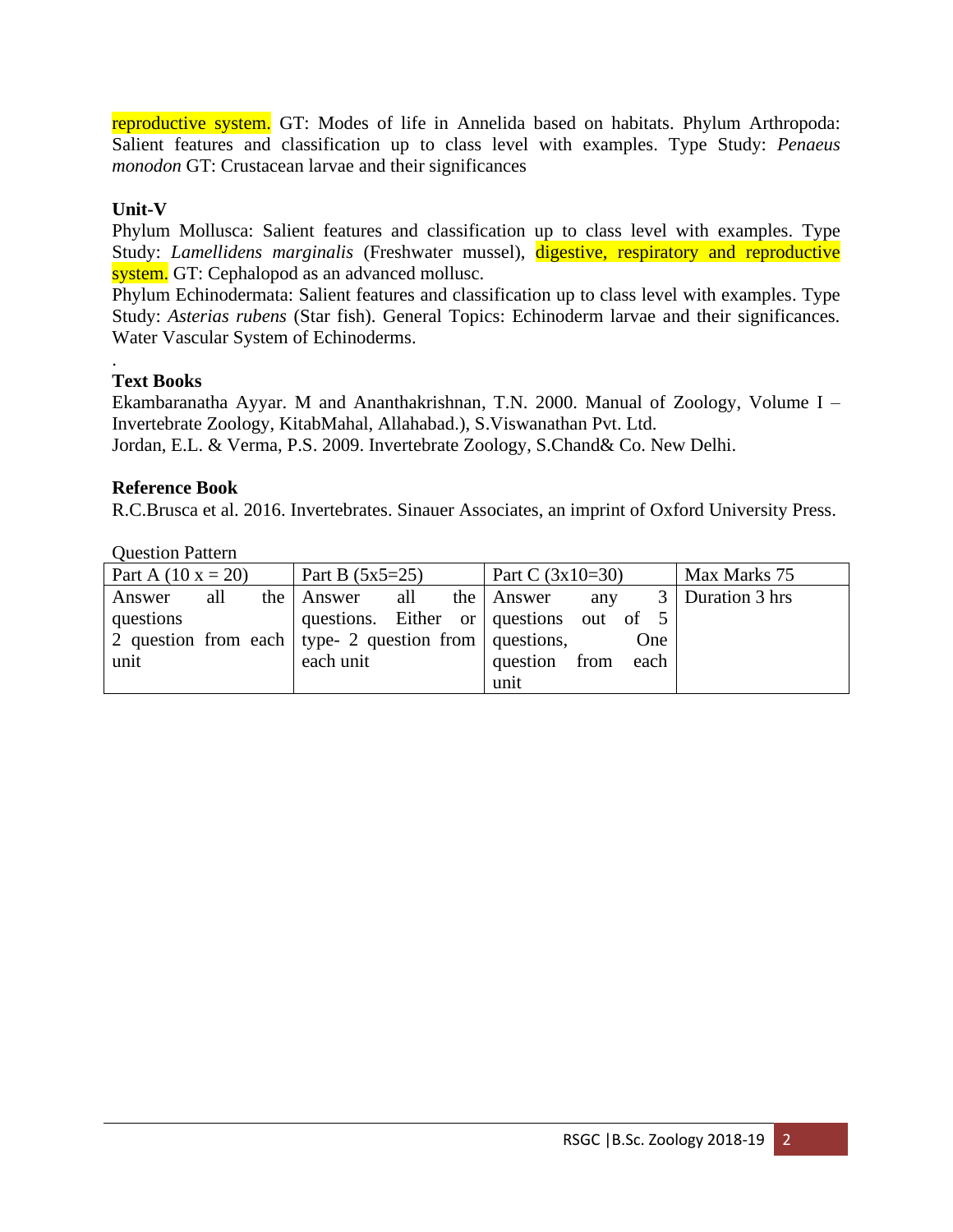| Credit | Hours/Week 3                         | Sub Code   S1ZP1 | Semester    |  |
|--------|--------------------------------------|------------------|-------------|--|
|        | Medium of Instruction: English/Tamil |                  | Core Course |  |

## **Major Practical-I: INVERTEBRATA**

(for students admitted from the academic year 2018-2019)

## **Objectives:**

To impart training on the techniques of dissecting the Invertebrate animals and to understand the various systems present in their body. To train the students to discriminate the various external and internal body parts of Invertebrates. To observe the preserved animals in the museum (wet and dry) and to study their characteristic features.

# **Course Outcomes:**

Upon successful completion, students will:

- $\checkmark$  Have the knowledge and skills to: understand the systemic functions, importance of selected organisms both living and preserved specimens of invertebrates.
- $\checkmark$  Develop and apply knowledge of basic laboratory skill, principle of microscopy, structural organization of mouth parts of cockroach, body setae and penial setae of the earthworms.
- ✓ Demonstrate and illustrate the various body systems (digestive and nervous) of earthworms, cockroach and prawn.

## **DISSECTIONS**

**EARTHWORM:** digestive system-Nervous system **COCKROACH:** Digestive –nervous-reproductive systems **Prawn :** Nervous system

## **MOUNTING**

Earthworm-Penial and Body setae Prawn appendages Mouth Parts of Cockroach, Honey bee and Mosquito

# **SPOTTERS**

**PROTOZOA:** *Entamoeba histolytica, Euglena, Paramecium* (entire, binary fission and conjugation)

**PORIFERA :** *Sycon, Spicules* and *Gemmules.* 

**COELENTERATA:** *Obelia* (entire, medusa), *Aurelia, Metridium* (Sea anemone)*.* 

**CORALS:** Madrepora, Tubipora, Fungia, Favia.

**PLATYHELMINTHES:** *Dugesia* (Planaria)(W.M. & T.S), *Fasciola hepatica (*Liver fluke) W.M. & T.S), Redia larva, Cercaria larva, *Taenia solium* (Tapeworm ) (W.M. & T.S) Tapeworm Scolex.

**NEMATODA:** *Ascaris lumbricoides* (Entire – Male and Female), T.S. of Ascaris.

**ANNELIDA:** Nereis (Entire) T.Sof nereis, Parapodium, Heteronereis, *Hirudinaria granulosa* (Leech) (Entire & T.S)

**ARTHROPODA:** *Streptocephalus,Daphnia, Cyclops, Lepas, Balanus, Sacculina, Hippa, Limulus,*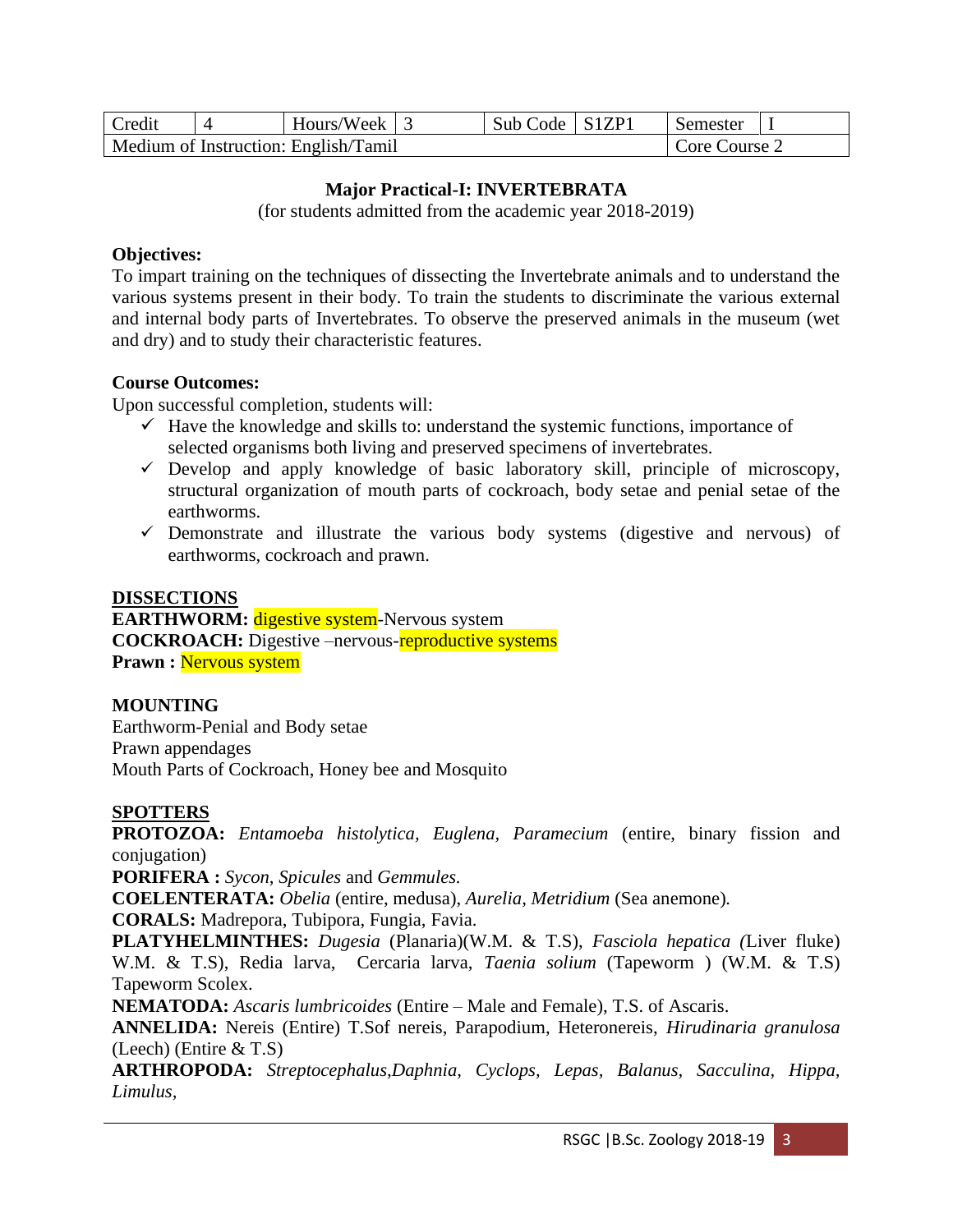*Scolopendra,* Prawn.

**LARVAE:**Nauplius larva, Zoea larva, Mysis larva.

**BENEFICIAL INSECTS:** Honey bee and Silkworm

**MOLLUSCA:**Pila, Chiton, Murex, Sepia, Octopus, Nautilus, Xancus, Aplysia, Mytilus, Loligo, Cuttlebone.

**ECHINODERMATA:** Star fish, Sea urchin, Sea cucumber, Sea lilly, Pedicellaria, Bipinnaria larva,

Ophiopluteus larva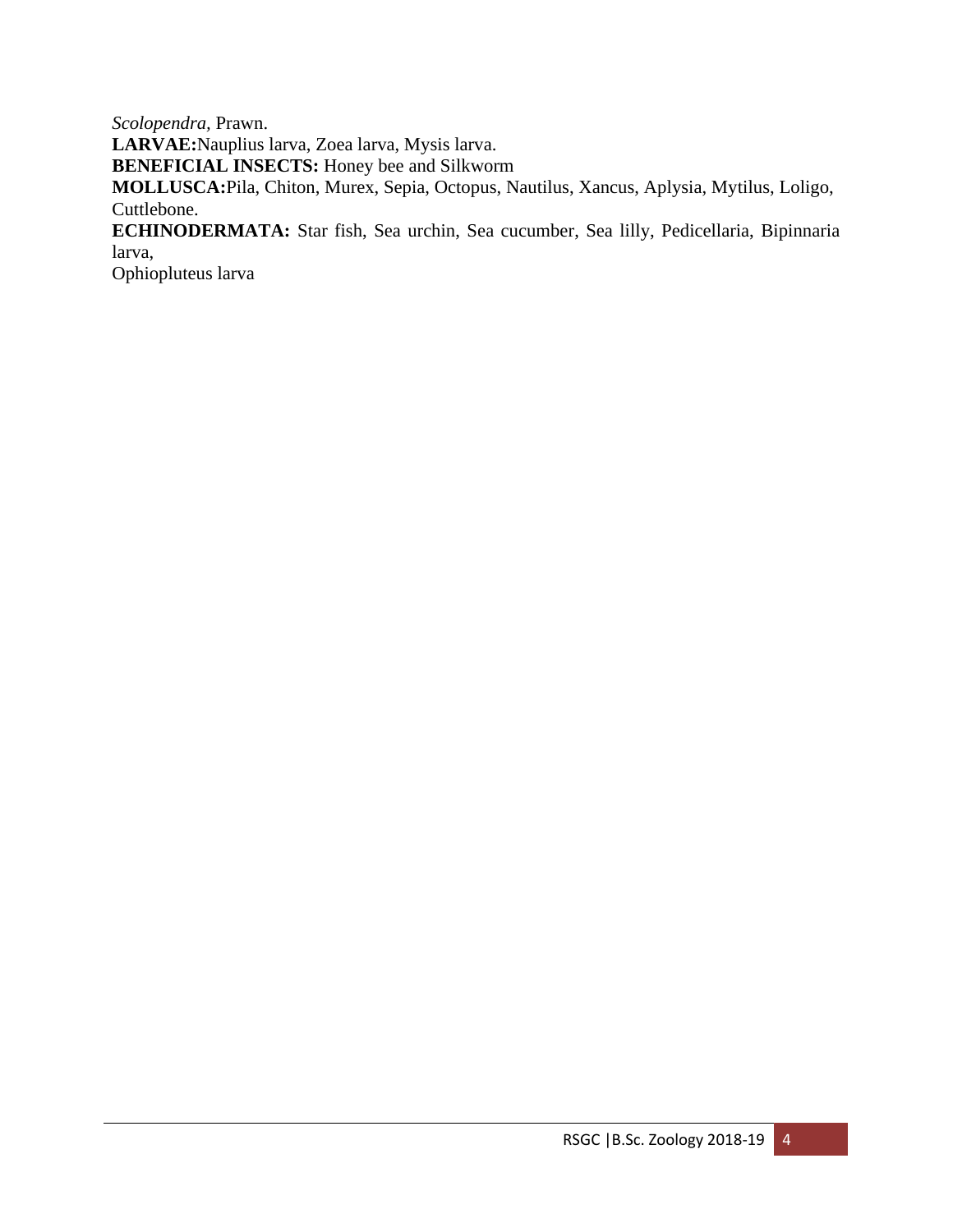| <b>Credit</b> | Hours/Week $\vert$ 6                 | Sub Code   S2Z2 | Semester      |  |
|---------------|--------------------------------------|-----------------|---------------|--|
|               | Medium of Instruction: English/Tamil |                 | Core Course 3 |  |

### **CHORDATA**

(for students admitted from the academic year 2018-2019)

#### **Objective:**

To introduce the students about the diverse forms of Vertebrate animals of major classes. To help the students to distinguish various vertebrate animals and understand the evolutionary significance and their importance

### **Course Outcomes:**

On completion of this course the student will

- $\checkmark$  Get knowledge on classification and characteristic features of chordates
- $\checkmark$  Know the structure and its function of various organs of chordates
- $\checkmark$  Get knowledge about the birds and mammals
- $\checkmark$  Gain more information on comparative study in Chordates

## **Unit-I**

Outline the classification of Vertebrates. Salient features of Chordates – Prochordata - Salient features of Hemichordata. Type Study: Balanoglossus. Salient features of Urochordata. Type Study: Ascidian. Salient features of Cephalochordata. Type Study: Branchiostoma.

#### **Unit-II**

Pisces-Salient features and classification up to order with examples. Shark (*Scoliodon)*-External features. Digestive, respiratory, circulatory, nervous and urinogenital system. General Topics: Migration in Fishes. Accessory respiratory organs in fishes.

## **Unit-III**

Amphibia: Salient features and Classification of up to order with examples. Type Study: Frog (*Rana hexadactyla*)-External features-Digestive, respiratory, nervous and urinogenital system. GT: Parental care in amphibians

Reptilia- Salient features and Classification up to orders with examples

Calotes-*Calotes versicolor* -External features, Digestive, respiratory, circulatory, nervous and urinogenital system.

GT: Golden age of reptiles. Identification of poisonous and nonpoisonous snakes.

## **Unit-IV**

Aves-Salient features and Classification up to orders with examples-*Columba livia*-External features, Digestive, respiratory, circulatory and urinogenital system. Migration in Birds. Flight adaptation in birds.

## **Unit-V**

Mammalia-Salient features and Classification up to orders with examples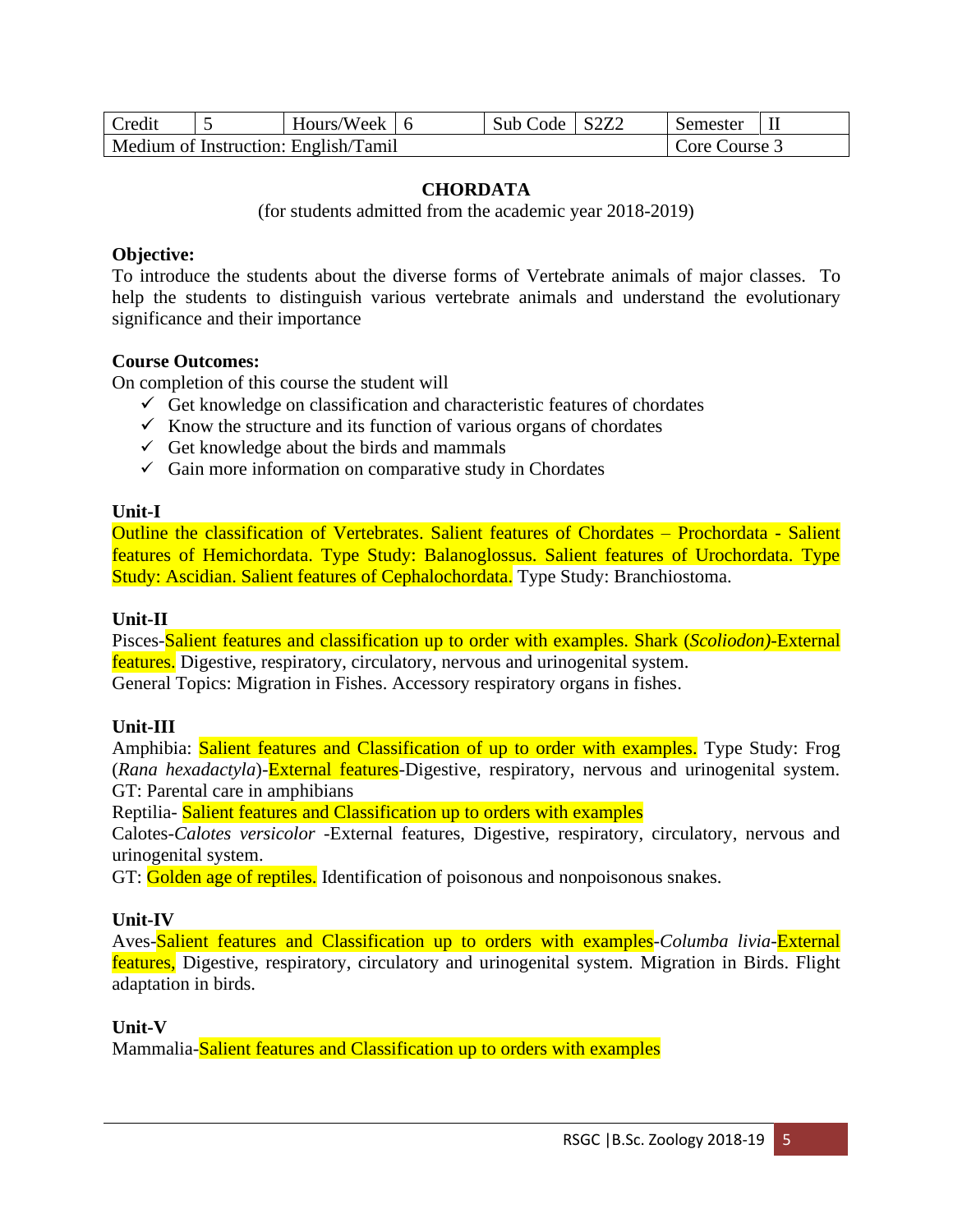Rabbit (*Oryctolagus cuniculus*)-external features- Digestive, respiratory, circulatory, nervous, excretory and reproductive system. Comparison of Prototherians, Metatherians and Eutherians-Dentition in mammals

# **Text Books**

Ekambaranatha Ayyar, M, and Ananthakrishnan, T.N. 2000. Manual of Zoology, (Volume II – Chordate Zoology.) S.Viswanathan Pvt. Ltd. Jordan, E.L. 2007. Chordate Zoology, S. Chand & Co. New Delhi.

# **Reference Books**

Pough, F.H., J.B. Heiser & W.N. McFarland, 1996. Vertebrate Life. Prentice Hall Pvt. Ltd. Pp 798.

Pough, F.H., Janis, C.M. & Heiser, J.B**.** 2002. Vertebrate Life. Pearson Education, Inc. Pp699. Question Pattern

| Part A $(10 x = 20)$ | Part B $(5x5=25)$                                            | Part C $(3x10=30)$    | Max Marks 75       |
|----------------------|--------------------------------------------------------------|-----------------------|--------------------|
| all<br>Answer        | the Answer<br>all                                            | the Answer<br>any     | 3   Duration 3 hrs |
|                      | questions 2 question questions. Either or questions out of 5 |                       |                    |
| from each unit       | type- 2 question from $\vert$ questions,                     | <b>One</b>            |                    |
|                      | each unit                                                    | question from<br>each |                    |
|                      |                                                              | unit                  |                    |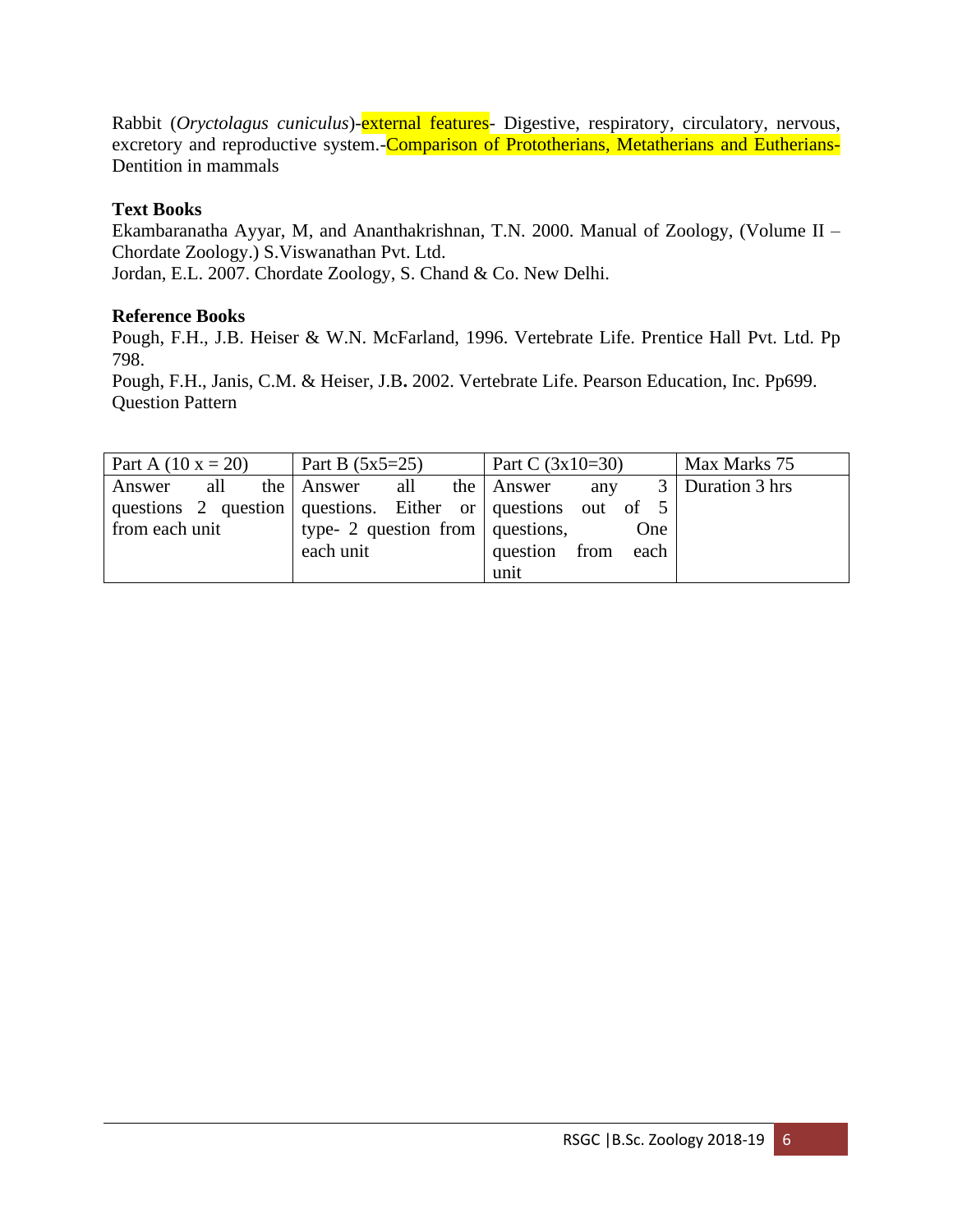| Credit | Hours/Week $\vert$ 3                 | Sub Code | $\vert$ S2ZP2 | Semester      |  |
|--------|--------------------------------------|----------|---------------|---------------|--|
|        | Medium of Instruction: English/Tamil |          |               | Core Course 4 |  |

# **Major Practical – II: CHORDATA**

(for students admitted from the academic year 2018-2019)

#### **Objectives:**

To impart training on the techniques of dissecting the vertebrate animals and to understand the various systems present in their body. To dissection of vertebrate animal's brain, digestive and Nervous system by using Computers.

#### **Course Outcomes:**

- $\checkmark$  Able to dissect out different systems of Chordata such as Fish, Frog, Calotes, Pigeon and Rabbit.
- $\checkmark$  Identified and Classify the specimens which are present in the department lab
- $\checkmark$  Have knowledge about the systematic position of Chordates

### **Virtual Dissections:**

**Shark / Frog / Calotes/ Aves/Rat** – Digestive, Arterial, Venous & Reproductive Systems **Mounting:**

**Shark:** Mounting of placoid scales

### **SPOTTERS:**

**Prochordata:** Balanoglossus, Branchiostoma (*Amphioxus*) and Ascidian (*Herdmania*) **Pisces:** Shark (*Scolidon sorrakowah*), Arius, Gambusia, Hippocampus, Exocoetus, Anabas, Synaptura.

**Amphibia:** Frog, Bufo, Hyla, Salamander

**Reptilia:** Hemidactylus, Draco, Varanus, Naja naja, Viper, Chelone, chamaeleon, Lycodon **Aves:** King fisher, Pigeon, Owl, Quill feather, Synsacrum

**Mammalia:** Rabbit, Rat, Loris and Bat

**Skeletal system:** Frog, skull, Pectoral and Pelvic girdle, forelimb and hindlimb**. Dentition:** Rabbit, Man, Dog.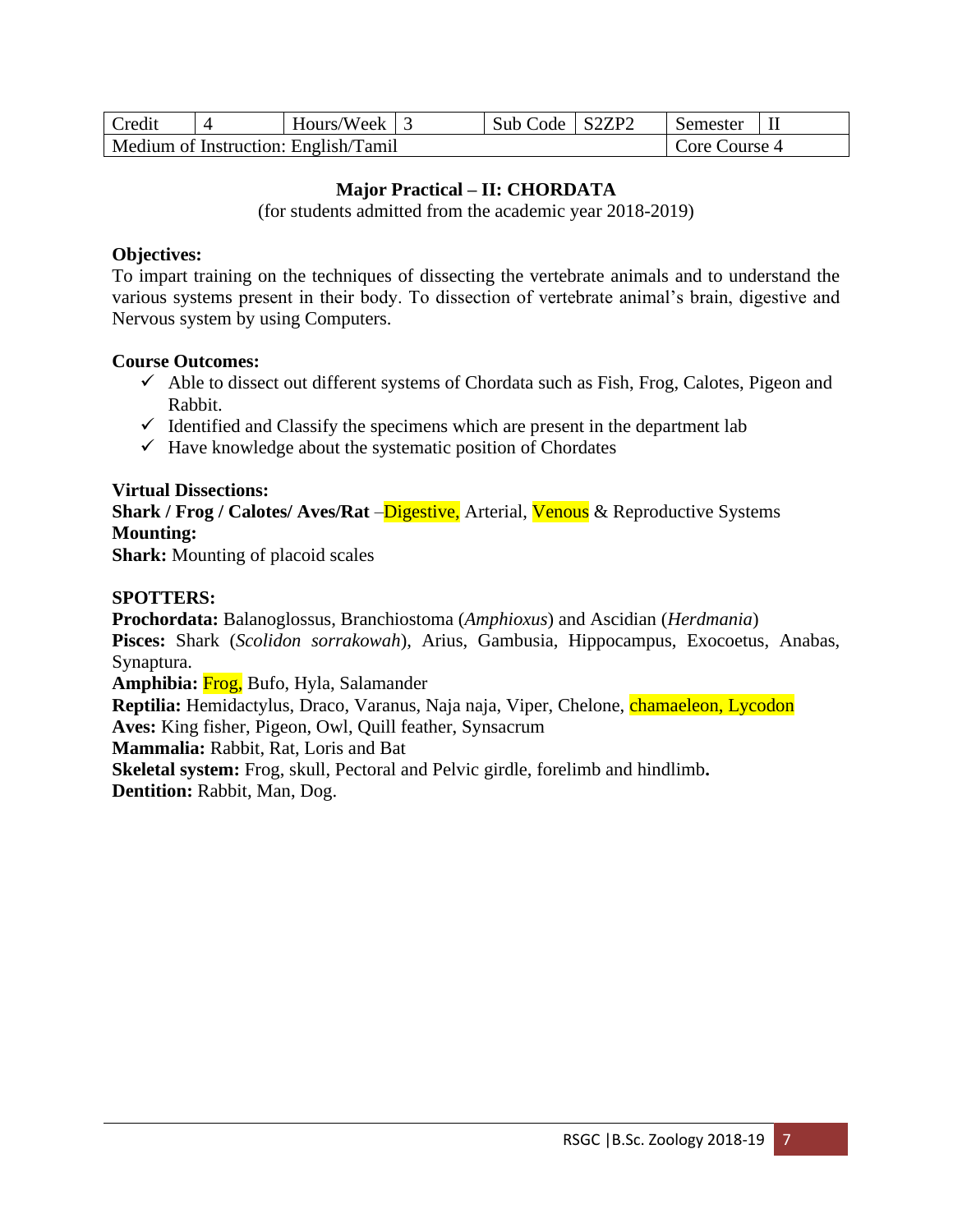| Credit | Hours/Week $\overline{6}$            | Sub Code   S3Z3 | Semester      |  |
|--------|--------------------------------------|-----------------|---------------|--|
|        | Medium of Instruction: English/Tamil |                 | Core Course ? |  |

# **CELL AND MOLECULAR BIOLOGY**

(for students admitted from the academic year 2018-2019)

### **Objectives:**

By doing this course well, students will develop basic knowledge and skills in cell and molecular biology and become aware of the complexity and harmony of the cell.

### **Course Outcomes:**

After completion of this course, the students would have learned the following subject area well versed in the

- $\checkmark$  Principle and functions of microscope.
- $\checkmark$  Anatomy and physiology of cells and organelles.
- $\checkmark$  Ultra structural functions of nucleus with reference to chromosomes.
- $\checkmark$  Mechanisms of cell divisions.
- $\checkmark$  Types of DNA and RNA.
- $\checkmark$  Mechanisms of protein synthesis.
- $\checkmark$  Mechanisms of carcinogenesis.
- $\checkmark$  Aging and cell death. Types and mechanisms of mutation

#### **Unit-I**

Microscopy: Compound and Electron Microscope. Cell: Introduction–Ultra-structure-Comparison between Prokaryotic and Eukaryotic cells; Plasma membrane –Ultra structure, modification of plasma membrane and its function.

## **Unit-II**

Ultra structure and functions of cytoplasmic organelles: endoplasmic reticulum, golgi complex, lysosome, mitochondria, ribosome, centrosome.

## **Unit-III**

Ultra structure and **functions** of nucleus, nucleolus and chromosomes. Giant chromosomes: polytene and lamp brush chromosomes.

Cell cycle: Mitotic and meiotic cell divisions.

## **Unit-IV**

Nucleic acids: DNA- Watson and Crick model, A, B and Z forms of DNA, DNA Replication. RNA - Types, difference between RNA and DNA Central Dogma: Synthesis of DNA, RNA and protein. Genetic code

## **Unit-V**

Cell Growth and Aging: Growth of cells in unicellular and multi cellular organisms-Aging and its causes–apoptosis. Cancer: Introduction-types (Carcinomas, Sarcomas, Lymphomas, Leukemia) -causes and carcinogenesis - Mutation and Viral theories of carcinogenesis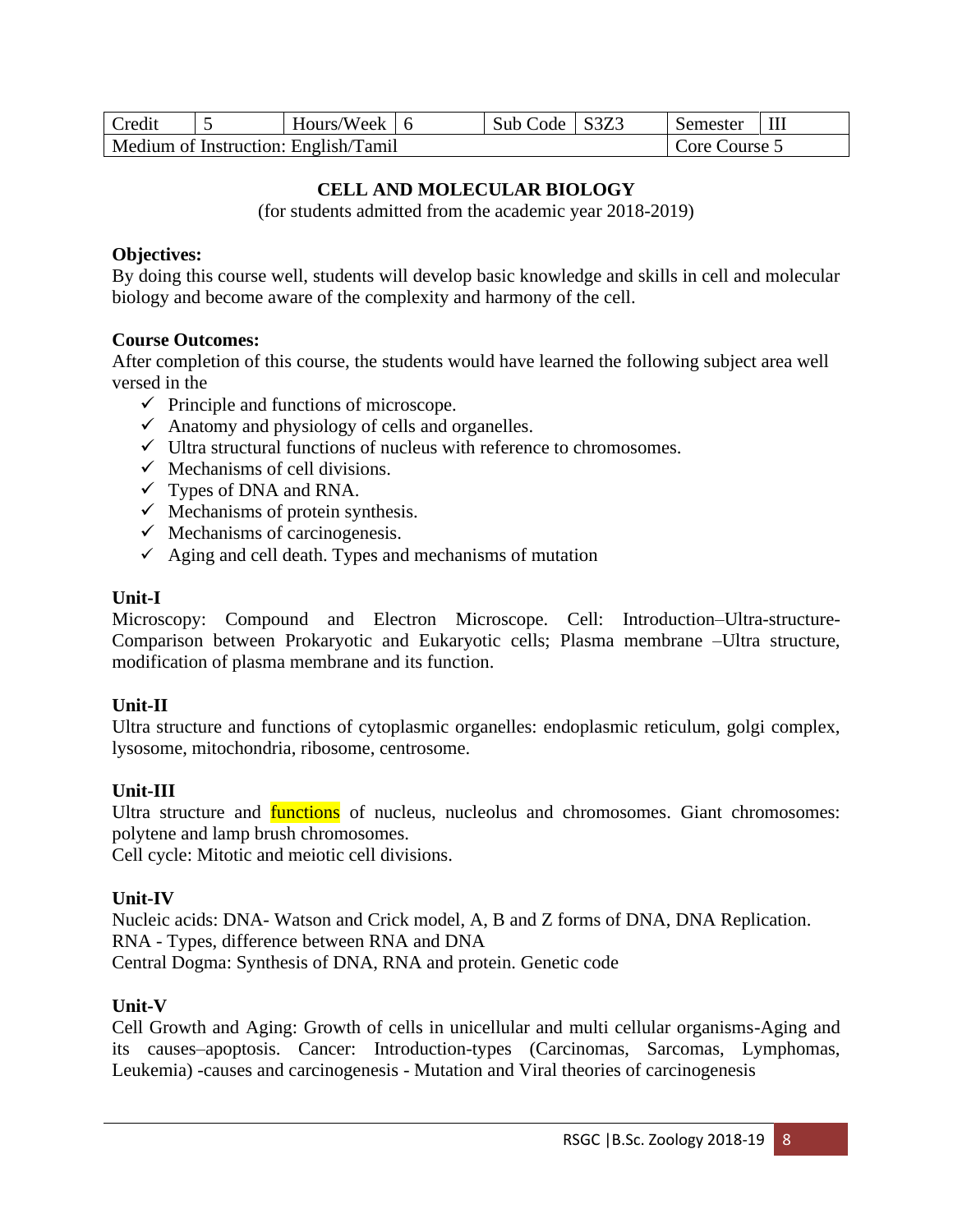# **Text Book**

Vyas, S.P. 2011. Cell and Molecular Biology. CBS Publications and Distributors Ltd.

# **Reference Books**

Lewis, Keleinsmith and Valeris M.Kish. 1988. Principles of Cell Biology, Harper and Row Publication, New York.

Power, C.B 1983, Cell Biology, Himalaya Publication House, Bombay.

| <b>Question Pattern</b> |                                                              |                    |                    |
|-------------------------|--------------------------------------------------------------|--------------------|--------------------|
| Part A $(10 x = 20)$    | Part B $(5x5=25)$                                            | Part C $(3x10=30)$ | Max Marks 75       |
| Answer all              | the Answer all the Answer                                    | any                | 3   Duration 3 hrs |
|                         | questions 2 question questions. Either or questions out of 5 |                    |                    |
| from each unit          | type- 2 question from questions,                             | <b>One</b>         |                    |
|                         | each unit                                                    | question from each |                    |
|                         |                                                              | unit               |                    |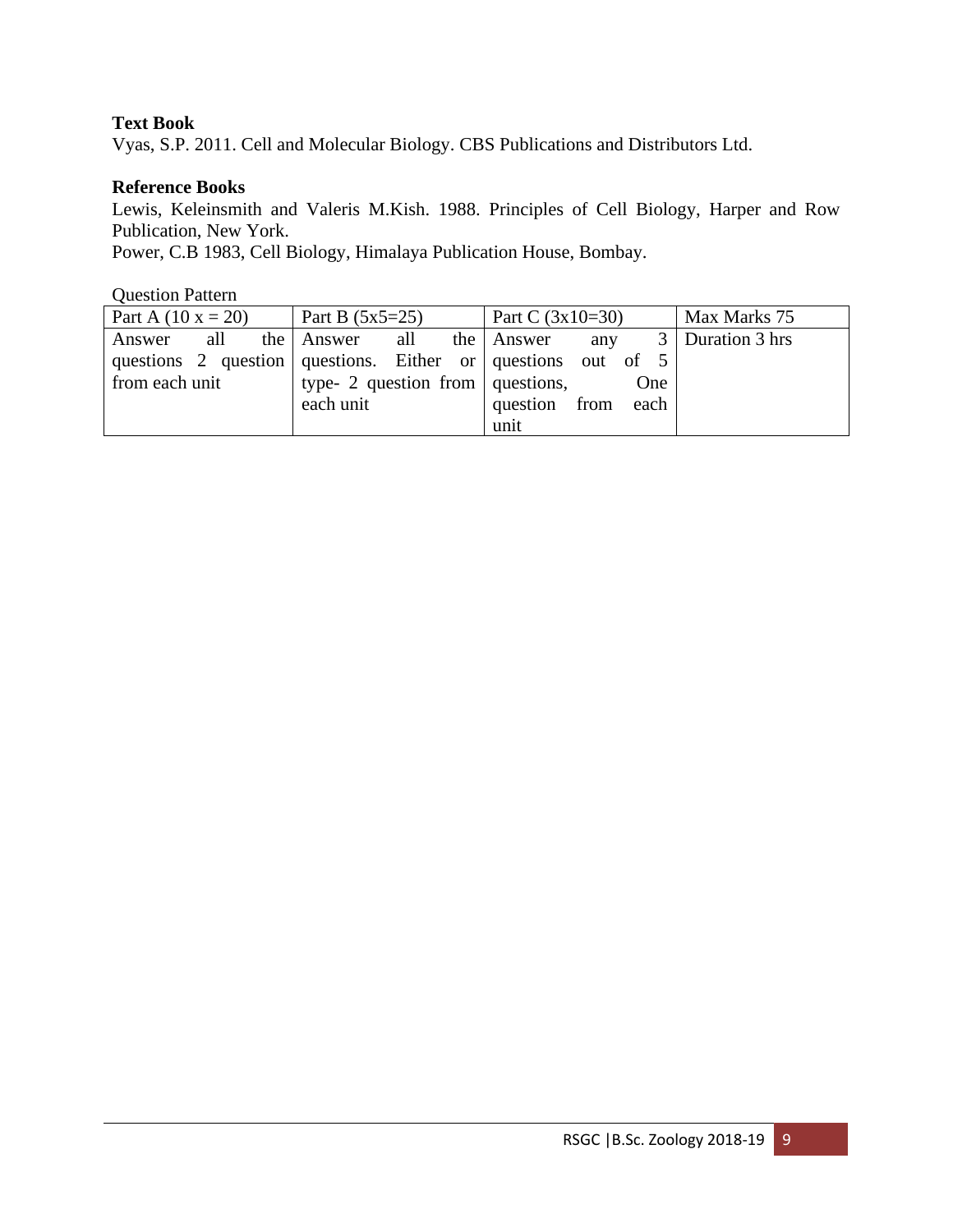| Credit | Hours/Week $\vert$ 3                 | Sub Code   S3ZP3 | Semester      |  |
|--------|--------------------------------------|------------------|---------------|--|
|        | Medium of Instruction: English/Tamil |                  | Core Course 6 |  |

# **Major Practical III: Cell and Molecular Biology**

(for students admitted from the academic year 2018-2019)

## **Course Outcomes:**

After completion of this course, the students would have learned the following subject area well versed.

- $\checkmark$  Measurement of cells.
- $\checkmark$  Staining technique for identification of different cells
- $\checkmark$  Preparation and analysis of giant chromosomes.
- $\checkmark$  Observation of cell divisions.
- $\checkmark$  Analysis of blood cells and haemocytes.
- $\checkmark$  Vaginal smear preparations and analysis.
- 1. Measurement of a cell by Micrometer
- 2. Study of prokaryotic cells using simple staining technique.
- 3. Study of eukaryotic cell using suitable staining technique (buccal epithelial Cells)
- 4. Mounting of Polytene chromosome in Chironomous Larva
- 5. Study of mitosis in onion root tip.
- 6. Study of meiosis in cockroach/grasshopper
- 7. Smear preparation of human blood/ goat
- 8. Smear preparation of cockroach haemolymph
- 9. Vaginal smear preparations in female rat

# **Spotters:**

Compound Microscope, Dissection microscope, Micrometer, Camera Lucida, Centrifuge, pH meter

Simple Epithelial cells: Simple Squamous epithelium, Simple Cuboidal Epithelium, Simple Columnar Epithelium

Stratified epithelial cells: Stratified Squamous, Stratified Cuboidal, Stratified Columnar, Stratified Transitional

Pseudostratified epithelial cells: pseudo stratified columnar, pseudostratified ciliated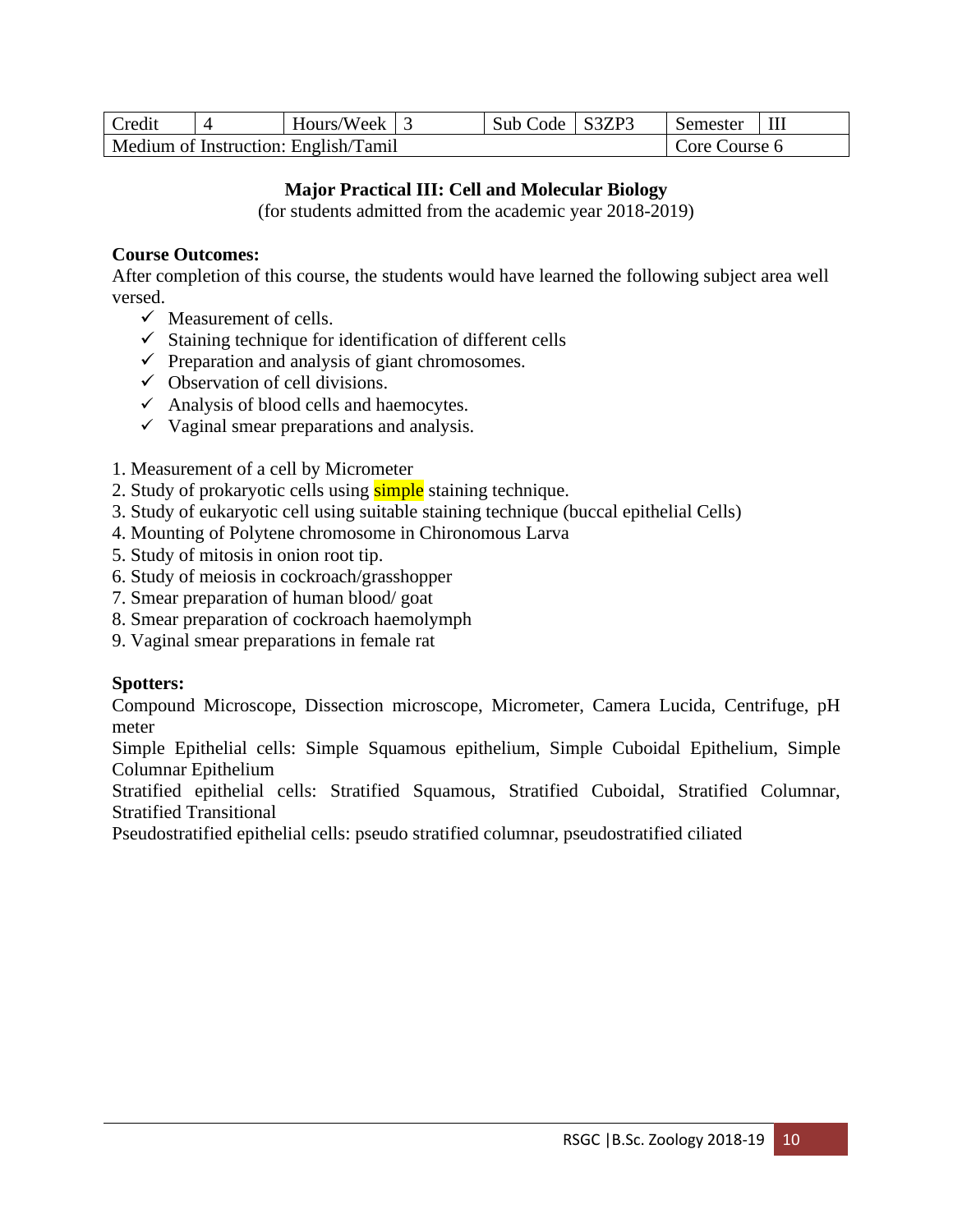| <b>Credit</b> | Hours/Week $\vert$ 2                 | Sub Code   S3SB1D | Semester  | $\perp$ III |
|---------------|--------------------------------------|-------------------|-----------|-------------|
|               | Medium of Instruction: English/Tamil |                   | <b>SB</b> |             |

### **AQUACULTURE**

(for students admitted from the academic year 2018-2019)

#### **Objectives:**

Ensure active student participation in activities connected with basic aquaculture practices. Provide basic understanding of biological, chemical and environmental concepts pertaining to culture aquatic organisms.

#### **Course Outcomes:**

- $\checkmark$  Able to express the basic features of aquaculture and construction procedures for fish farms and identify different fish farming methods
- $\checkmark$  Able to manage water quality and gain knowledge of nutrition important for growth and health
- $\checkmark$  Gain knowledge about the culture techniques of major carps which helps in the production of healthy food for human consumption
- $\checkmark$  Know the causes, control and mitigation of fish disease
- $\checkmark$  detailed knowledge about harvesting, transport and preservation techniques

#### **Unit-I**

Scope and importance of aquaculture. Current status and trend for aquaculture in world. Basic Fish farm design and construction. Types of Culture- extensive, intensive, and semi intensive culture. mono and poly culture- Monosex culture-Integrated farming-paddy cum fish culture

#### **Unit-II**

Water quality management. Fish feed-formulation. Live feeds.

Selection of candidate species for aquaculture. Cultivable species of fishes, crustaceans, molluscs and algae.

#### **Unit-III**

Fish culture: Culture of Indian Major Carps-Catla, Rohu and Mrigal. Pearl Oyster culture. Crustacean Culture: *Penaeus* sp.

#### **Unit-IV**

Fish diseases and management: Common bacterial, viral, fungal, protozoan and crustacean diseases, their symptoms and control measures

#### **Unit-V**

Harvesting (gears and crafts) and transport. Preservation techniques- Canning and Freezing. By products of fishes. Marketing the fish to local markets and for export. Quality control and norms of MPEDA for export of fishes.

#### **Text Book:**

Reddy, S.M. 2004. A Text Book of Aquaculture. Discovery Publishing Pvt. Ltd. Pp 163.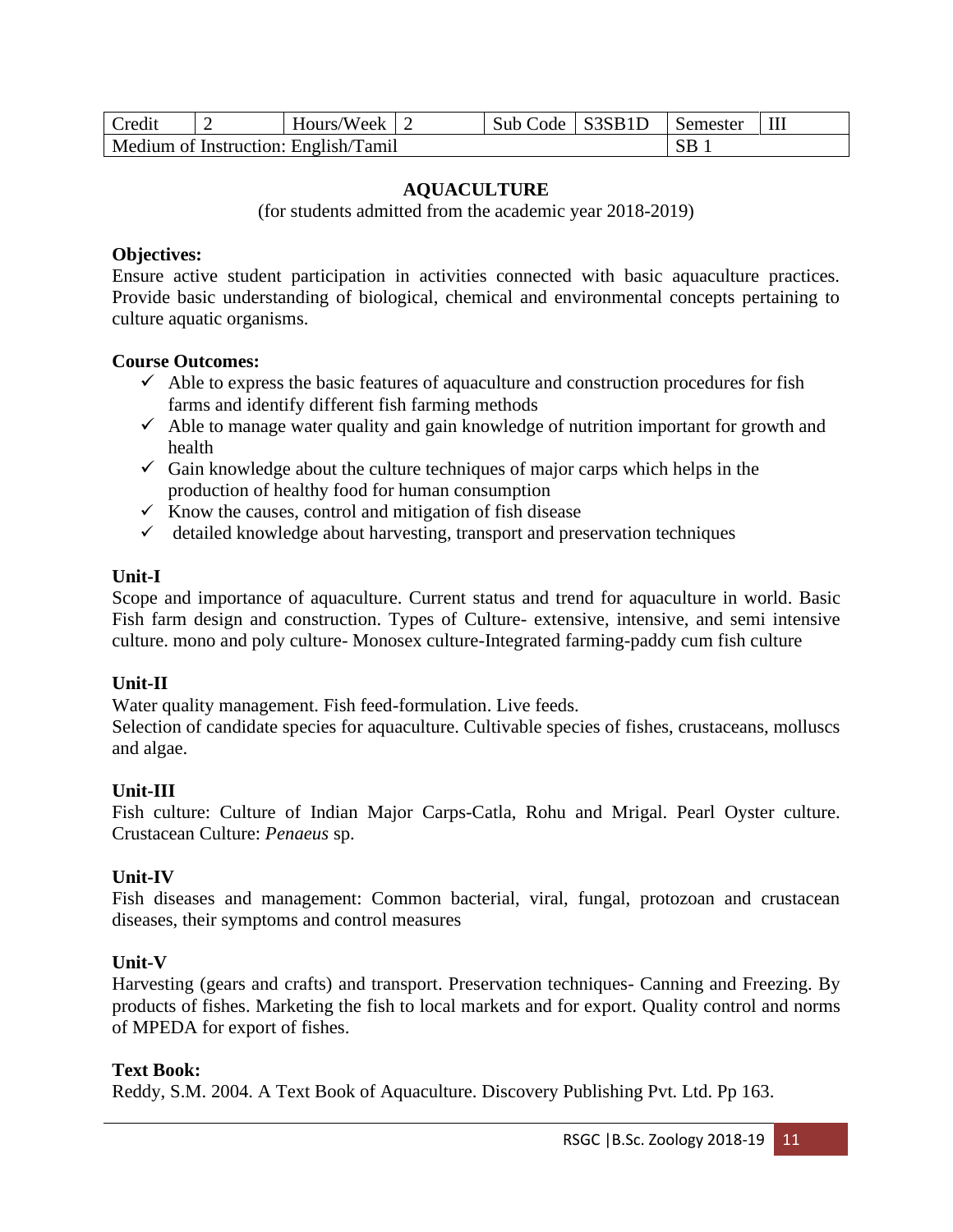## **Reference Books**:

Santhanam, R., N. Sugumaran and P. Natarajan. 1987. A manual of Freshwater aquaculture. Oxford and IBH Publishing Co. Pvt. Ltd., New Delhi.

Shanmugam, K. 1992. Fishery Biology and Aquaculture. Leo Pathipagam, Madras.

Jameson, J.D. and R.Santhanam (1996). Manual of ornamental fisheries and farming technology. Fisheries College and Research Institute, Thoothukudi.

| Part A $(10 x = 20)$ | Part B $(5x5=25)$                                              | Part C $(3x10=30)$ | Max Marks 75       |
|----------------------|----------------------------------------------------------------|--------------------|--------------------|
| all<br>Answer        | the Answer<br>all                                              | the Answer<br>any  | 3   Duration 3 hrs |
|                      | questions 2 question questions. Either or questions out of $5$ |                    |                    |
| from each unit       | type- 2 question from $\vert$ questions,                       | One                |                    |
|                      | each unit                                                      | question from each |                    |
|                      |                                                                | unit               |                    |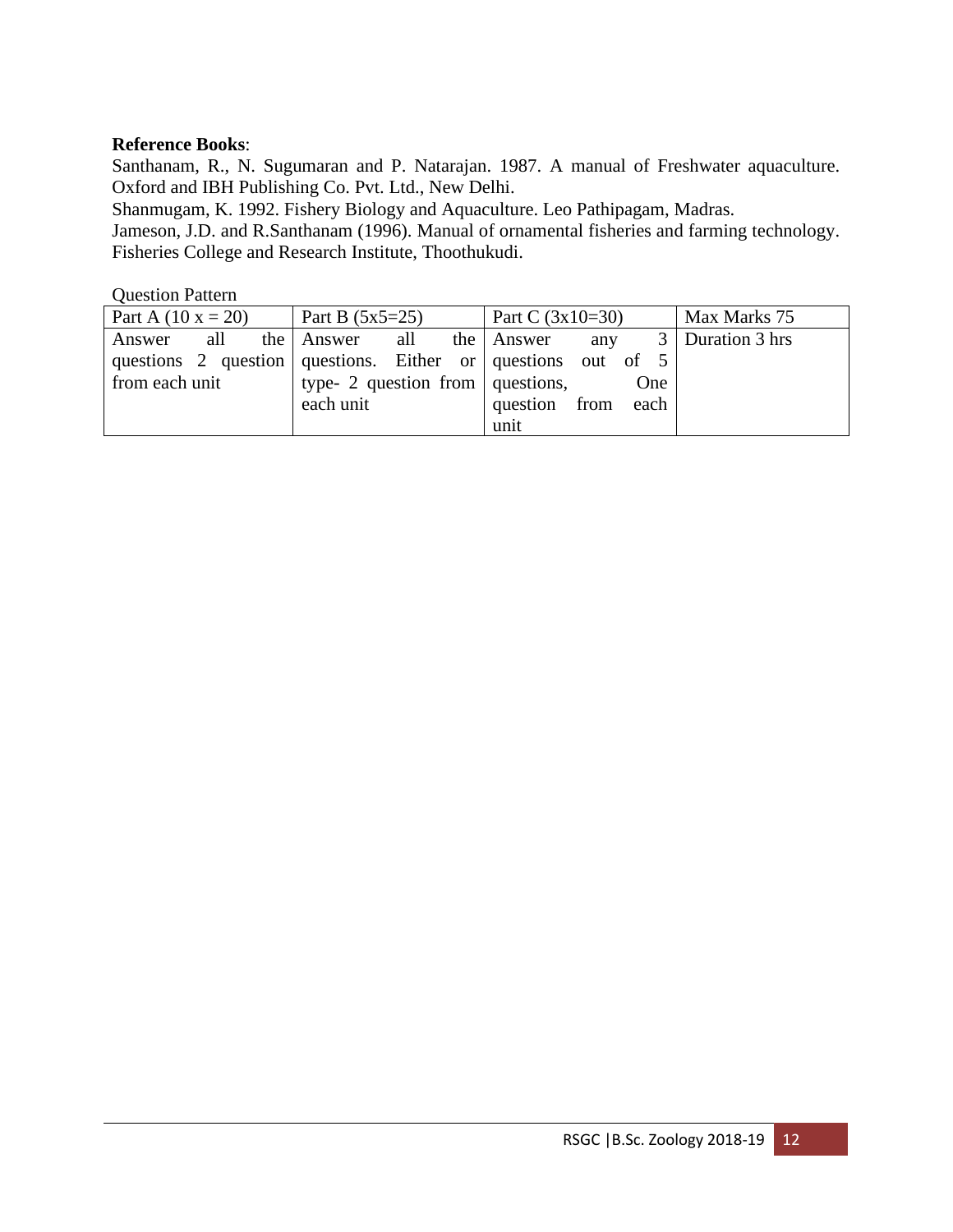| Credit | Hours/Week $\vert$ 6                 | Sub Code | S4Z4 | Semester    |  |
|--------|--------------------------------------|----------|------|-------------|--|
|        | Medium of Instruction: English/Tamil |          |      | Core Course |  |

# **ENVIRONMENTAL BIOLOGY AND EVOLUTION**

(for students admitted from the academic year 2018-2019)

#### **Objectives:**

To study the dynamics of ecosystem, community ecology and population ecology. To observe the habitat ecology and environmental pollution.

To learn the evidences of evolution, theories of evolution, speciation and fossil evidences

### **Course Outcomes:**

On successful completion of this course students will be able to:

- $\checkmark$  Gain consolidated knowledge about ecosystem, habitats, various factors influencing ecosystem, dynamic nature of minerals, population ecology and its balance.
- $\checkmark$  Develop their knowledge in relation to origin of life on the basis of historical prospects and scientific evidences.
- $\checkmark$  Critically evaluate and understand the concept of speciation, evolution and animal extinction.

### **Unit-I**

Ecology-abiotic and biotic factors-Impacts of temperature and light in living organisms. Ecosystem: Definition, classification and Structure with examples (pond, marine and forest ecosystems)-primary production-secondary production-food chain and web-tropic levels- Energy flow-Pyramid of biomass and energy.

## **Unit-II**

Habitat ecology: Characteristics of freshwater, marine, estuary and terrestrial habitats. Community ecology: Community structure, dominance, stratification, interdependence, ecotone, edge effect, ecological niche, ecological succession

## **Unit-III**

Biogeochemical cycle: carbon, nitrogen, phosphorous and sulphur cycles. Population ecology: Definition, density, estimation, natality, mortality, age distribution and age pyramid, life table, population growth, population equilibrium, biotic potential and regulation.

## **Unit-IV**

Origin of life-evidences of evolution-morphological, physiological, embryological and paleontological evidences. Theories of evolution: Lamarckism, Darwinism, Modern theory of evolution

## **Unit-V**

Species concept-speciation-factors influencing speciation-isolating mechanisms. Mimicry and Colouration-Evolution of horse and Man. Animal Extinction-reasons and effect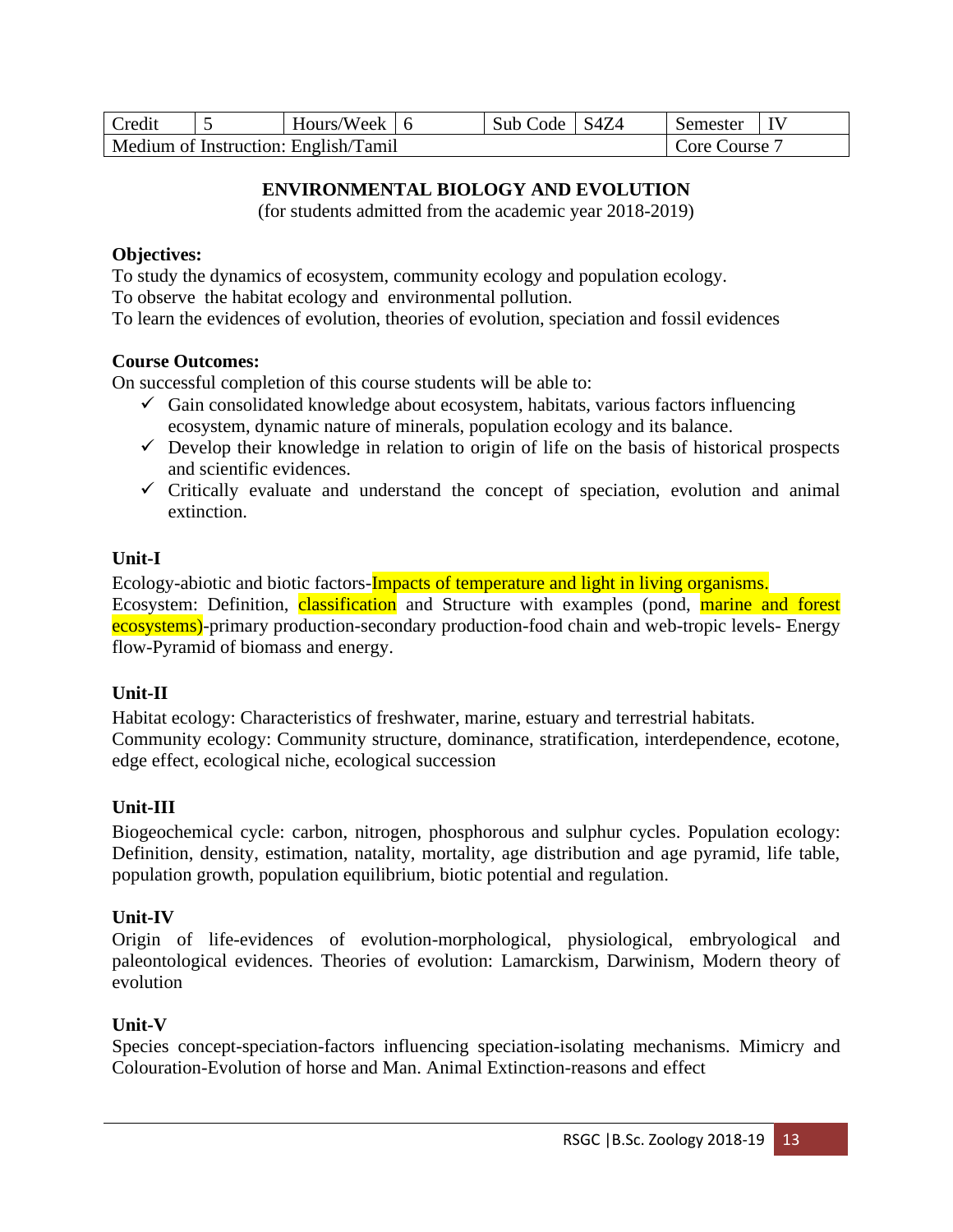# **Text Books**

Mohan P. Arora. 2016. Ecology. Himalaya Publishing House, Pp 554. Mark Ridley. 2003. Evolution. Blackwell Science. Pp733.

### **Reference Books**

Chapman, J.L. and M.J. Reiss. 1997. Ecology-Principles and Applications. Cambridge University Press, UK.

Odum, E.P. 1996. Fundamentals of Ecology. Nataraj Publishers, New Delhi. Strickberger's Evolution. Brain K. Hall. 2014. Jones and Bartlett. Pp 672.

| Part A $(10 x = 20)$ | Part B $(5x5=25)$                                              | Part C $(3x10=30)$ | Max Marks 75       |
|----------------------|----------------------------------------------------------------|--------------------|--------------------|
| Answer               | all the Answer<br>all                                          | the Answer<br>any  | 3   Duration 3 hrs |
|                      | questions 2 question questions. Either or questions out of $5$ |                    |                    |
| from each unit       | type- 2 question from $\vert$ questions,                       | One                |                    |
|                      | each unit                                                      | question from each |                    |
|                      |                                                                | unit               |                    |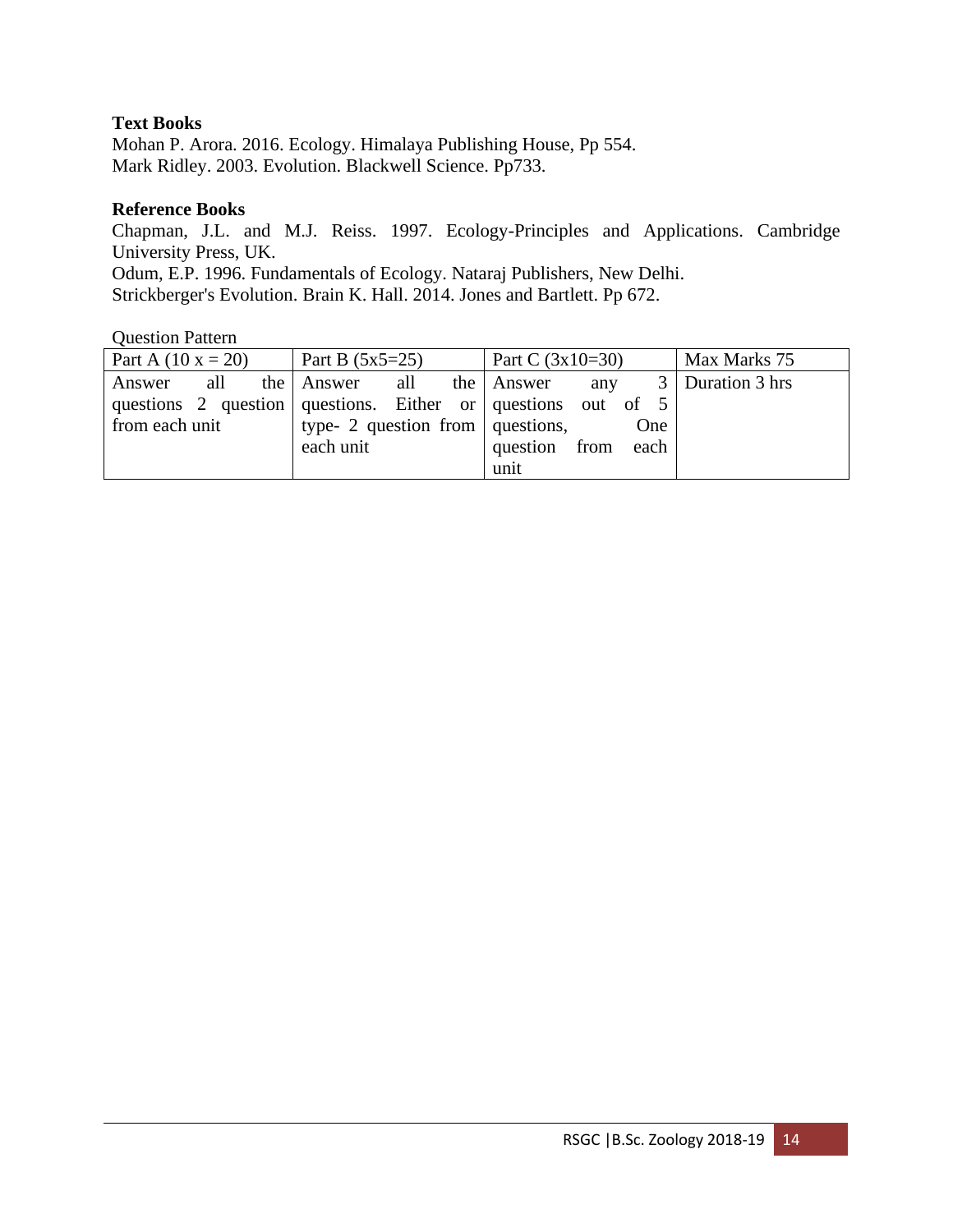| Credit | Hours/Week 3                         | Sub Code   S4ZP4 | Semester      |  |
|--------|--------------------------------------|------------------|---------------|--|
|        | Medium of Instruction: English/Tamil |                  | Core Course 8 |  |

# **Major Practical IV: ENVIRONMENTAL BIOLOGY AND EVOLUTION**

(for students admitted from the academic year 2018-2019)

# **Objectives:**

To study the community ecosystem, water quality analysis and identification of planktons, to observe the ecological fauna, ecological instruments and homologus and analogus organs, to study mimicry and colourations, study of fossils and modification of feet and beak in birds.

# **Course Outcomes:**

Upon successful completion, students will have the knowledge and skills to:

- $\checkmark$  Explain the structure of community in an ecosystem and their diversified life.
- $\checkmark$  Develop and apply knowledge and skills in implement experimental strategies to investigate different water quality analysis skills pertaining to ecosystem.
- $\checkmark$  Critically assess biological information and apply it to theoretical, experimental and professional contexts.
- $\checkmark$  Describe the different ecological fauna, interactions with its environment and describe the important processes like adaptations, mimicry governing the dynamics of animal communities.
- $\checkmark$  Examine, summarise and evaluate scientific evidence integrate central ideas underpinning evolutionary patterns and processes based on homologous, analogous organs and fossilization

## **Environmental Biology**

- 1. Analysis of structure of community in an ecosystem
- 2. Estimation of dissolved oxygen
- 3. Estimation of salinity
- 4. Determination of pH in water sample
- 5. Estimation of alkalinity of water
- 6. Estimation of carbon dioxide
- 7. Estimation of carbonate and bicarbonate
- 8. Identification of fresh and marine water planktons

# **Spotters**

Rocky, sandy, muddy shore fauna, Animal association examples Ecological instruments: Secchi disc, pH meter, thermometer, hygrometer, plankton net

# **Evolution**

Homologus and analogous organs Mimicry and colorations: butter fly, stick insect, leaf insect, lycodon, lophius, Urey Miller Experiment Model Study of fossils: Ammonite, Trilobite, Lingual, Limulus Modification of feet and beaks in birds.

Visit to ecologically important places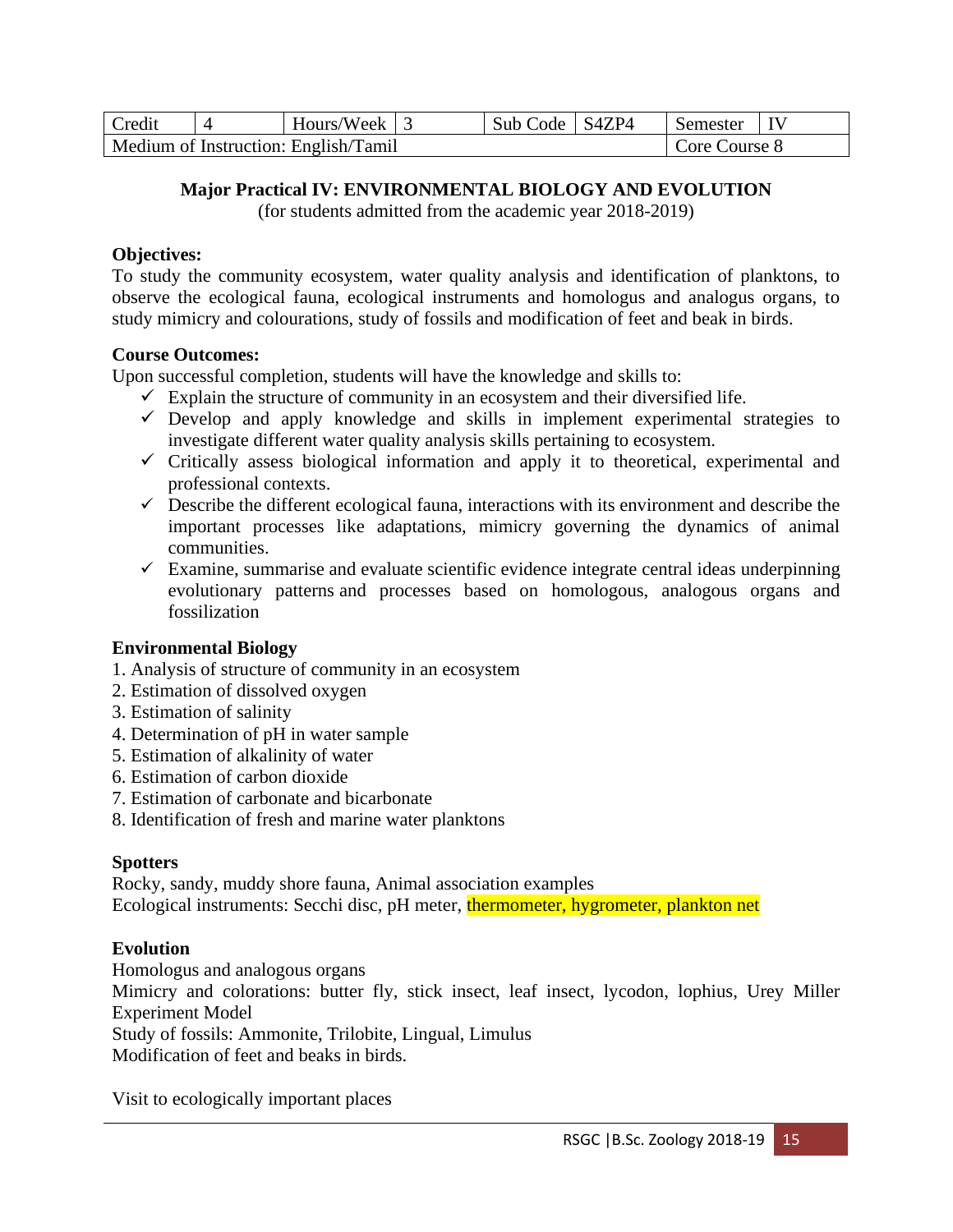| <b>Credit</b> | Hours/Week 2                         | Sub Code   S4SB2F | Semester   IV   |  |
|---------------|--------------------------------------|-------------------|-----------------|--|
|               | Medium of Instruction: English/Tamil |                   | $\overline{AB}$ |  |

### **SERICULTURE**

(for students admitted from the academic year 2018-2019)

#### **Objectives:**

To impart training on silkworm rearing, cocoon production and silk reeling from sericulture. To kindle the young minds to become an entrepreneur in sericulture.

#### **Course Outcomes:**

On completion of this course the student will

- $\checkmark$  Have knowledge on the development of sericulture in the world and in India
- $\checkmark$  Know the method of mulberry plantation
- $\checkmark$  Have the idea of sericulture industry and moriculture
- $\checkmark$  Start seri-business

#### **UNIT-I**

Introduction: Sericulture: Definition, history and present status; silk route. Prospects of Sericulture in India: Sericulture industry in different states of India - Mulberry and non-mulberry sericulture. Mulberry: distribution and common varieties of mulberry used in India.

#### **UNIT-II**

Types of silkworms, distribution of races- exotic and indigenous races. Commercial races: Multivoltine, bivoltine, univoltine and hybrid races used in India. Morphology and Life cycle of *Bombyx mori*. Structure of silk gland and secretion of silk.

#### **UNIT-III**

Silkworm rearing house and appliances: Rearing house - Early age rearing and Late age rearing. Appliances: Rearing trays, ant-wells, rearing stands and racks, paraffin papers, rubber foam pads, net, chopsticks, feathers. Types of mountages, Spinning, harvesting and storage of cocoons.

#### **UNIT-IV**

Silkworm diseases: protozoan, viral, fungal and bacterial diseases and their control methods. Pests of silkworm: uzi fly, dermestid beetle-control and preventive measures.

#### **UNIT-V**

Harvesting of cocoons, storing and cocoon marketing-silk tests and commercial classification. Silk reeling- Byproducts of sericulture

#### **Text Books:**

Ganga, G. and Sulochana Chetty, J. 2003. An Introduction to Sericulture (2<sup>nd</sup> Edition). Oxford and IBH Publishing co. Pvt-Ltd., New Delhi.

Patnaik, R.K. 2008. Sericulture Manual. Biotech Publishers, New Delhi

Mariappan, P. 2017. Sericulture (*Pattupulu Valarppu*), Iyal Publicatins, Thanjavur. Pp 264.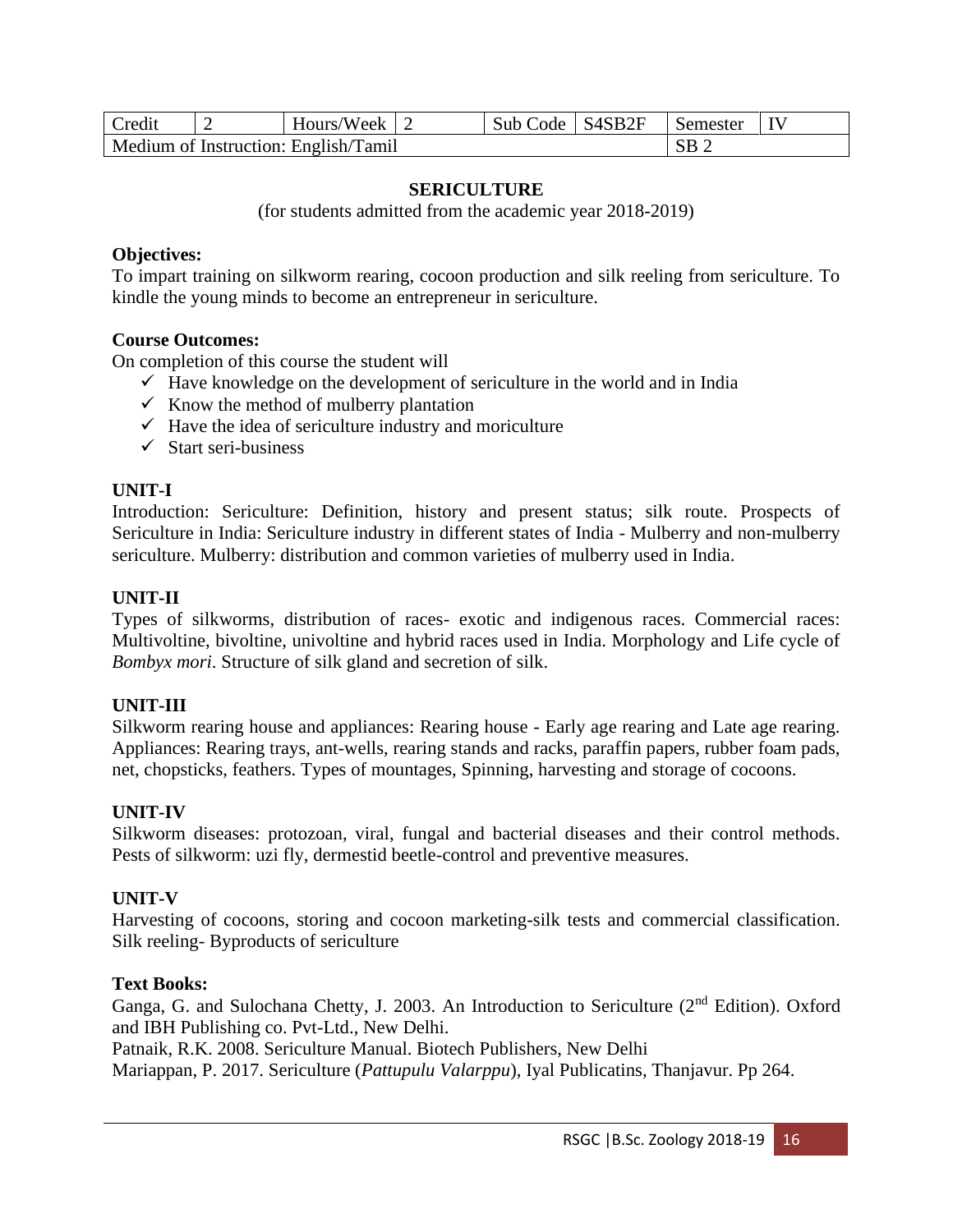## **Reference Books:**

Taxima, Y. 1972. Hand Book of Silkworm Rearing. Fuji Publication, Tokyo.

FAO. 1990. Sericulture Training Manual Bulletin. FAO Agricultural Services Bulletin No. 80, FAO, Rome.

FAO. 1991. Silkworm Diseases. FAO Agricultural Services Bulletin. No. 73/4, FAO, Rome.

| Part A $(10 x = 20)$ | Part B $(5x5=25)$                                            | Part C $(3x10=30)$ | Max Marks 75       |
|----------------------|--------------------------------------------------------------|--------------------|--------------------|
| all<br>Answer        | the Answer<br>all                                            | the Answer<br>any  | 3   Duration 3 hrs |
|                      | questions 2 question questions. Either or questions out of 5 |                    |                    |
| from each unit       | type- 2 question from $\vert$ questions,                     | One                |                    |
|                      | each unit                                                    | question from each |                    |
|                      |                                                              | unit               |                    |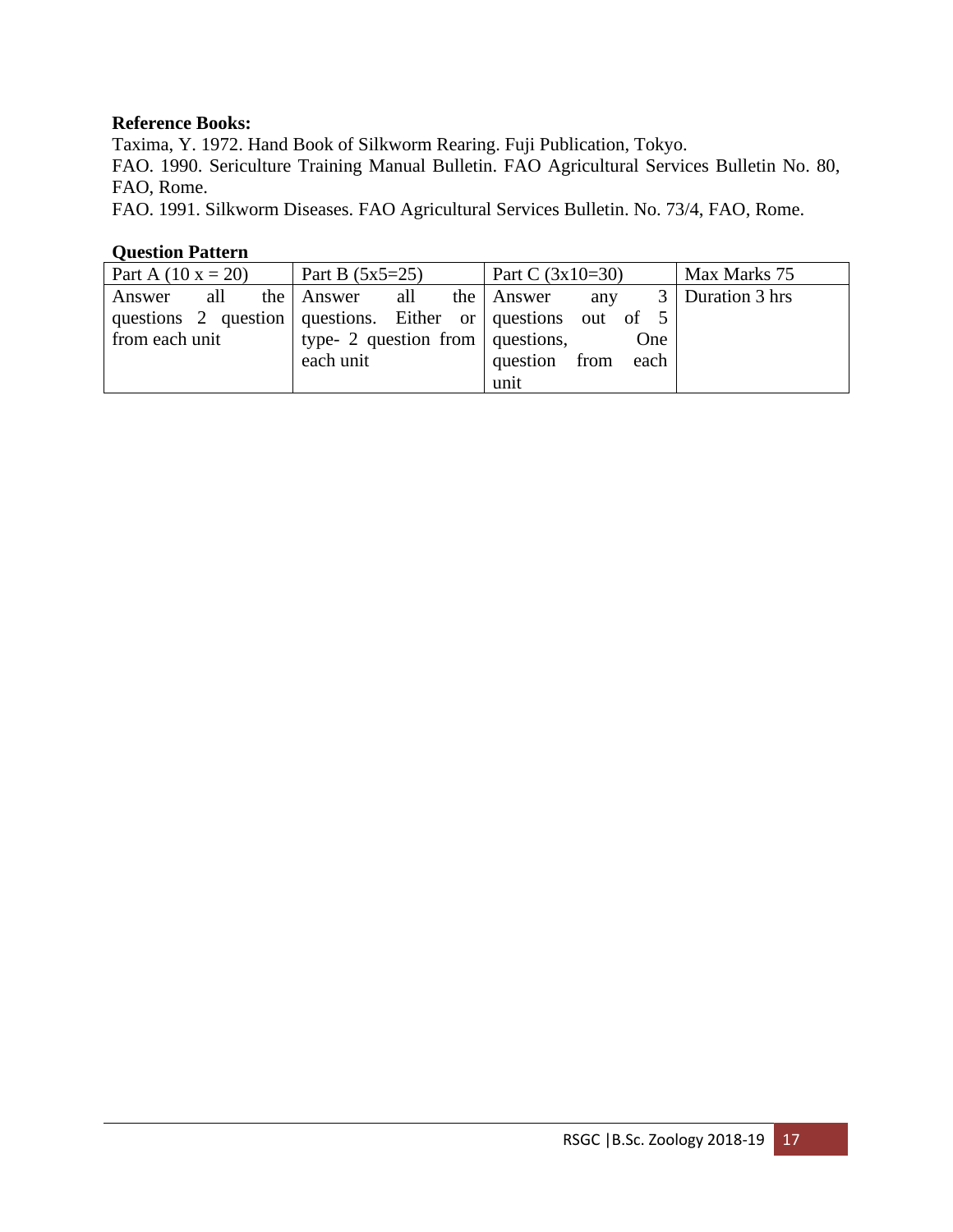| Credit | Hours/Week   6                       | Sub Code   S5Z5 | Semester         |  |
|--------|--------------------------------------|-----------------|------------------|--|
|        | Medium of Instruction: English/Tamil |                 | $C$ ore Course 9 |  |

# **ANIMAL PHYSIOLOGY AND BIOCHEMISTRY**

(for students admitted from the academic year 2018-2019)

### **Objectives**:

To study the structure and functions of different organs of living organism and how all these functions combine to make life growth and development. To focus how the organ, organ system, cells and bio molecules carryout the chemical function to accomplish the complex goal of sustaining life. To learn the biological phenomena at molecular level and to understand the fundamental chemical principles that govern complex biological system

### **Course Outcomes:**

On completion of this course the student will have an idea in

- $\checkmark$  the digestive system and understand the general digestive process in man.
- $\checkmark$  know to excretory system, structure of Kidney and it's Function.
- $\checkmark$  know their structure of Heart, pumping mechanism and types.
- $\checkmark$  nervous system and explain the control mechanism of entire body activities.

## **Unit-I**

Nutrition – Digestion, absorption and assimilation in human; Respiration - Mechanism of  $O<sub>2</sub>$ and CO<sup>2</sup> transport in human beings. Respiratory pigments in animals. Circulation-composition and functions of blood - Structure and functions of Heart - Origin and conduction of heart beat and cardiac cycle.

## **Unit-II**

Excretion-Nitrogenous wastes – Ammonotelism, Ureotelism, Uricotelism – Ornithine cycle – Mammalian Kidney – Urine formation. Osmo - ionic regulation in freshwater and marine fishes. Reproduction-Structure and functions of male and female reproductive system of human being. Sexual cycles (estrous and menstrual)

# **Unit-III**

Nervous system – types of neurons, conduction of nerve impulse, synapses, synaptic cleft, synaptic transmission, reflex action, Neurotransmitters. Receptors – Phono and photo receptors. Muscle – Types of muscles – ultra structure and physiology of muscles.

## **Unit-IV**

Structure, functions and classifications of carbohydrates, proteins and lipids with examples. Metabolism–Carbohydrate, Protein and Lipid.

## **Unit-V**

Vitamins- water and fat soluble vitamins – sources, functions and deficiency diseases. Enzymes – types, properties, mechanism and theories of enzyme action.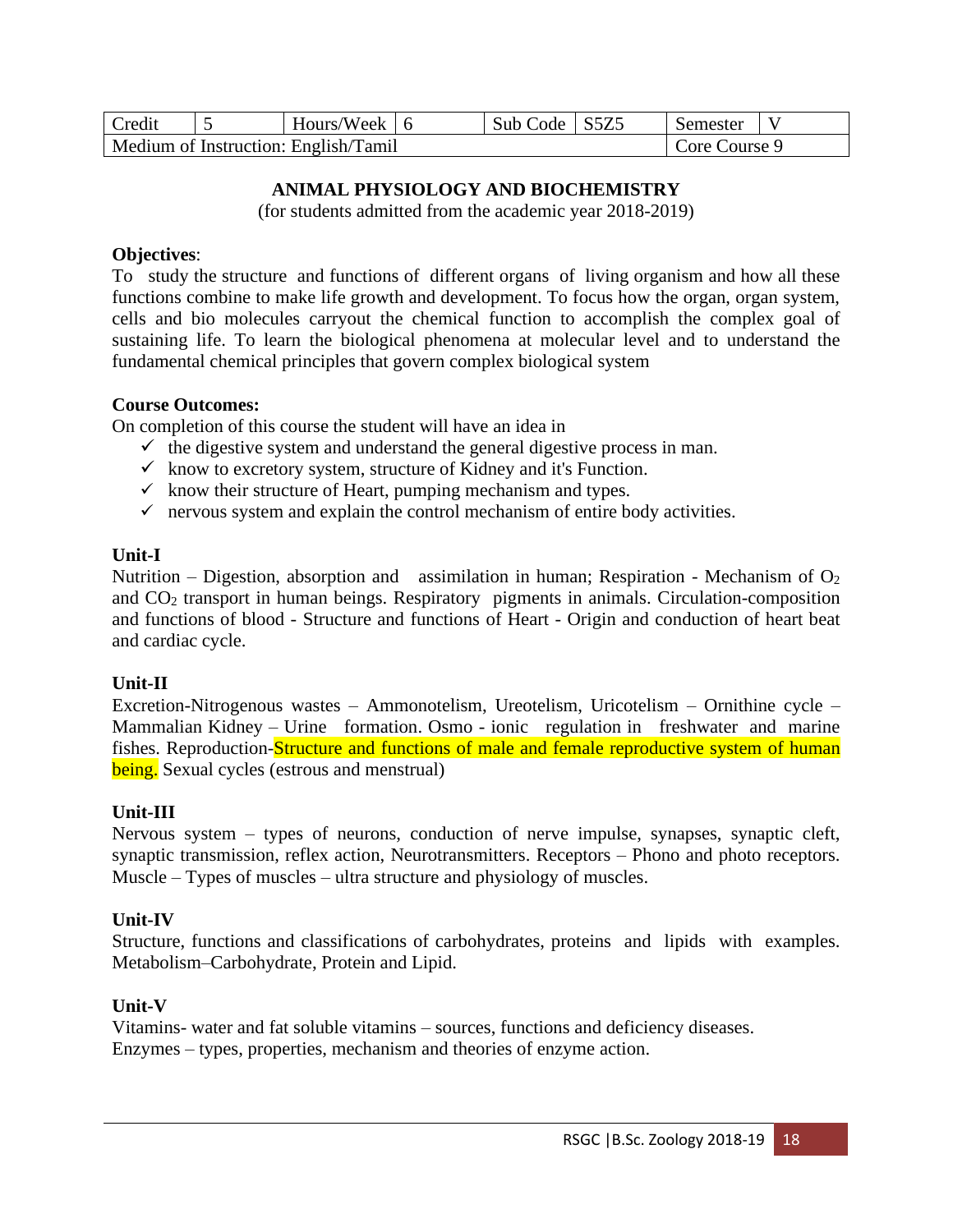# **Text Book:**

Verma, P.S., B.S. Tyagi, and V.K.Agarwal. 2017. Animal Physiology. S.Chand & Co., New Delhi. Pp 400.

### **Reference Books**

Hoar W.S. 1987. General and Comparative Physiology, Prentice Hall. Echert, R. and Randall, D. 1987. Animal Physiology, CBS Publishers and Distributors. Lehninger L. Albert, David.L.Nelson and Michael M. Cox. 1993. Principles of Biochemistry, CBS Publishers and Distributors, New Delhi.

| Part A $(10 x = 20)$ | Part B $(5x5=25)$                                              | Part C $(3x10=30)$ | Max Marks 75       |
|----------------------|----------------------------------------------------------------|--------------------|--------------------|
| Answer               | all the Answer<br>all                                          | the Answer<br>any  | 3   Duration 3 hrs |
|                      | questions 2 question questions. Either or questions out of $5$ |                    |                    |
| from each unit       | type- 2 question from $\vert$ questions,                       | One                |                    |
|                      | each unit                                                      | question from each |                    |
|                      |                                                                | unit               |                    |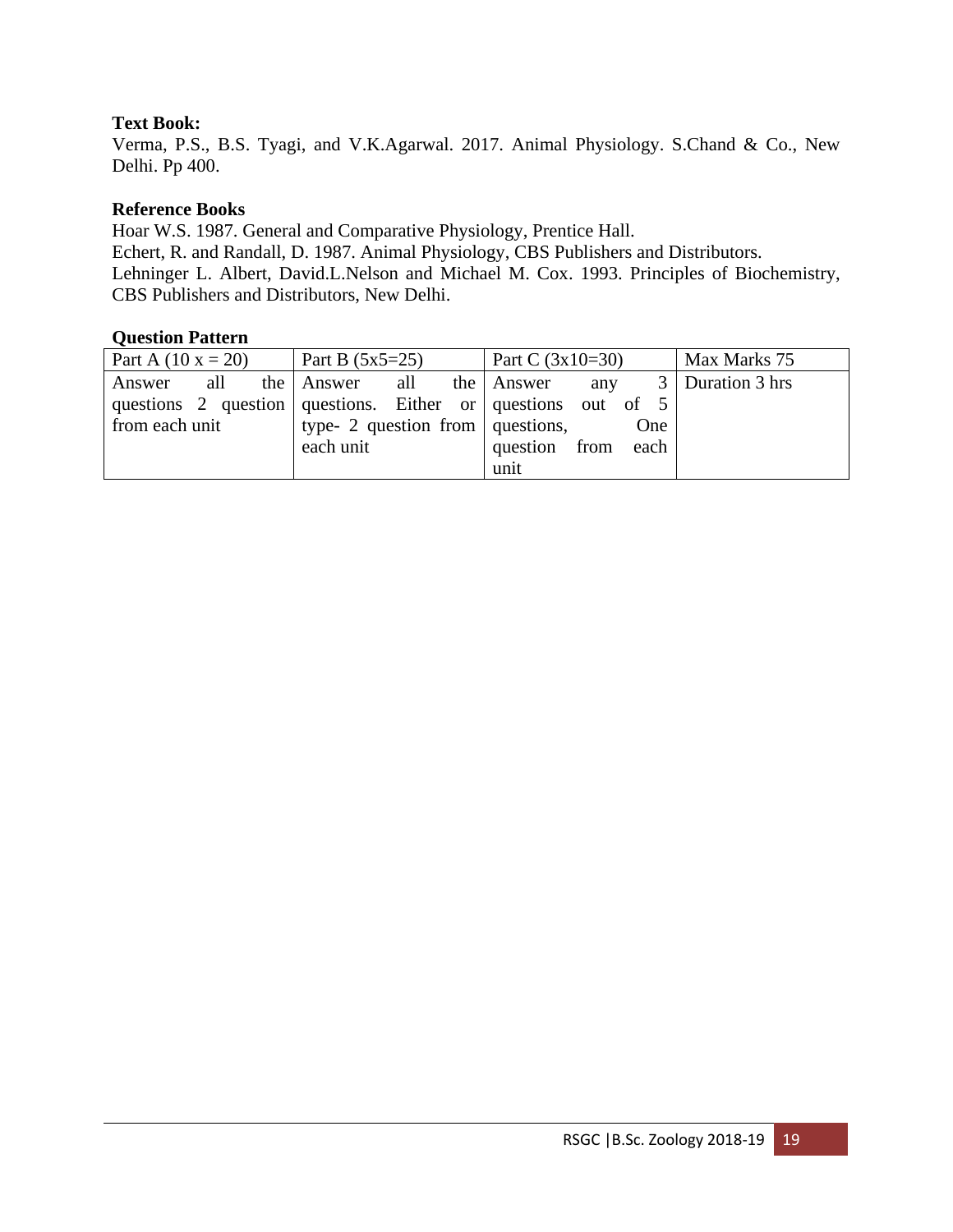| Credit | Hours/Week $\vert 5 \vert$           | Sub Code S5ZP5 | Semester         |  |
|--------|--------------------------------------|----------------|------------------|--|
|        | Medium of Instruction: English/Tamil |                | Core Course - 10 |  |

#### **Major Practical V ANIMAL PHYSIOLOGY, BIOCHEMISTRY, GENETICS, MICROBIOLOGY& IMMUNOLOGY**

(for students admitted from the academic year 2018-2019)

### **Course Outcomes:**

On Successful completion of course student will be able to...

- $\checkmark$  develop and apply knowledge and skills in implement experimental strategies to investigate different parameters of blood, saliva and excretory materials.
- $\checkmark$  familiarize the principle and application of various instruments pertaining to physiological
- $\checkmark$  measurement, Sterilization and vectors.
- $\checkmark$  experience the qualitative measurement of macro molecules.
- $\checkmark$  gain consolidated knowledge on Mendelian principles with a classical example of drosophila.
- $\checkmark$  able to develop hands on experience about microbial media preparation, Identification of bacteria by staining techniques and human blood grouping.

# **ANIMAL PHYSIOLOGY**

Estimation of Haemoglobin. Enumeration of RBC by haemocytometer. Enumeration of WBC by haemocytometer. Qualitative test for Ammonia, Urea and Uric acid. Human salivary amylase activity in relation to pH and Temperature

## **SPOTTERS**

Haemoglobinometer, Haemocytometer, Stethoscope, Sphygmomanometer, ECG, Pacemaker, pH meter, Ti plasmid, pBR322 vector, Petri plate, Autoclave, Inoculation loop and laminar flow.

## **BIOCHEMISTRY**

pH measurement. Qualitative tests for protein, carbohydrate and lipid. Beer Lambert law verification.

## **GENETICS**

Drosophila - male, female identification. Mutant varieties of Drosophila, Mendelian traits in man, Pedigree analysis, polygenic inheritance - finger print patterns

## **MICROBIOLOGY AND IMMUNOLOGY**

Culture techniques - broth, slants and spread plate methods. Motility determination by hanging drop method. Preparation of smear, simple staining and Gram's staining. ABO Blood grouping.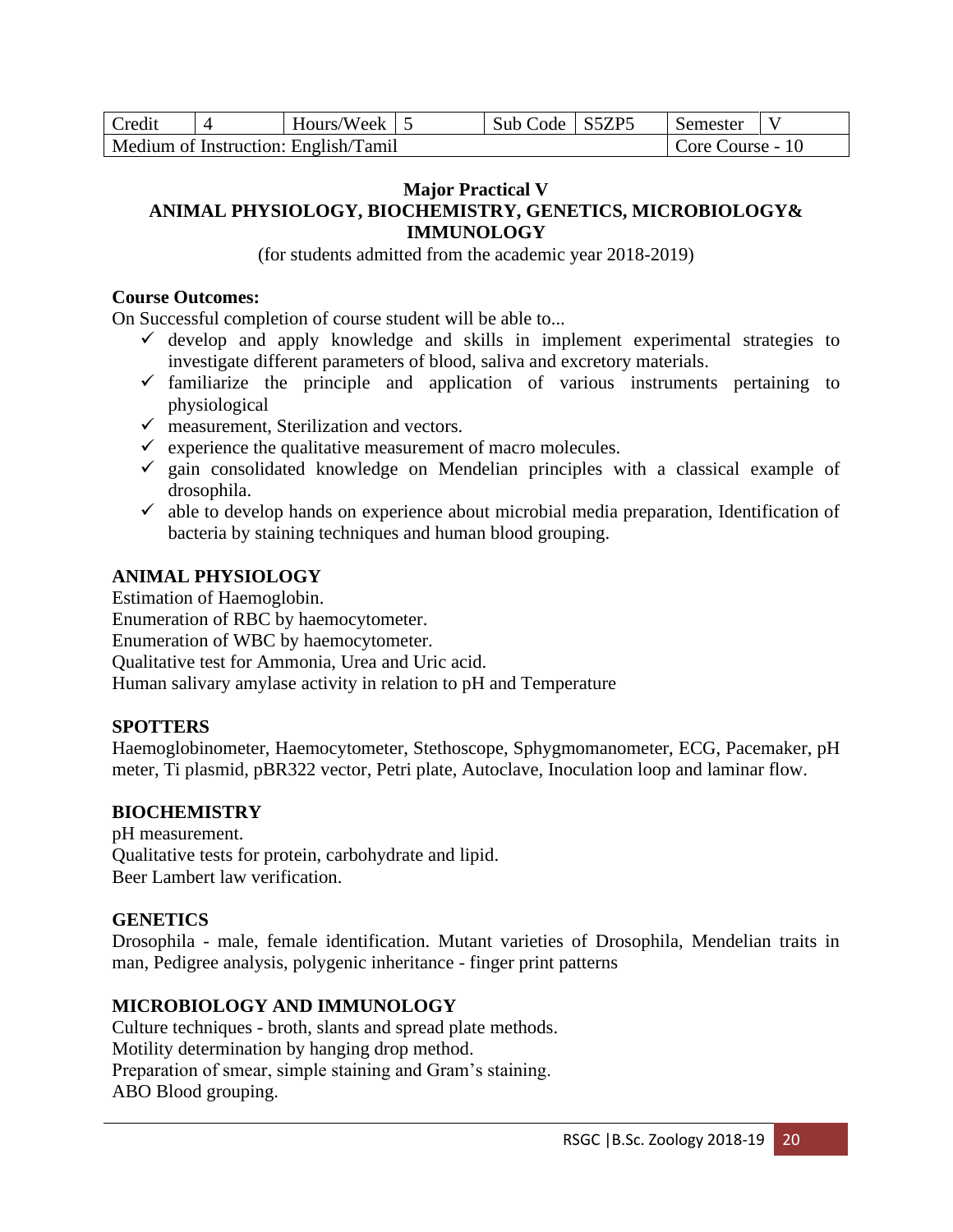| Credit | Hours/Week 6                         | Sub Code | S5ZEL1A Semester |                         |  |
|--------|--------------------------------------|----------|------------------|-------------------------|--|
|        | Medium of Instruction: English/Tamil |          |                  | Major Elective Course 1 |  |

## **GENETICS**

(for students admitted from the academic year 2018-2019)

### **Objectives:**

Specific objectives of this course are to provide an understanding and discuss ramifications of inherence, gene structure, gene function, mutation, and the application of genetic principles

#### **Course Outcomes:**

- $\checkmark$  To predict the characteristics of offspring produced by parents.
- $\checkmark$  understand the chromosome structural variation results from the chromosomal breakage.
- $\checkmark$  Know the concept of mutation they can understand the function of cells and metabolic regulations.
- $\checkmark$  By microbial genetics, the genetics of the disease causing micro organisms are identified and helpful in controlling diseases.
- $\checkmark$  By studying the XY chromosomes of human, it is clarified that male determines the sex of the offspring.

### **Unit-I**

Mendel's laws of inheritance, Mono and dihybrid crosses, test cross, complete and incomplete dominance, co-dominance. Interaction of genes- Epistasis, complementary genes, duplicates genes, supplementary genes, lethal genes - multiple alleles (Human Blood Group).

## **Unit-II**

Linkage–mechanism and types. Crossing Over-mechanism and types. Chromosome map. Numerical changes of chromosomes-euploidy, aneuploidy. Structural changes of chromosomesdeletion, duplication, translocation, inversion. Sex linked inheritance

## **Unit-III**

Nature of Genetic Material: evidence that DNA is the genetic material; Fine structure of gene; Gene mutations - insertion, deletion, transition (tautomerization, base analogs, deamination), transversion; spontaneous and induced mutations, mutagens. Inbreeding and out breeding. Heterosis.

#### **Unit-IV**

Microbial Genetics: Bacterial genetics-transformation, conjugation and **transduction**. Plasmids; movable genes. Genetics of viruses-lytic and lysogenic cycles of phage, recombination in phage, transduction.

## **Unit-V**

Human chromosome and Sex determination, Mendalian phenotypic traits of man, Syndromes and metabolic disorders, polygenic inheritance, eugenics and euthenics, pedigree studies, introduction to human genome project.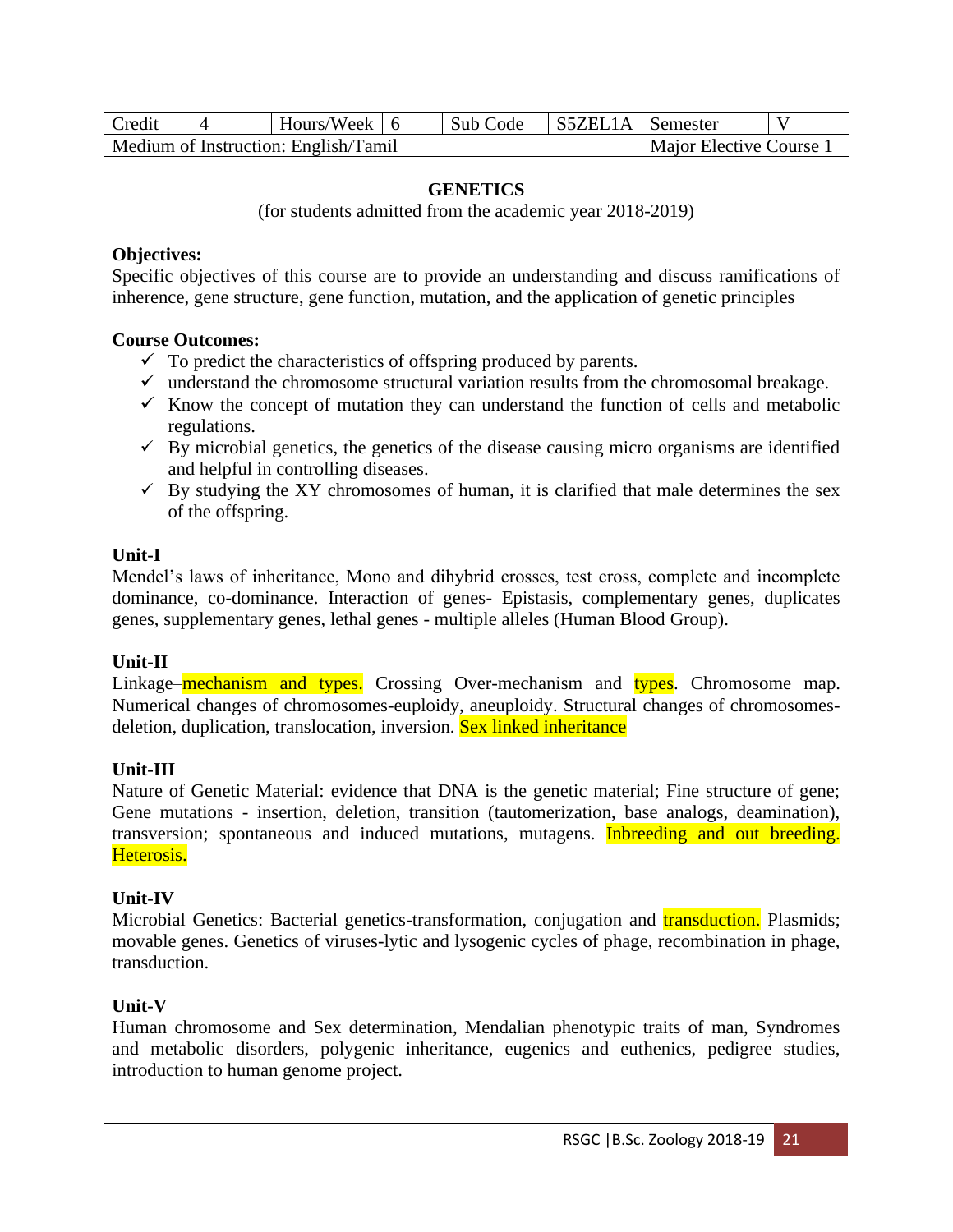# **Text Book:**

Verma P.S. And V.K Agarwal. 2010. Genetics. S.Chand and Co., New Delhi. Pp 1294.

#### **Reference Book:**

Jocelyn E. Krebs, Elliott S. Goldstein, and Stephen T. Kilpatrick. 2018. Lewin's GENES XII. John Bartlett Learning. 838.

Daniel, L. Hartl. 1994. Genetics (III Edn) Jones and Bartlet publishers. Boston.

Elof Axel Carlson. 1985. Genetics, Tata McGraw Hill Publishing Co.

| Part A $(10 \times 2 = 20)$ | Part B $(5x5=25)$                                              | Part C $(3x10=30)$ | Max Marks 75       |
|-----------------------------|----------------------------------------------------------------|--------------------|--------------------|
| all<br>Answer               | the Answer<br>all                                              | the Answer<br>any  | 3   Duration 3 hrs |
|                             | questions 2 question questions. Either or questions out of $5$ |                    |                    |
| from each unit              | type- 2 question from $\vert$ questions,                       | One                |                    |
|                             | each unit                                                      | question from each |                    |
|                             |                                                                | unit               |                    |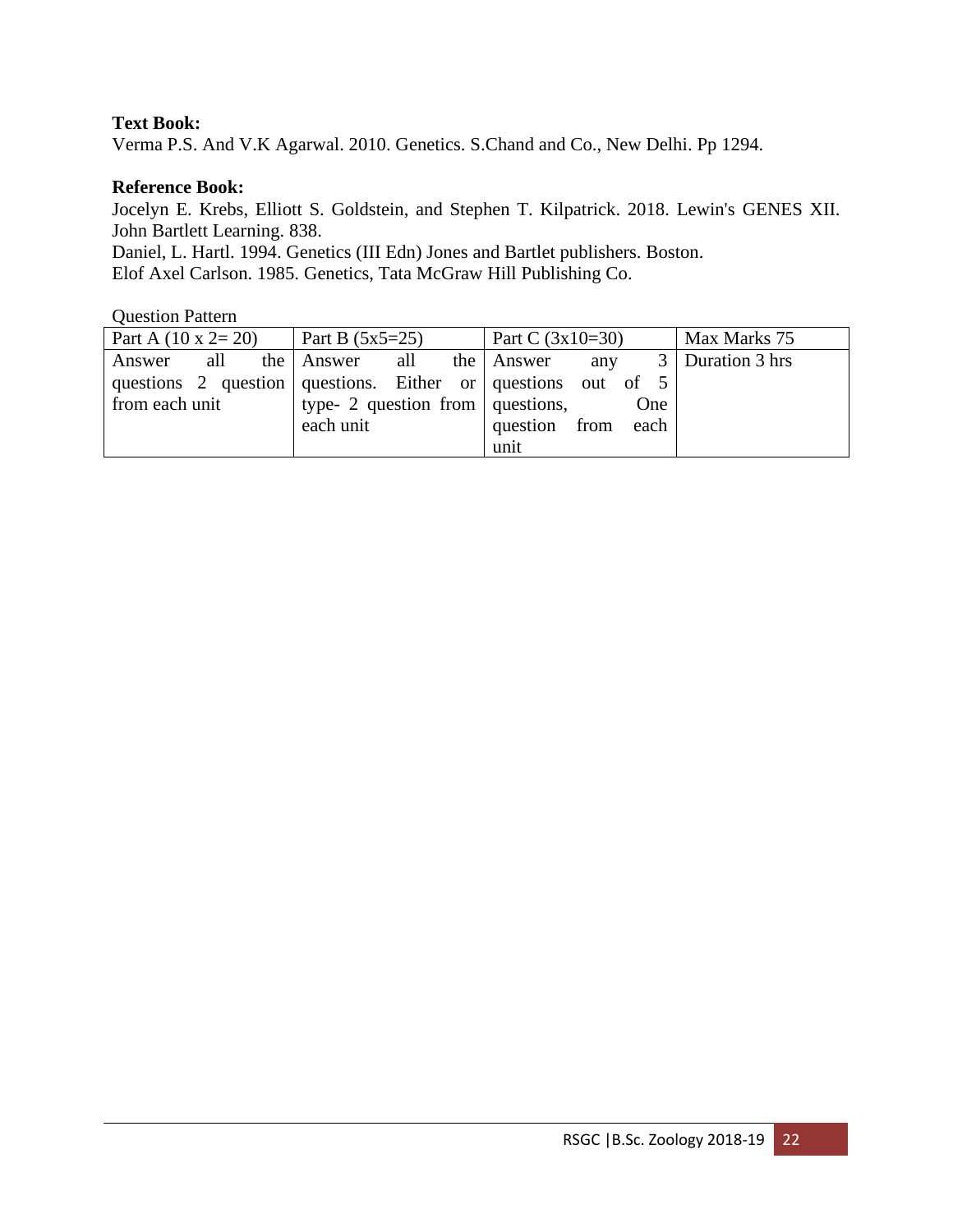| Credit | Hours/Week 16                        | Sub Code | S5ZEL1B Semester |                       |  |
|--------|--------------------------------------|----------|------------------|-----------------------|--|
|        | Medium of Instruction: English/Tamil |          |                  | Major Elective Course |  |

# **MEDICAL LABORATORY TECHNIQUES**

(for students admitted from the academic year 2018-2019)

### **Objective:**

The objective of this course is to produce versatile medical laboratory technologist equipped with adequate knowledge and skills in performing various laboratory analyses and tests related to patients diagnosis and treatment and also for the prevention of disease.

## **Course Outcomes:**

Upon successful completion of the Medical Laboratory Technician, the student should be able to:

- ✓ Perform routine clinical laboratory procedures within acceptable quality control parameters in Hematology, Chemistry, Immunohematology, and Microbiology under the general supervision of a Clinical Laboratory Scientist or Pathologist.
- $\checkmark$  Demonstrate technical skills, social behavior, and professional awareness incumbent upon a laboratory technician
- $\checkmark$  Operate and maintain laboratory equipment, utilizing appropriate quality control and safety procedures.
- $\checkmark$  Perform within the guidelines of the code of ethics

## **Unit-I**

Introduction to Clinical laboratory. Basic laboratory principles. Code of conduct of medical laboratory personnel-The use of the laboratory-Organization of clinical laboratory and role of medical laboratory technician-Safety measures-Medical laboratory professional and professionalism in laboratory workers-clinic borne infection and personnel hygiene

## **Unit-II**

Common Laboratory Equipment-Incubator, Hot Air Oven, Water Bath-Anaerobic Jar, Centrifuge, Autoclave-Microscope-Fundamentals of Microscopy, Resolution & Magnification, Light Microscopy, Electron Microscopy-Glassware–Description of Glassware, its use, handling and care

## **Unit-III**

Basic Steps for Drawing A Blood Specimen Requirement of Blood Collection-Phlebotomy - Sampling errors-Collection and preservation of biological fluids-Anticoagulants-Preservation of samples-Chemical preservatives-Process of analysing the specimens-The laboratory report.

## **Unit-IV**

Preparation of Reagents & Quality control. Buffer and pH-Preparation of reagents: Normal, percent and Molar solution-normal saline-Methods of measuring liquids-Clinical Laboratory records-Modern Laboratory set up-Quality control: Accuracy, Precision, and Reference values.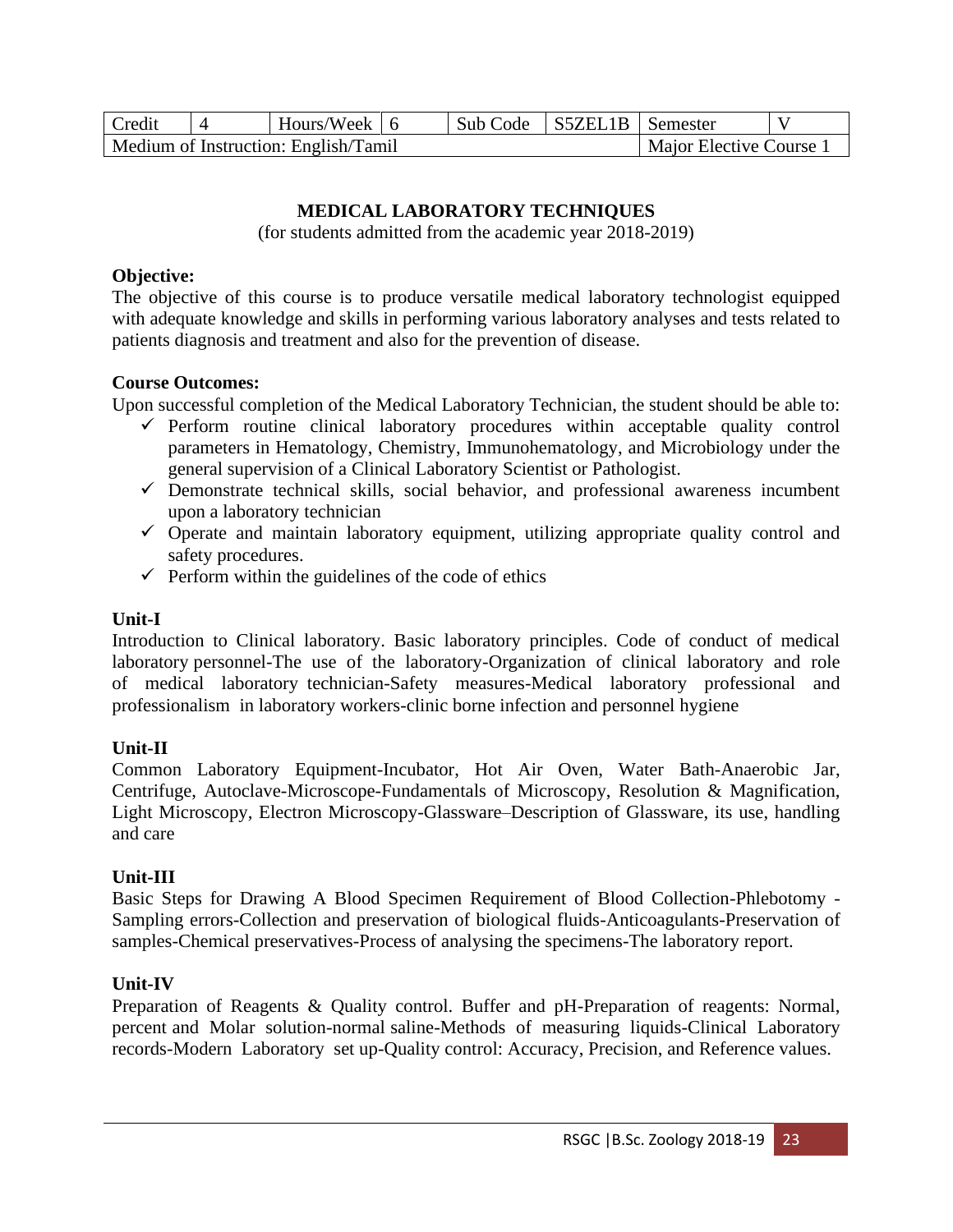# **Unit-V**

Manual Vs Automation in Clinical Laboratory-Types of analyzers-Semi-auto analyzer-Batch analyzer -Random Access autoanalyzers. Steps in the automated systems-Responsibilities of a technician in the maintenance of the analyzers.

## **Text Books:**

J Ochei and Kolhatkar, 2002. Medical laboratory science theory and practice, Tata McGraw-Hill, New Delhi.

Kanai L. Mukherjee, 2007, Medical laboratory technology Vol.1.Tata McGraw Hill

## **Reference Books:**

Fischbach, 2005. Manual of lab and diagnostic tests, Lippincott Williams Wilkins, New York. Gradwohls, 2000. Clinical laboratory methods and diagnosis. (ed) Ales C. Sonnenwirth and Leonard Jarret, M.D.B.I., New Delhi.

| Part A $(10 x = 20)$ | Part B $(5x5=25)$                                            | Part C $(3x10=30)$ | Max Marks 75       |
|----------------------|--------------------------------------------------------------|--------------------|--------------------|
| all<br>Answer        | the Answer<br>all                                            | the Answer<br>any  | 3   Duration 3 hrs |
|                      | questions 2 question questions. Either or questions out of 5 |                    |                    |
| from each unit       | type- 2 question from $\vert$ questions,                     | One                |                    |
|                      | each unit                                                    | question from each |                    |
|                      |                                                              | unit               |                    |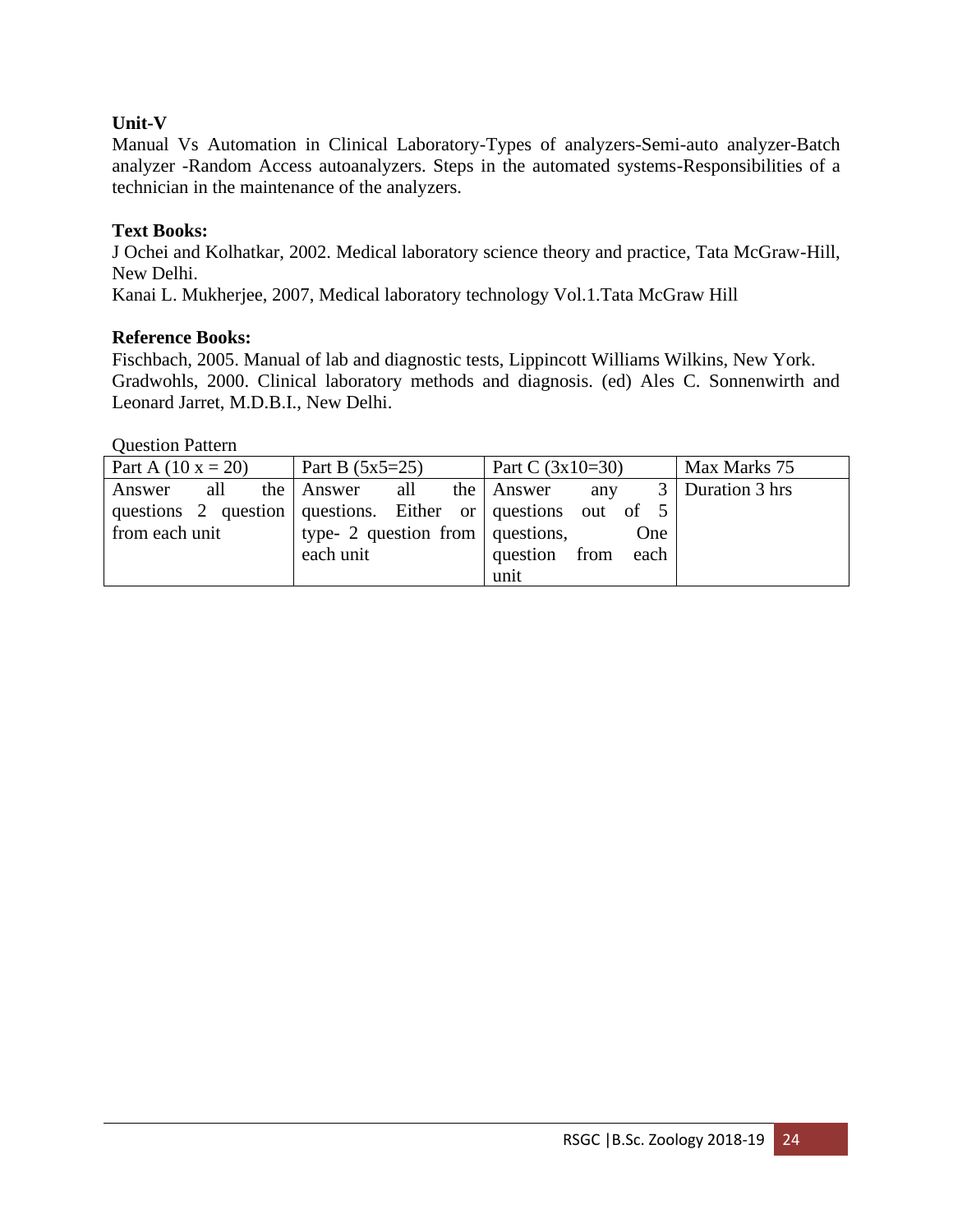| Credit | Hours/Week $\vert$ 6                 | Sub Code | S5ZEL2A Semester |                               |  |
|--------|--------------------------------------|----------|------------------|-------------------------------|--|
|        | Medium of Instruction: English/Tamil |          |                  | <b>Maior Elective Course2</b> |  |

# **MICROBIOLOGY AND IMMUNOLOGY**

(for students admitted from the academic year 2018-2019)

### **Objectives:**

General aim of this course is that the student should acquire basic knowledge in microbiology and immunology.

### **Course Outcomes:**

Students completing this course will be able to

- $\checkmark$  Describe the organization of microbes and basic bacterial culture techniques.
- $\checkmark$  Outline food microbiology, nitrogen and sulphur cycle and industrial microbiology.
- $\checkmark$  Summarise historical developments of immunology and immunity types.
- $\checkmark$  Appreciate lymphoid organs and immune system cells.

Outline immunoglobulins, antigen-antibody interactions, immunodeficiency disorders.

### **Unit-I**

Historical development of microbiology. Structural organization of bacteria, fungal, yeast, viral and bacteriophage cells. Nutritional classification of bacteria. Gram's staining. Bacterial culture sampling, inoculation, culture media preparation, decimal dilution procedure, maintenance of pure culture, bacterial growth curve, bacterial growth measurement.

## **Unit-II**

Food poisoning, spoilage and food preservation, biogeochemical activity of microbes in nitrogen cycle and sulphur cycle, microbial biopesticides, microbes in fuel production, microbial production of antibiotics and vaccines

## **Unit-III**

Immunology-historical perspectives. Immunity types. Innate immunity – physical, physiological, cellular barriers. Acquired immunity-characteristics-humoral and cell mediated immunity. active and passive immunity.

## **Unit-IV**

Introduction to immune system. Cells and Organs. (primary and secondary lymphoid organs) Cells of the immune system: Cells of lymphoid lineage - lymphocytes, null cells; Cells of myeloid lineage - monocytes, macrophages, polymorphonuclear leucocytes, mast cells, antigen presenting cells, platelets. Antigens. Characteristics, Types.

## **Unit-V**

Immunoglobulin-basic and ultra structure, types, biological properties. Antigen and antibody interactions. Autoimmune disorders-Immunodeficiency disorders-Transplantation immunology.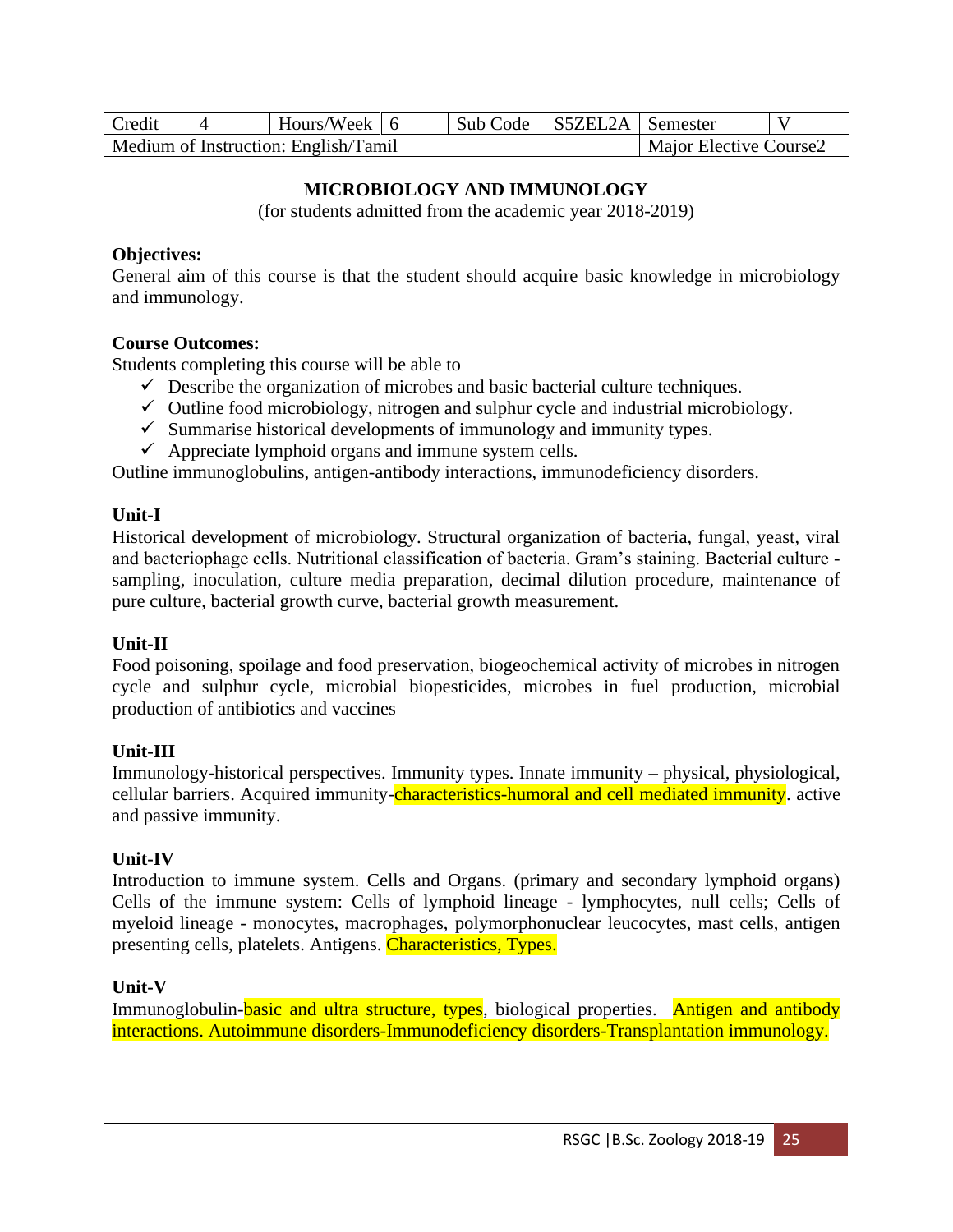# **Text Book:**

Ananthanarayanan, R and Jayaram Paniker, C.K. 2000. Text Book of Microbiology, VI Ed., Orient Longman Ltd., Madras.

### **Reference Books:**

Coleman, Lombard and Sicard. 1992. Fundamental Immunology, W.M.C.Brown Publishers. Kuby, J. 1994. Immunology. W.H. Freeman and Co., New York. Pelczer, M.J., Reid, R.D And Chan, E.C.S. 1996, Microbiology, V. Ed., Tata McGraw Hill Publishing Company Ltd., New Delhi.

| Part A $(10 x = 20)$ | Part B $(5x5=25)$                                              | Part C $(3x10=30)$ | Max Marks 75       |
|----------------------|----------------------------------------------------------------|--------------------|--------------------|
| Answer               | all the Answer all the Answer                                  | any                | 3   Duration 3 hrs |
|                      | questions 2 question questions. Either or questions out of $5$ |                    |                    |
| from each unit       | type- 2 question from questions,                               | One                |                    |
|                      | each unit                                                      | question from each |                    |
|                      |                                                                | unit               |                    |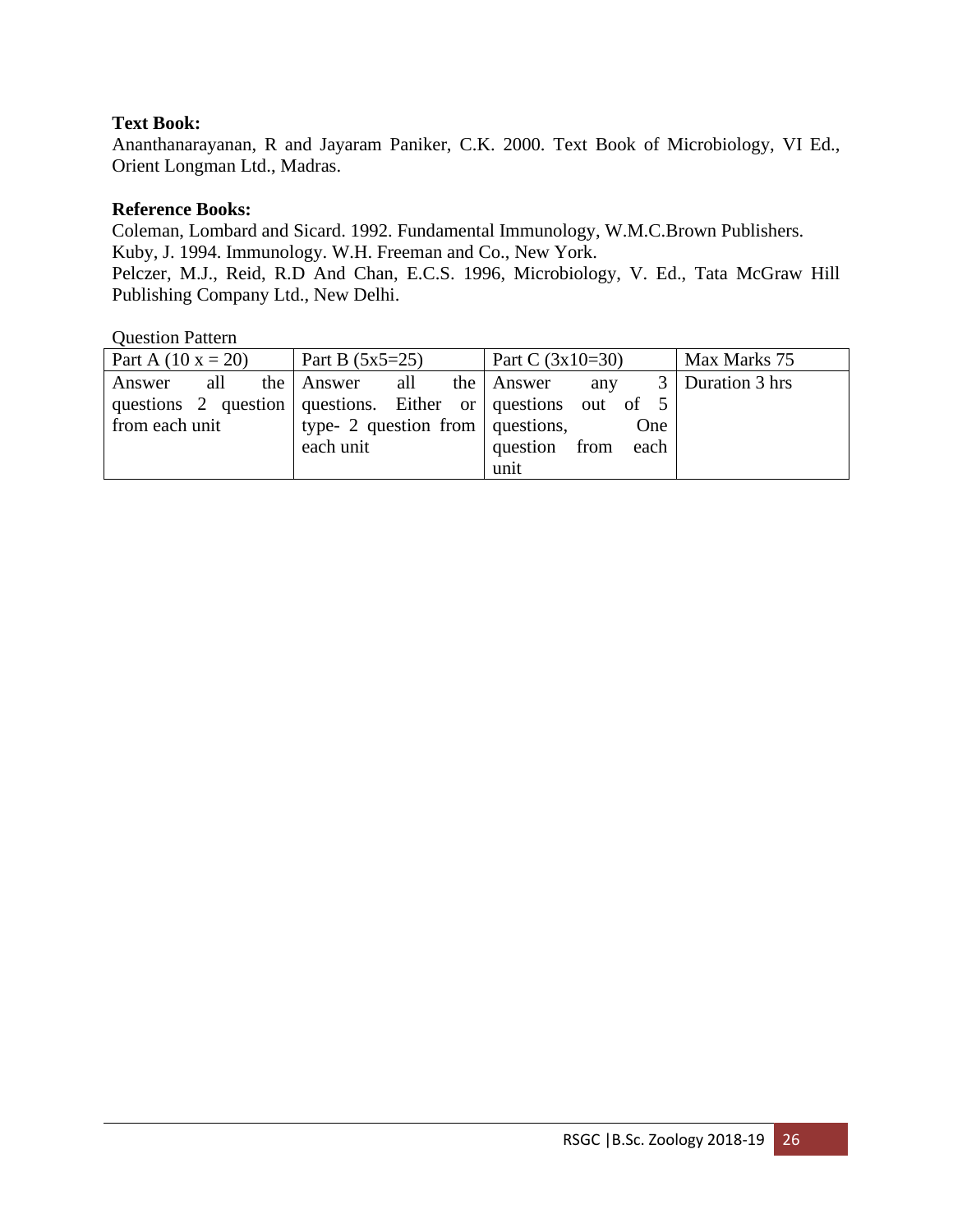| <b>Credit</b> | Hours/Week $\vert$ 6                 | Sub Code | S5ZEL2B Semester |                         |  |
|---------------|--------------------------------------|----------|------------------|-------------------------|--|
|               | Medium of Instruction: English/Tamil |          |                  | Major Elective Course 2 |  |

### **ANIMAL BEHAVIOUR**

(for students admitted from the academic year 2018-2019)

#### **Course objective:**

The main objective of this course is to introduce the student about various behaviour of animals and its application in welfare of the animal community

#### **Course Outcomes:**

After successful completion of this course, students should be capable of:

- $\checkmark$  Understanding and identifying the behaviors in a variety of taxa and the types of behaviour.
- $\checkmark$  Competently discuss the evolutionary origins of various behaviors.
- $\checkmark$  Designing and implementing experiments to test hypotheses relating to animal behavior.

#### **Unit-I**

Introduction: The science of animal behavior-brief history. Diversity and unity in the study of behaviour and complex behaviour.

Development of behaviour: Accommodative and Associate learning. Hormones and early development. Genetic basis of behaviour. Neural control of behaviour.

#### **Unit-II**

Stereotyped behaviour: Kinesis, taxis, orientation and reflexes. Motivation and conflict behaviour: decision making on different scales, drive, models of motivation, stress, territorial conflicts, threat display, displacement activities and fighting as conflict behaviour.

#### **Unit-III**

Stimuli and communication: Diverse sensory capacities, sign stimuli, stimulus filtering. Communication. Ecological aspects of behaviour: Habitat selection, food selection, optimal foraging theory, anti-predator defenses. Aggression, homing, territoriality, dispersal. Hostparasite relations.

#### **Unit-IV**

Courtship and ritual behaviour: Mate selection, male-male selection, female choice and maternal behaviour. Social organizations in insects and primates. Biological rhythms: Circadian and circannual rhythms.

#### **Unit-V**

Hormones and behaviour: Pheromones and their biological actions in vertebrates and invertebrates. Chemical communication, body coloration, social life in insects (Termites and honey bees). Hormone in insect & crustacean metamorphosis.

#### **Text Books:**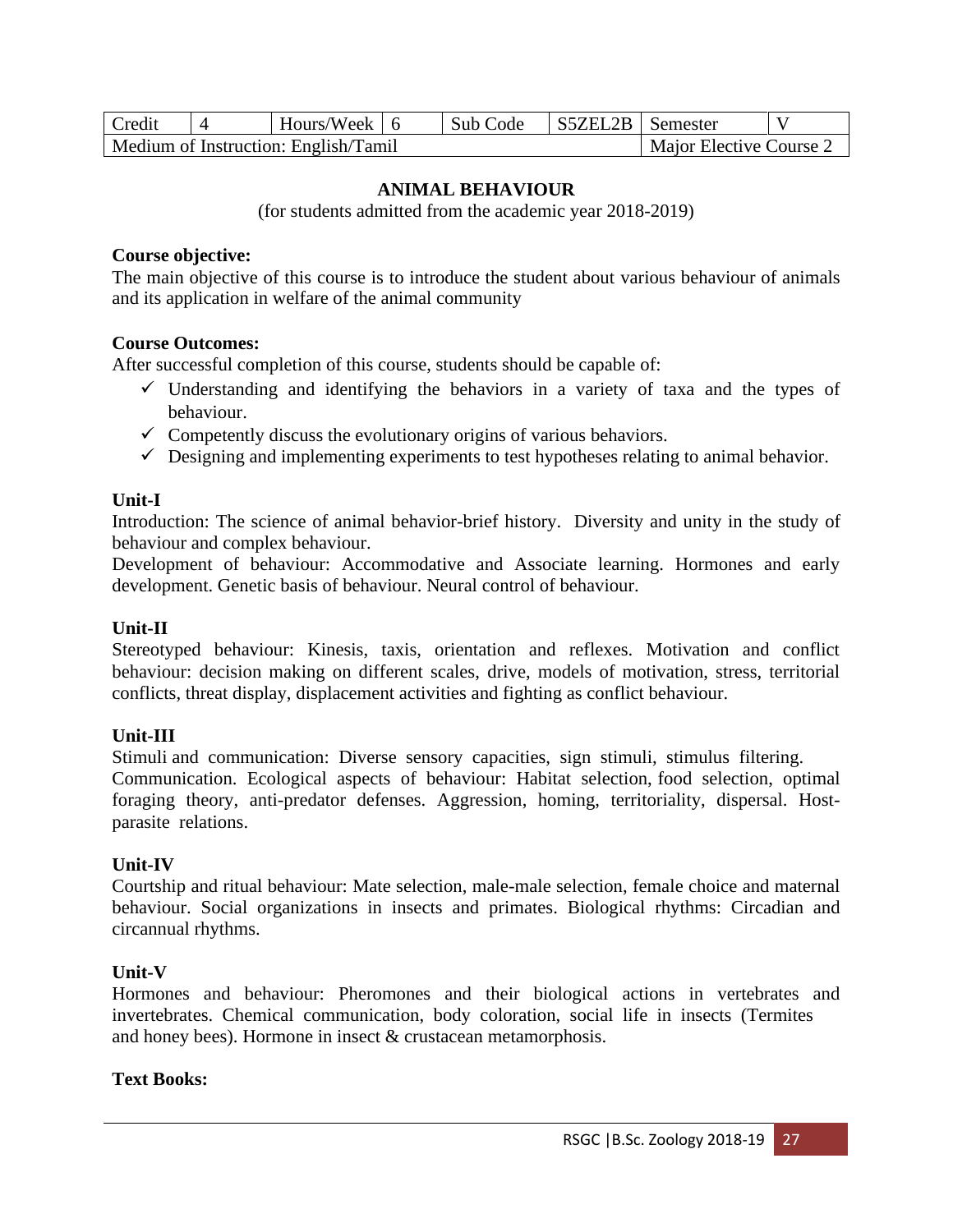Aubrey Manning and Marian. S. Dawkins. 1995. An Introduction to Animal Behaviour. Cambridge University Press, 1995.

McFarland. D. The Oxford Companion to Animal Behaviour.

## **Reference Books:**

McFarland.D. 1985. Animal Behaviour Psychology, Ethology and Evolution. Pitman Publications.

Slater.P.J.B. 1999. Essentials of Animal Behaviour. Cambridge University Press, 1999.

| Part A $(10 x = 20)$ | Part B $(5x5=25)$                                            | Part C $(3x10=30)$ | Max Marks 75       |
|----------------------|--------------------------------------------------------------|--------------------|--------------------|
| all<br>Answer        | the Answer<br>all                                            | the Answer<br>any  | 3   Duration 3 hrs |
|                      | questions 2 question questions. Either or questions out of 5 |                    |                    |
| from each unit       | type- 2 question from $\vert$ questions,                     | One                |                    |
|                      | each unit                                                    | question from each |                    |
|                      |                                                              | unit               |                    |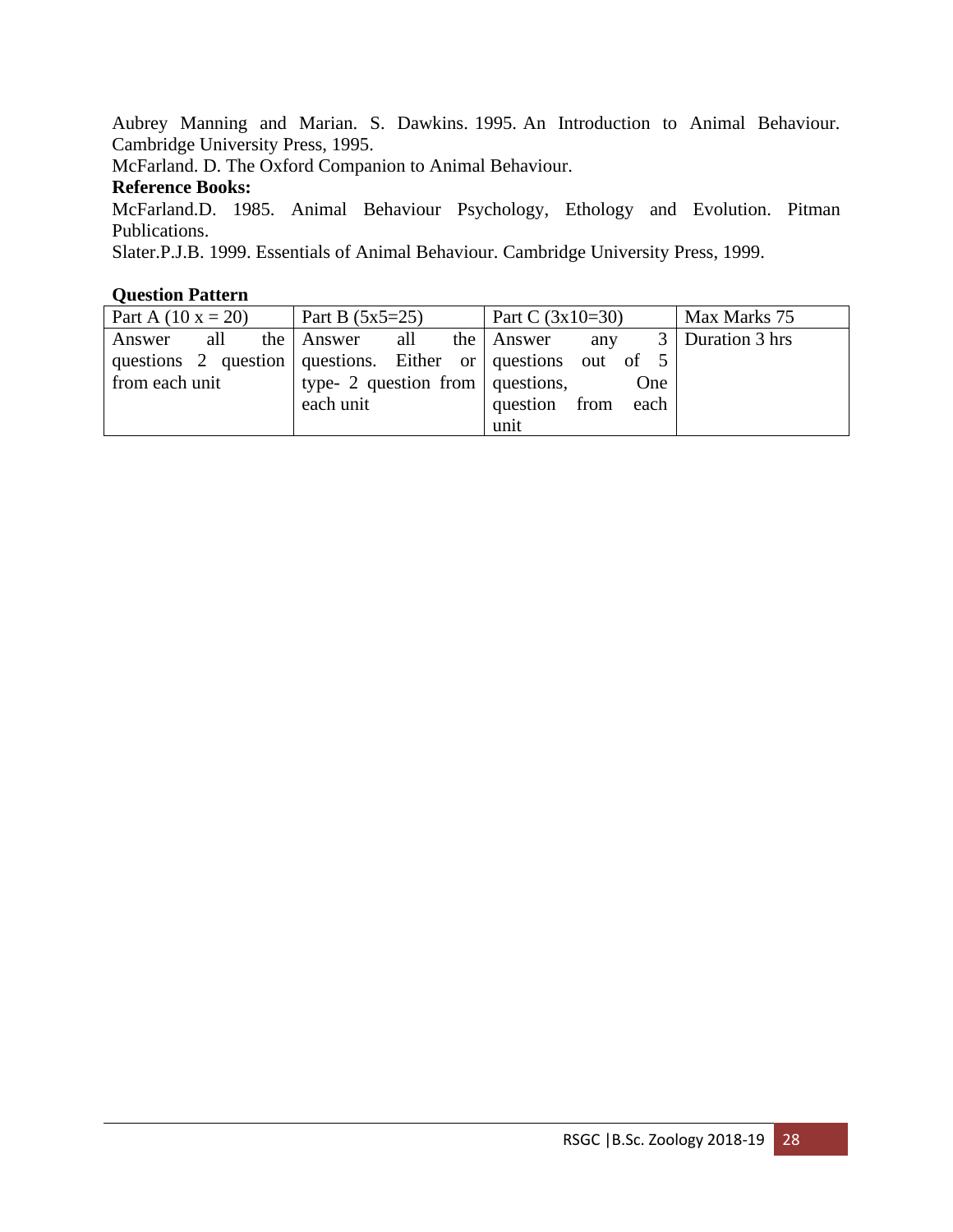| Credit                               |  | Hours/Week   1 |  | Sub Code S5SB3G | ∣ Semester      |  |
|--------------------------------------|--|----------------|--|-----------------|-----------------|--|
| Medium of Instruction: English/Tamil |  |                |  |                 | SB <sub>3</sub> |  |

### **POULTRY FARMING**

(for students admitted from the academic year 2018-2019)

#### **Objectives:**

To impart training to our students, both on site an d off site on the techniques of poultry and dairy farming. To create interest in the young minds to become entrepreneurs after graduation.

#### **Course Outcomes:**

After successful completion of this course the student will

- $\checkmark$  Management of growers and layers by maintain the optimum rearing conditions (brood temperature, space, feed, water, debeaking and vaccination etc.)
- $\checkmark$  Able to express the basic idea of feed stuffs. proximate principles of feed.
- $\checkmark$  Understand the Important disease of poultry, such as (Ranikhets, fowlpox, avian leucosis, tick fever , tuberculosis , fowl cholera , infectious coryza)
- $\checkmark$  Recognize the Nutritive value of egg and meat and economic importance of poultry farming.

#### **Unit-I**

Introduction to poultry science –poultry growth in India. Annual egg production in India. Nomenclature of breeds of fowl, - selection of breeds – Housing - equipment requirements for poultry sheds, deep litter system, laying cages.

#### **Unit-II**

Brooding and rearing –brood temperature, space and duration; feed, water and space allowance, debeaking – vaccination. Management of growers, layers, broilers – lighting of chicks, growers and layers. Summer and winter management - Culling.

#### **Unit-III**

Food stuffs for poultry in relation to protein, amino acids, minerals (Ca and P), vitamins and fibre content. Food Additives - Feed formulations for chicks, growers, Phase I to phase III layers and broilers.

#### **Unit-IV**

Poultry diseases and their management: Ranikhet (New Castle) disease, Fowl pox, Avian Leucosis, Tick fever, Tuberculosis, Fowl Cholera, Avian leucosis, Infectious coryza .

#### **Unit-V**

Nutritive values of eggs and meat: Quality, Preservation and Marketing of eggs, meat and poultry manure-Economics of Poultry farming. Problems in poultry production.

#### **Reference Books:**

Sunil Kumar Das (1994) – Poultry production, CBC Publishers and Distributors, Delhi – 110032.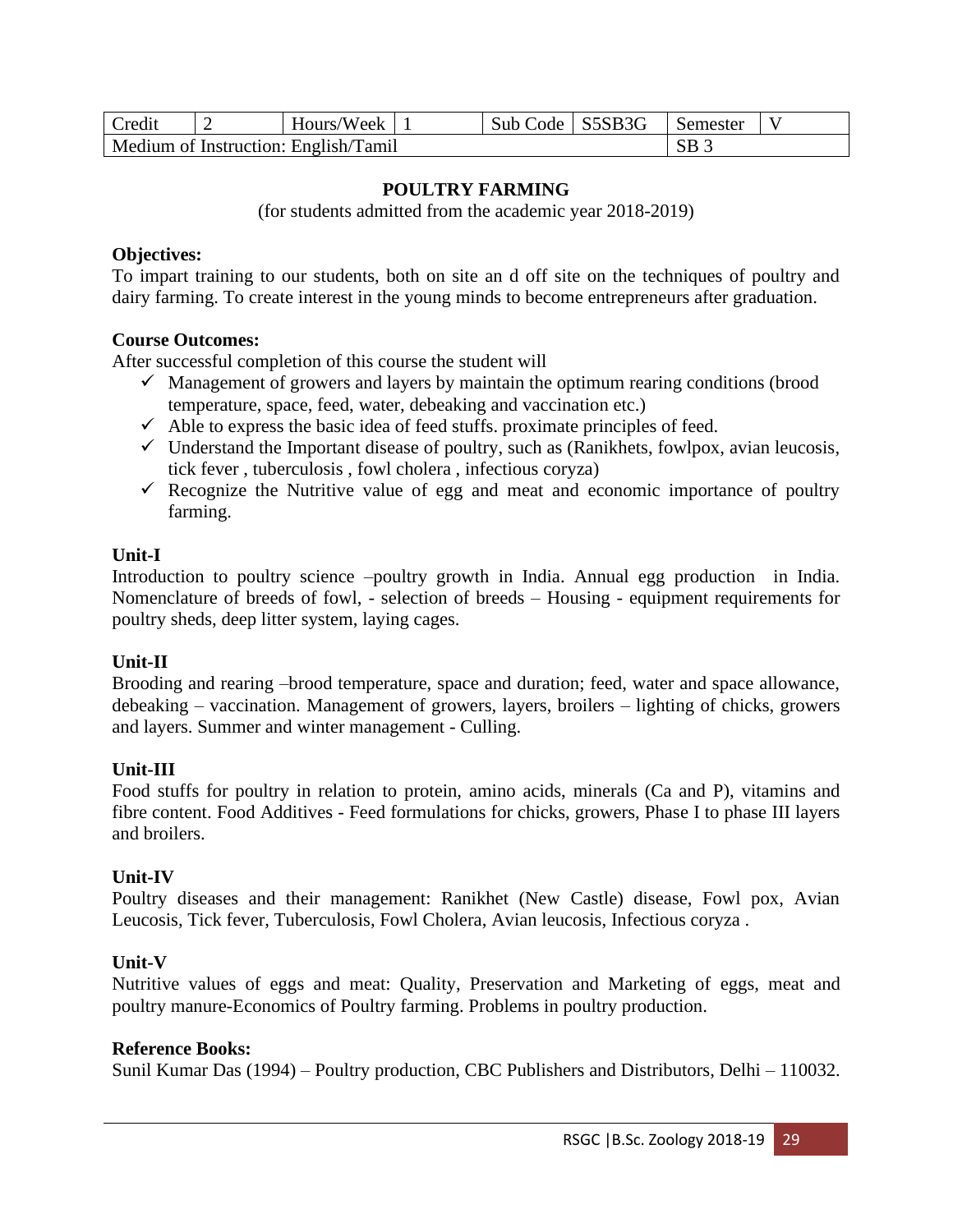Banerjee G.C. (1992) A textbook of animal husbandary, Oxford and IBM Publishing Co., New Delhi.

| Part A $(10 x = 20)$ | Part B $(5x5=25)$                                            | Part C $(3x10=30)$ | Max Marks 75       |
|----------------------|--------------------------------------------------------------|--------------------|--------------------|
| all<br>Answer        | the Answer<br>all                                            | the Answer<br>any  | 3   Duration 3 hrs |
|                      | questions 2 question questions. Either or questions out of 5 |                    |                    |
| from each unit       | type- 2 question from $\vert$ questions,                     | One                |                    |
|                      | each unit                                                    | question from each |                    |
|                      |                                                              | unit               |                    |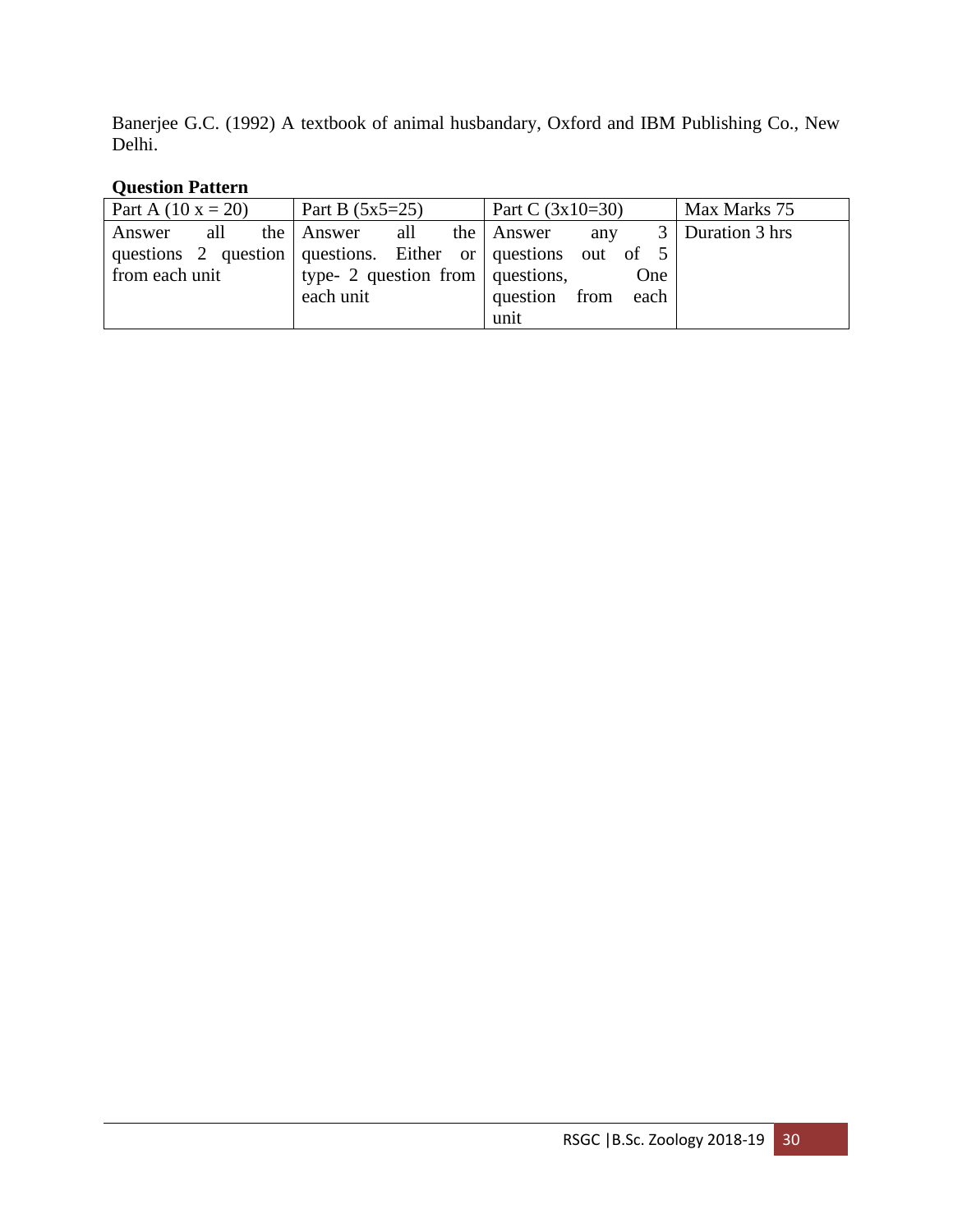| Credit                               |  | Hours/Week |  | Sub Code S5ZEC | Semester |  |
|--------------------------------------|--|------------|--|----------------|----------|--|
| Medium of Instruction: English/Tamil |  |            |  |                | FCC      |  |

## **BIOLOGY OF INSECTS (for students admitted from the academic year 2018-2019)**

## **Objectives:**

This course aims to introduce students to basic insect biology, evolution, and comparative taxonomy. Insects impact society through their role as pests of agricultural, medical, and urban sectors as well as their beneficial roles in ecosystems and as biological control for invasive pests.

### **Course Outcome:**

On completion of biology of insect, sstudents should be able to

- $\checkmark$  define the key concepts relating to insect biology and evolution.
- $\checkmark$  classify and identify insects to the level of Order.
- $\checkmark$  have knowledge of insect morphology, biology, behavior, and ecology
- $\checkmark$  appreciate the environmental importance of insects
- $\checkmark$  familiar with the health and economic impacts of insects on humans

### **Unit I:**

Introduction: General Features of Insects Distribution and Success of Insects on the Earth.Insect Society - Group of social insects and their social life Social organization and social behaviour (w.r.t. any one example)

## **Unit II:**

Insect Taxonomy- Basis of insect classification; Classification of insects up to orders -General Morphology of Insects - External Features; Head – Eyes, Types of antennae, Mouth parts w.r.t. feeding habits Thorax: Wings and wing articulation, Types of Legs adapted to diverse habitatAbdominal appendages and genitalia

## **Unit III:**

Physiology of Insects - Structure and physiology of Insect body systems - Integumentary, digestive, excretory, circulatory, respiratory, endocrine, reproductive, and nervous system Sensory receptors Growth and metamorphosis

#### **Unit IV:**

Insect Plant Interaction - Theory of co-evolution, role of allelochemicals in host plant mediation Host-plant selection by phytophagous insects, Insects as plant pests

## **Unit V:**

Insects as Vectors - Insects as mechanical and Biological vectors, Brief discussion on houseflies and mosquitoes as important insect vectors

#### **Suggested readings**

A general text book of entomology, Imms , A. D., Chapman & Hall, UK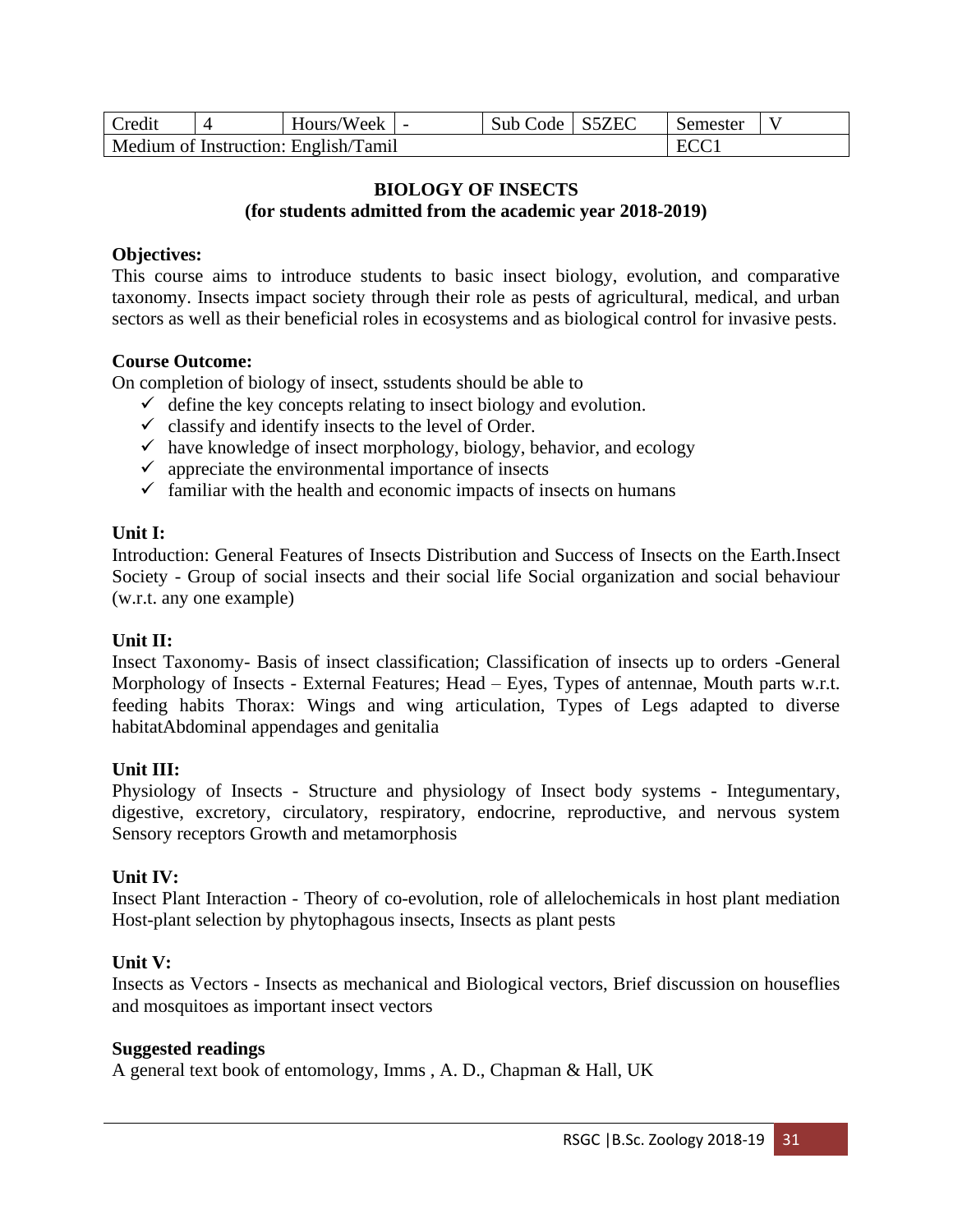The Insects: Structure and function, Chapman, R. F., Cambridge University Press, UK Principles of Insect Morphology, Snodgrass, R. E., Cornell Univ. Press, USA Introduction to the study of insects, Borror, D. J., Triplehorn, C. A., and Johnson, N. F., M Saunders College Publication, USA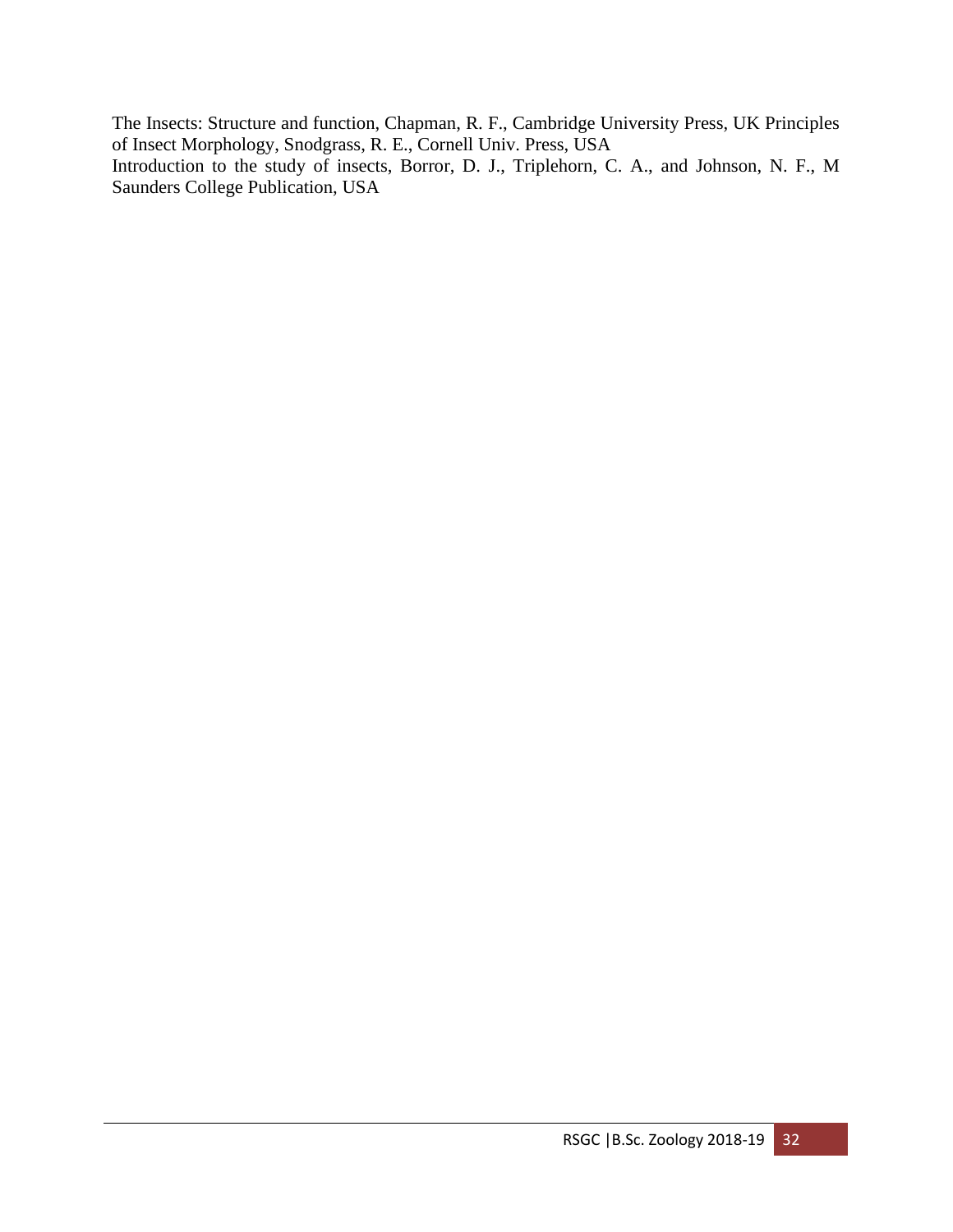| Credit | Hours/Week $\vert$ 6                 | Sub Code   S6Z6 | Semester       |  |
|--------|--------------------------------------|-----------------|----------------|--|
|        | Medium of Instruction: English/Tamil |                 | Core Course 11 |  |

### **DEVELOPMENTAL BIOLOGY**

(for students admitted from the academic year 2018-2019)

#### **Objectives:**

To understand the sequential changes from cellular grade organization to organ grade organization in the development of multi-cellular organisms.

#### **Course Outcomes:**

- $\checkmark$  Students should understand the relationship between their experiments and concept covered in class.
- $\checkmark$  Students aware of the reproductive health.
- $\checkmark$  Be prepared to teach fundamental all developmental biology.
- $\checkmark$  Be prepared to learn the organogenesis.
- ✓ Students understand to techniques of cryopreservation and embryo of different species

#### **Unit-I**

Definition and scope of embryology–Theories-pre-formation–Epigenesis–Van Baer's law-Biogenetic law- Germplasm theory. Spermatogenesis and oogenesis in mammals- Types of eggs. Fertilization-mechanism and significance. Acrosomal reaction- Physiological and biochemical changes during fertilization.

#### **Unit-II**

Cleavage, Planes and patterns of cleavage in frog and chick. Factors affecting cleavage. Morlulation, Blastulation, Gastrulation-frog and chick. Morphogenetic movements. Fate Map

#### **Unit-III**

Organizer–Types of embryonic induction- Concepts of organizer–Spemann Experiment-Organogenesis- Development of eye, heart and kidney in frog and chick.

#### **Unit-IV**

Extra Embryonic Membranes-Foetal membrane in chick. Placentation in mammals-Structure, Types, classification and functions. Hormonal control of implatation

#### **Unit-V**

Hormonal control of amphibian metamorphosis. Regeneration-types and theories. *In vitro* fertilization and embryo transfer- Birth Control measures. Twin studies.

#### **Text Books:**

Verma. P.S. and V.K. Agarwal. 2014. Chordate Embryology: Developmental Biology. S.Chand & Co, New Delhi.

Chattopadhyay, S. 2017. An introduction to developmental biology. Books and Allied Pvt. Ltd., Kolkata. Pp 630.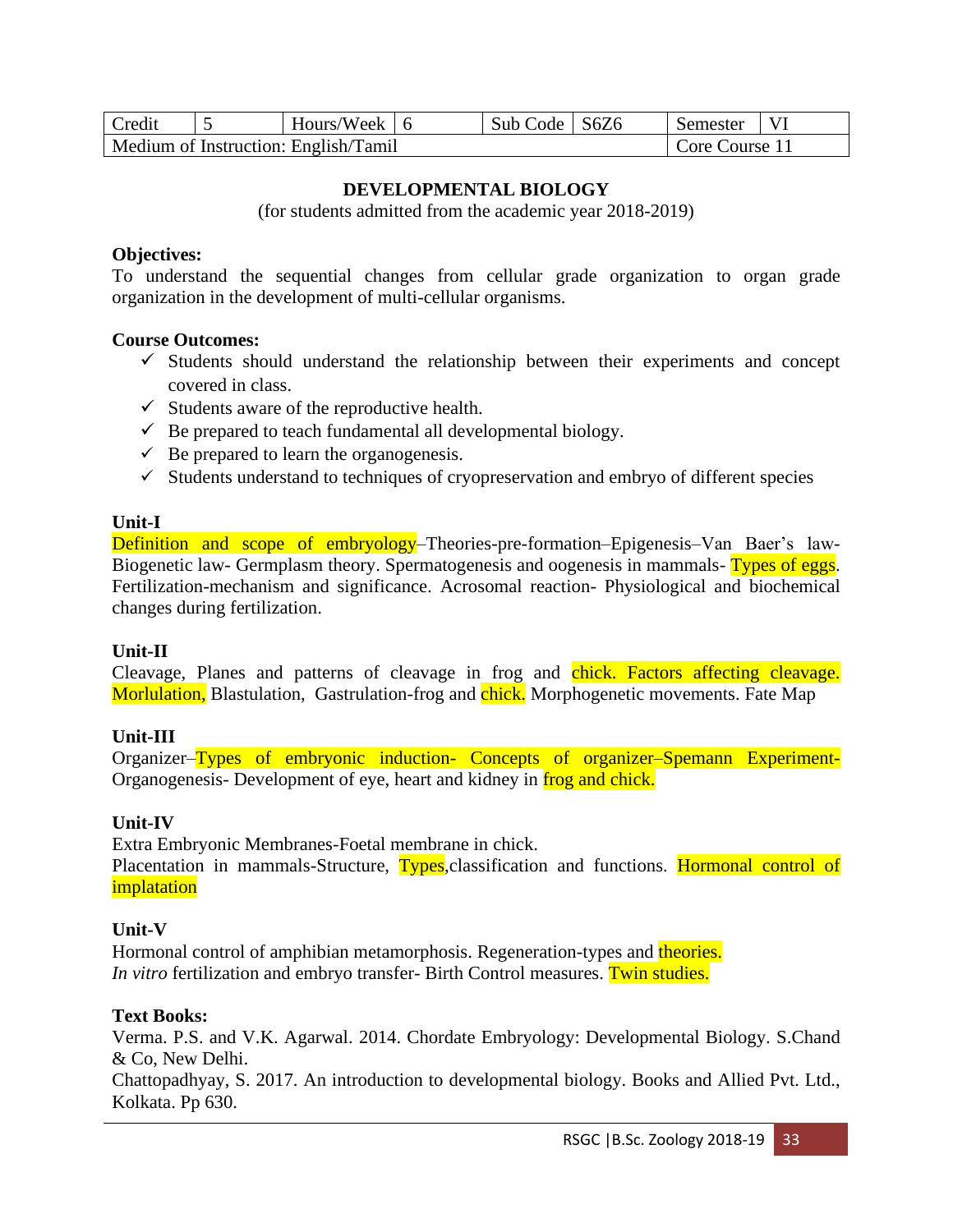## **Reference Books**:

Berril.N.J. 1986. Developmental biology, Tata Mc Graw Hill, New Delhi. Balansky. B.J 1981. An introduction to Embryology. CBS College publishing, holt, rinchart and Winston.

| Part A $(10 x = 20)$ | Part B $(5x5=25)$                                            | Part C $(3x10=30)$ | Max Marks 75       |
|----------------------|--------------------------------------------------------------|--------------------|--------------------|
| all<br>Answer        | the Answer<br>all                                            | the Answer<br>any  | 3   Duration 3 hrs |
|                      | questions 2 question questions. Either or questions out of 5 |                    |                    |
| from each unit       | type- 2 question from $\vert$ questions,                     | One                |                    |
|                      | each unit                                                    | question from each |                    |
|                      |                                                              | unit               |                    |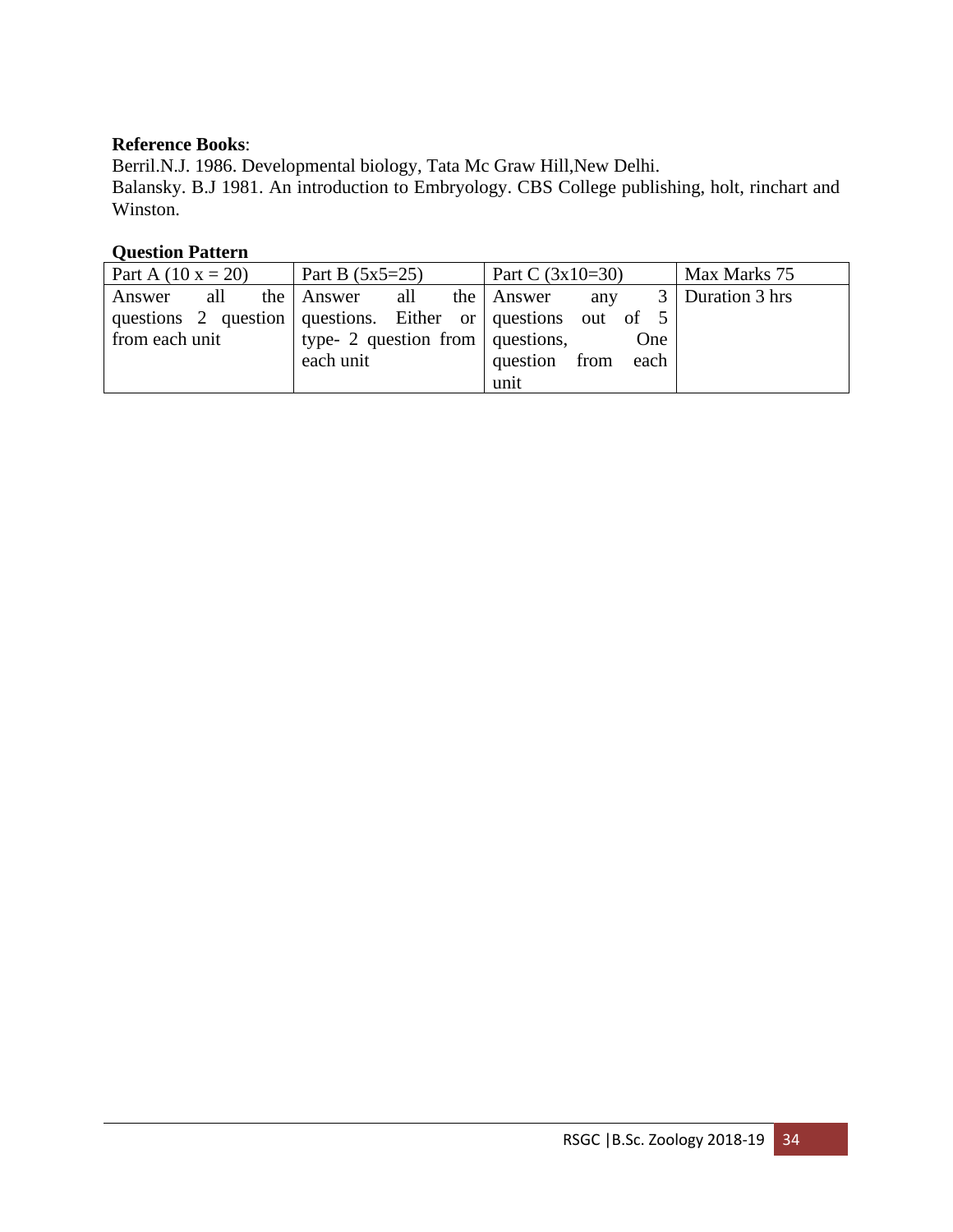| Credit | Hours/Week $\mid$ 6                  | Sub Code | S6Z7 | Semester       |  |
|--------|--------------------------------------|----------|------|----------------|--|
|        | Medium of Instruction: English/Tamil |          |      | Core Course 12 |  |

# **BIOSTATISTICS AND COMPUTER APPLICATIONS**

(for students admitted from the academic year 2018-2019)

### **Objectives:**

To study or introduce the basic concepts of statistics and its applications in biology. To give an overview of use of computers in biology with basic information about computer organization and functions

## **Course Outcomes:**

On completion of this course the students will:

- $\checkmark$  gain knowledge about data, types of data, data classification and tabulations with presentation of data
- $\checkmark$  Understand various tools & techniques used in biological systems and apply them in their research.
- $\checkmark$  gain knowledge about statistical methods like measures of central tendencies, hypothesis testing and inferential statistics
- $\checkmark$  have acquire knowledge on computers and basics of computer operation and its applications

## **Unit-I**

Data-Definition-Types of data-Primary and Secondary data-Method of data collection-Classification and Tabulation of data-Diagrammatic and Graphical representation of data

## **Unit-II**

Measures of Central Tendency – Mean – Median - Mode. Measures of Dispersion: Range - Standard Deviation - Standard Error - Variance

## **Unit-III**

Hypothesis Testing – Levels of Significance. Comparison of Means -Student's-T-test (paired means and two sample test) - Chi Square Test. Correlation and **Regression Analysis** (with simple problems).

## **Unit-IV**

Introduction to Computers-Generation-Types (Based on size and Functional)-Basic Components of Computer-Input and Out Devices

## **Unit-V**

Brief Introduction of Software (Operational and Application software). Application Software-MSWORD, EXCEL and POWER POINT- Internet, Web Site, Browser (Mozilla and Explorer), Search Engines-Email-Computer applications in Biology. Computer Viruses – Introduction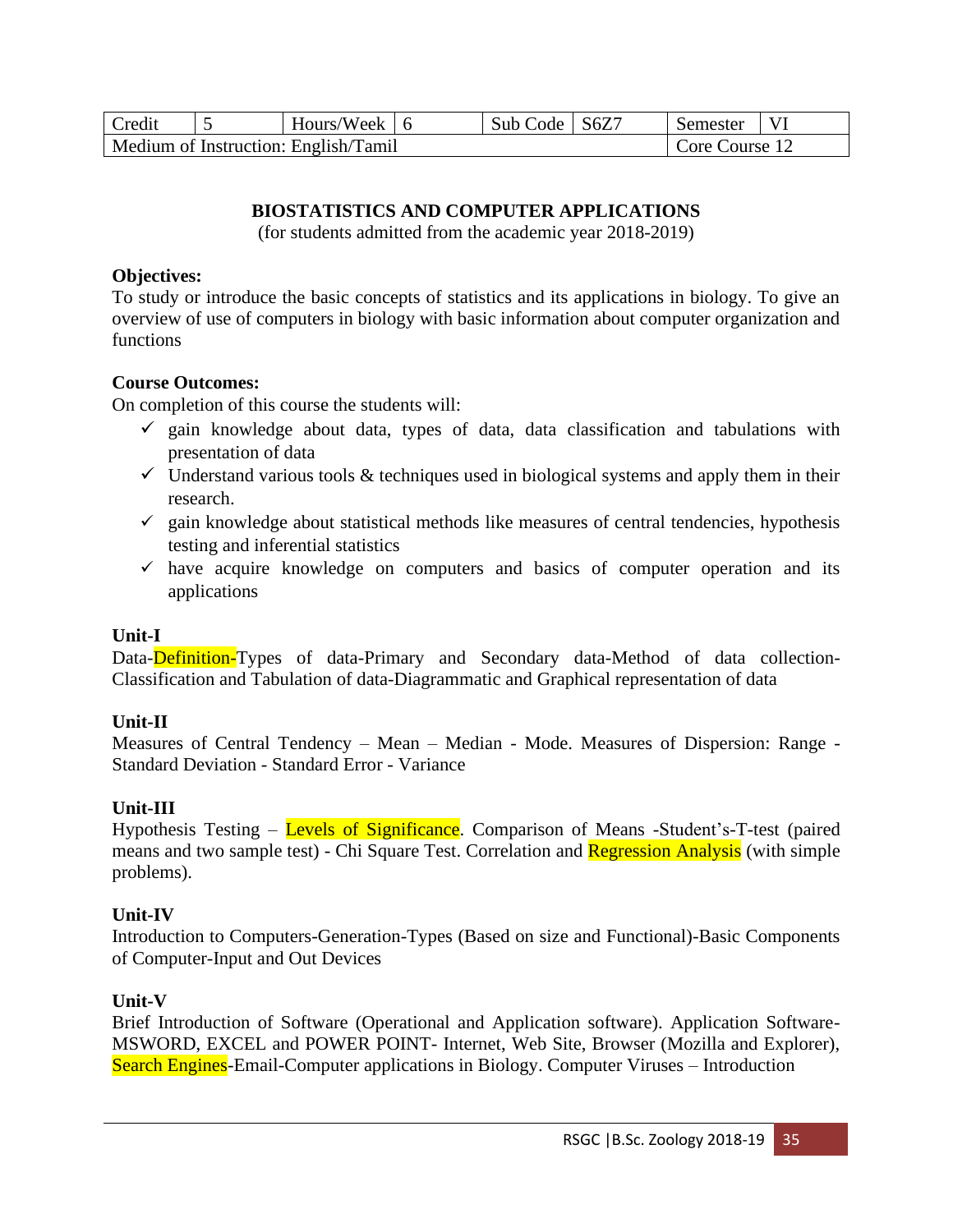# **Text Books**

Gurumani, N. 2005. An introduction to biostatistics.MJP Publishers. Chennai Ramakrishnan, P. 2010. Biostatistics.Saras Publications, Nagercoil.

## **Reference Book**

Sokal, R. and Rohalf, F.J. 2009. Introduction to biostatistics. Dower Publications Inc. New York.

| <b>Question Pattern</b> |                                                                |                        |                |
|-------------------------|----------------------------------------------------------------|------------------------|----------------|
| Part A $(10 x = 20)$    | Part B $(5x5=25)$                                              | Part C $(3x10=30)$     | Max Marks 75   |
| all<br>Answer           | the Answer<br>all                                              | 3<br>the Answer<br>any | Duration 3 hrs |
|                         | questions 2 question questions. Either or questions out of $5$ |                        |                |
| from each unit          | type- 2 question from $\vert$ questions,                       |                        |                |
|                         | each unit                                                      | question from<br>each  |                |
|                         |                                                                | unit                   |                |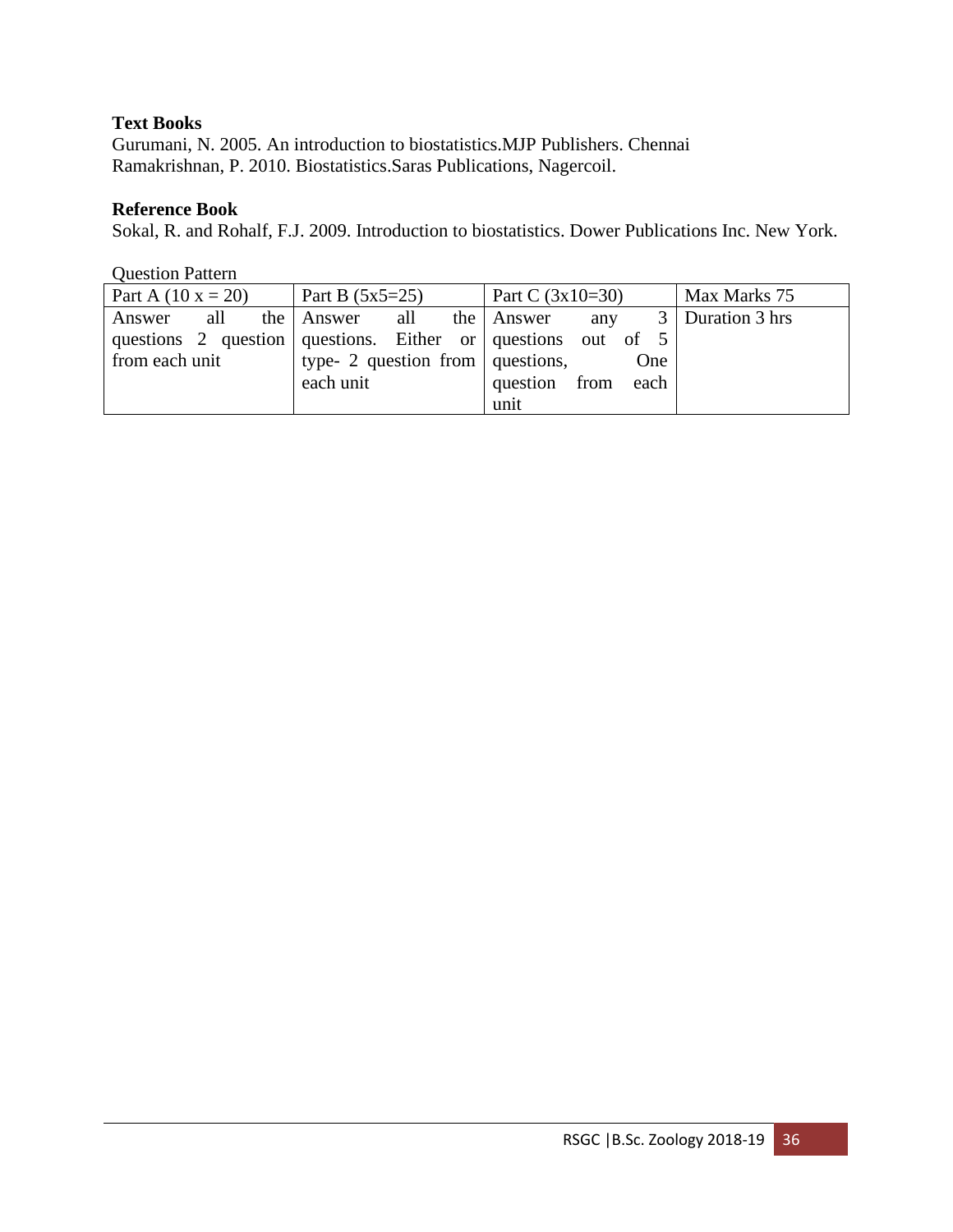| Credit | Hours/Week $\vert$ 6                 | Sub Code   S6ZP6 | Semester       |  |
|--------|--------------------------------------|------------------|----------------|--|
|        | Medium of Instruction: English/Tamil |                  | Core Course 13 |  |

## **MAJOR PRACTICAL-VI DEVELOPMENTAL BIOLOGY, BIOSTATISTICS, COMPUTER APPLICATIONS AND BIOTECHNOLOGY-**

(for students admitted from the academic year 2018-2019)

## **Course Outcomes:**

# **Developmental Biology**

Temporary mounting of chick blastoderm. Observation of mammalian spermatozoa (bull/Goat) Examination of prepared microslides: Frog-egg, cleavage (2, 4, 8 cell stage). Blastula, Gastrula, Yolk plug, tadpole Chick embryo developmental stages-24, 48 and 72 hours

# **Biostatistics**

Calculation of mean, median, mode Standard Deviation, Standard Error, Correlation and Regression by using biological samples.

## **Computer Applications**

Spotters: input and output devices

# **Biotechnology**

Isolation of DNA (human buccal cells) PAGE and AGE (demonstration)

A visit to Biotechnology Industry/Institute to have a working knowledge on modern biological **techniques**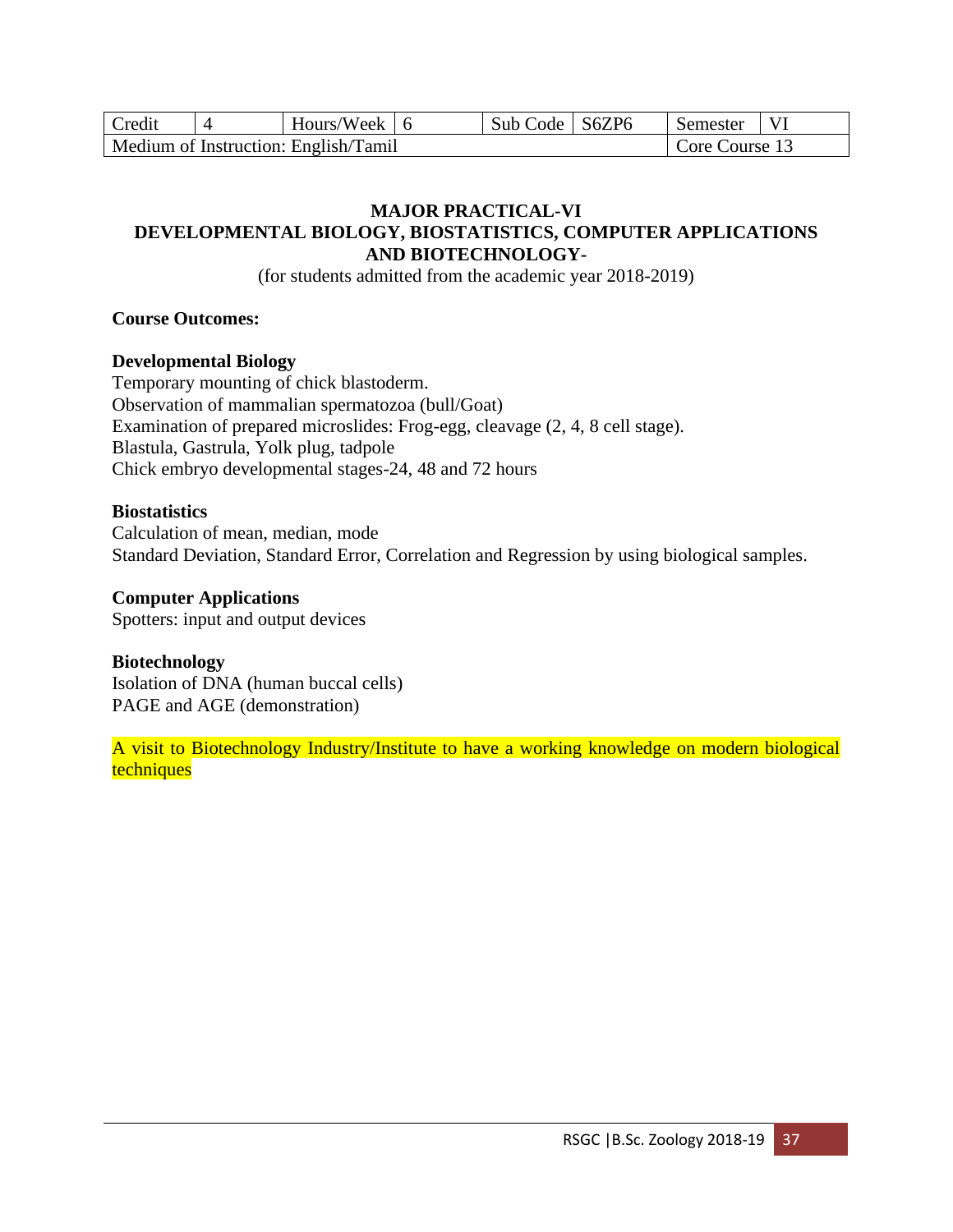| Credit                                                   |  | Hours/Week $\vert$ 6 |  |  | Sub Code   S6ZEL3A   Semester |  |  |
|----------------------------------------------------------|--|----------------------|--|--|-------------------------------|--|--|
| Medium of Instruction: English/Tamil<br>Maior Elective 3 |  |                      |  |  |                               |  |  |

### **BASIC BIOTECHNOLOGY**

(for students admitted from the academic year 2018-2019)

#### **Objectives**

The course is to study the concept and scope of biotechnology, to understand–DNA Technology, to have awareness on the production of transgenic animals and the application of human genome project.

#### **Course Outcomes:**

- $\checkmark$  To understand principles of biotechnology, gene cloning and ethical issues
- $\checkmark$  Familiarization of the terms associated with Animal tissue culture and understand to laboratory techniques of biomolecular and immunological techniques
- $\checkmark$  know applications in the different domains of enzyme biotechnology and biosensor.
- $\checkmark$  Briefing the specializations in the field of industrial biotechnology viz.,bioprocessing and single cell culture
- $\checkmark$  Learn about the role of environmental biotechnological applications

### **Unit-I**

Biotechnology: Scope and importance. Recombinant DNA and Gene Cloning. Cloning and expression vectors. Methods of gene transfer in Animals –Microinjection-Transfection-Embryonic stem cell transfer-retro virus mediated gene transfer- Transgenic Animals - ethical issues of biotechnology.

## **Unit-II**

Animal Cell Culture- types-media-establishment of cell culture laboratory.

Molecular Techniques: Polymerase Chain Reaction. Southern, Northern and Western Blotting Techniques- **DNA** finger printing- Immunotechnology-Monoclonal antibodies production– Applications of Biotechnology in medicine. Human Genome Project

## **Unit-III**

Enzyme Technology-Isolation and purification–Enzyme immobilization-Techniques and applications

Biosensors: Principle, Types and Applications.

## **Unit-IV**

Industrial Biotechnology: Fermentors-Design and types-upstream and downstream processing – Commercial production of single cell protein (SCP), Ethanol, Citric Acid, Acetic Acid, Vitamins and Antibiotics (Penicillin).

## **Unit-V**

Environmental Biotechnology: Biopesticides, Biofertilizers–Nitrogen fixation. Bioremediation– microbial biomining, Bioleaching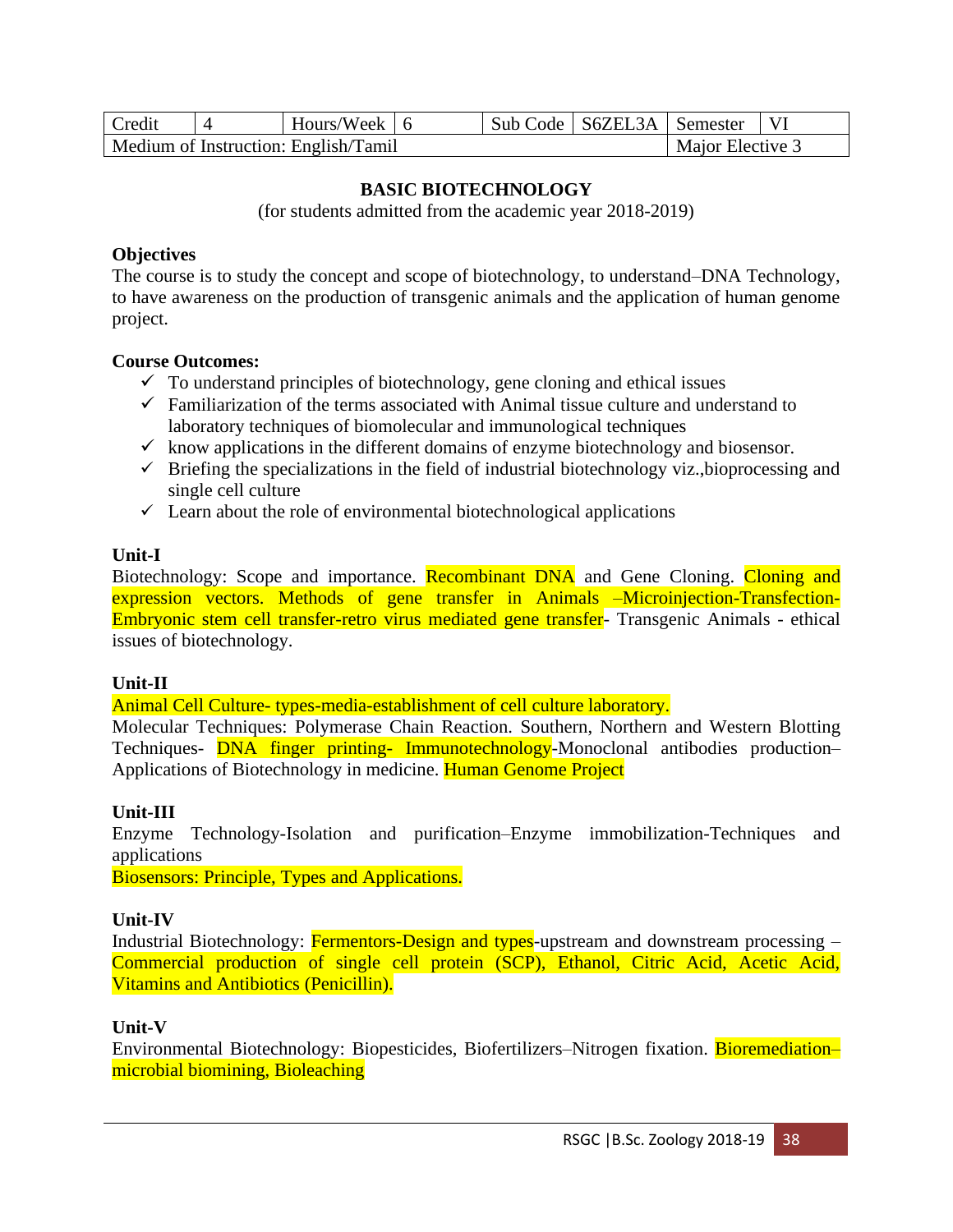# **Text Book:**

R.C.Dubey. 2006. A textbook of Biotechnology. S.Chand & Co, New Delhi. Pp 616.

# **Reference Books:**

Sandy B. Prinrose. 1991. Molecular Biotechnology. ASM Press, Washington. Pp 280. P.K. Gupta. 2005. Elements of Biotechnology, Rastogi Publication

| Part A $(10 x = 20)$ | Part B $(5x5=25)$                                              | Part C $(3x10=30)$ | Max Marks 75       |  |
|----------------------|----------------------------------------------------------------|--------------------|--------------------|--|
| all<br>Answer        | the Answer<br>all                                              | the Answer<br>any  | 3   Duration 3 hrs |  |
|                      | questions 2 question questions. Either or questions out of $5$ |                    |                    |  |
| from each unit       | type- 2 question from $\vert$ questions,                       | One                |                    |  |
|                      | each unit                                                      | question from each |                    |  |
|                      |                                                                | unit               |                    |  |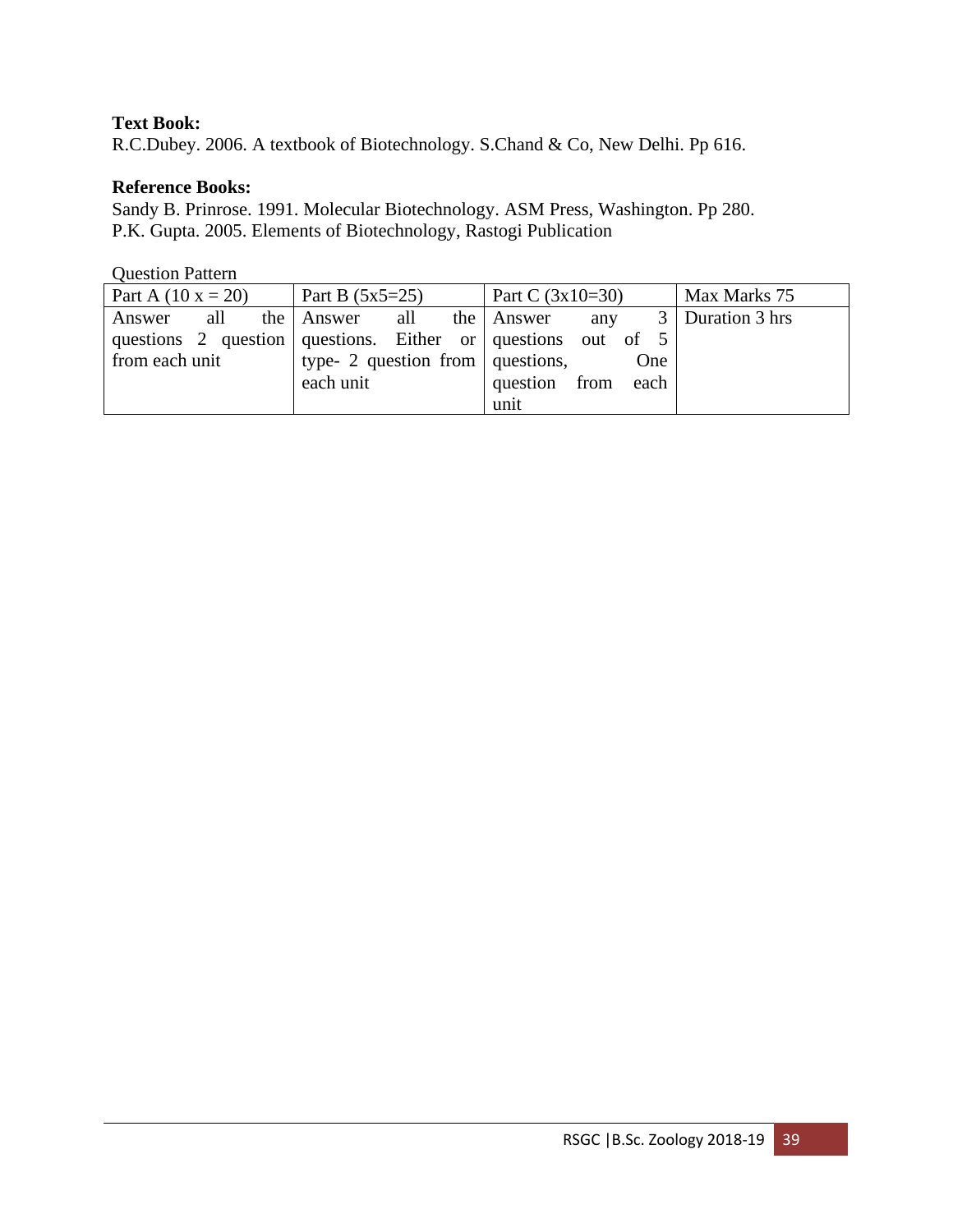| Credit                               |  | Hours/Week 6 |  |  | Sub Code   S6ZEL3B   Semester |                  |  |
|--------------------------------------|--|--------------|--|--|-------------------------------|------------------|--|
| Medium of Instruction: English/Tamil |  |              |  |  |                               | MEC <sub>3</sub> |  |

## **ECONOMIC ENTOMOLOGY**

(for students admitted from the academic year 2018-2019)

### **Objectives:**

To enlighten the students on beneficial and harmful insects, their biology, their nature of damage and their management measures. To teach our students about pests which attack our crops and their management measures.

### **Course Outcomes:**

On successful completion of this course students will be able to:

- $\checkmark$  Identify the basic elements of insect pest in economically important crops, pests of stored products and their management.
- $\checkmark$  Outline the scientific method of pesticide classification, non-conventional and quarantine methods of insect pest management of crops.
- $\checkmark$  Apply the principles of integrated pest management for ecological balance by maintaining economic threshold levels.
- $\checkmark$  Familiarize beneficial insects, pollinators, soil builders, scavengers and bio-control agents in managing insect pests.
- ✓ Assess the insect vectors, mode of transmission and epidemiology with reference to human diseases.

## **Unit-I**

Insect Pests: Definition - Classification- Primary and Secondary pests – Major and Minor pests – Pests of Paddy, Sugarcane, Cotton– Their Biology, Nature of damage and management methods (Any four Major pests for each crop) - Pest outbreak - Pest resurgence - Pests of stored products and their Management methods.

## **Unit-II**

Principles of insect control: Prophylactic measures–An overview of cultural, mechanical, physical, biological and chemical methods. Pesticides–classification, types of pesticide formulation, mode of action, toxicity. Non-conventional methods of Insect Management– Insect Growth Regulators (IGRs), Repellents, Antifeedents, Pheromones, Chemosterilants, Irradiation, Quarantine methods– Botanical Pesticides and their use in management of insect pests of crops

## **Unit-III**

Integrated Pest Management (IPM): Definition and Integration of methods. Potential components of IPM and its application. Insect plant interactions. Pest – Predator Complex - Ecological balance – Economic Threshold Levels (ETLs)

## **Unit-IV**

Beneficial insects: Economic importance of honey bee; silk worm and lac insect - Pollinators, soil builders and scavengers. Biological control agents of Insect Pests – Pathogens, Parasites and Predators –Utilization of Bio-control agents in managing insect pests.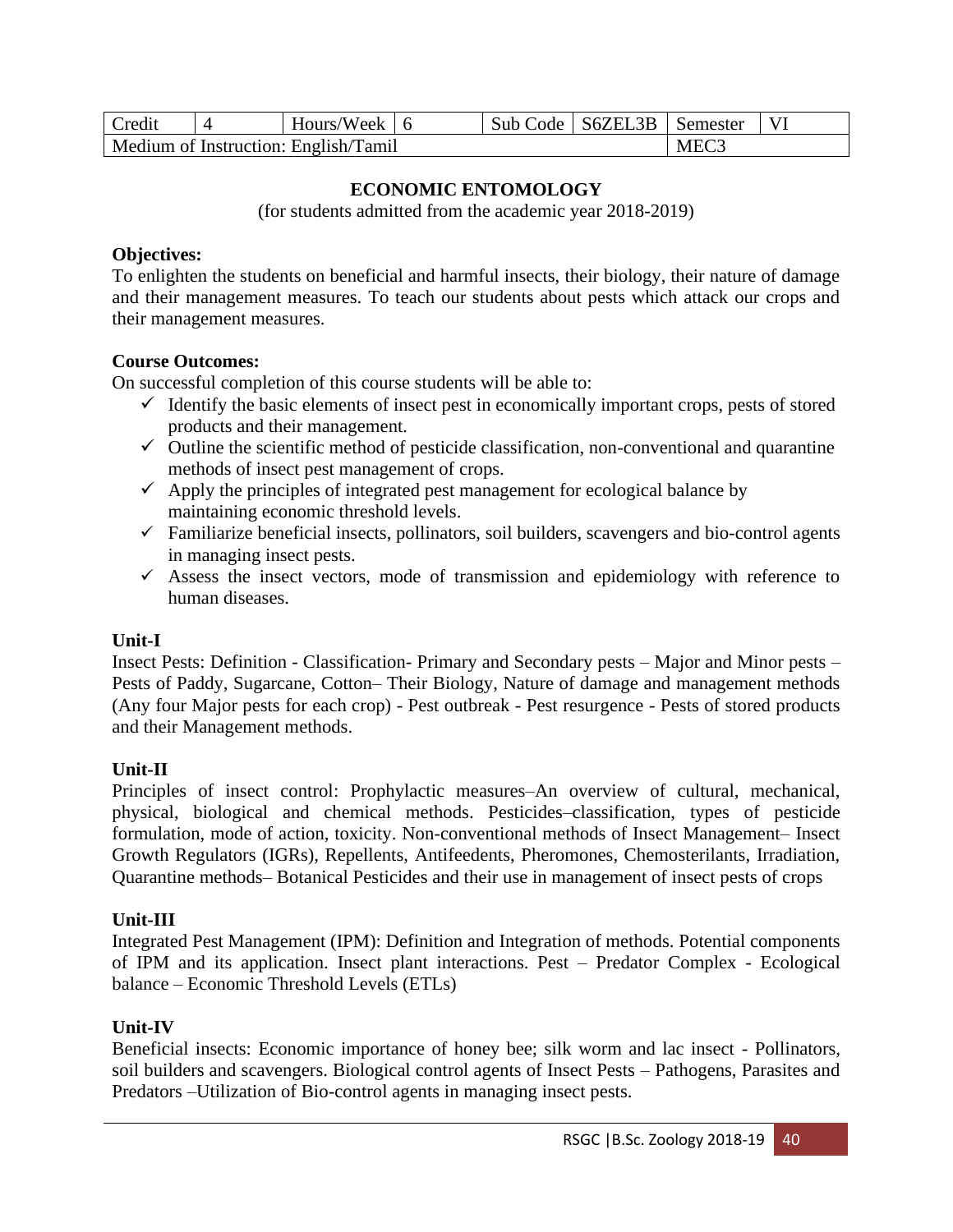# **Unit-V**

Insects and Diseases: Biology of insect vectors i.e., Housefly, Mosquito, Flea and Cockroaches. Mode of transmission pathogens and epidemiology of typhoid fever, dengue, plague.

## **Text Books:**

David, B.V.2001. Elements of Economic Entomology. Popular Book Depot, Chennai. Fenemore, P.G. and Prakash, A. 2006. Applied Entomology. New Age International (P) Limited Publishers, New Delhi.

### **Reference Books:**

Chapman, R. F. 1988. The Insects Structure and function. Cambridge University Press, U.K. Kumar, A. and Nigam, P.M. 2003. Economic and Applied Entomology. Emkay Publications, Delhi.

| Part A $(10 x = 20)$                                         | Part B $(5x5=25)$                        | Part C $(3x10=30)$ |     |                    | Max Marks 75 |  |  |                    |
|--------------------------------------------------------------|------------------------------------------|--------------------|-----|--------------------|--------------|--|--|--------------------|
| all<br>Answer                                                |                                          | the Answer<br>all  |     | the Answer         | any          |  |  | 3   Duration 3 hrs |
| questions 2 question questions. Either or questions out of 5 |                                          |                    |     |                    |              |  |  |                    |
| from each unit                                               | type- 2 question from $\vert$ questions, |                    | One |                    |              |  |  |                    |
|                                                              |                                          | each unit          |     | question from each |              |  |  |                    |
|                                                              |                                          |                    |     | unit               |              |  |  |                    |